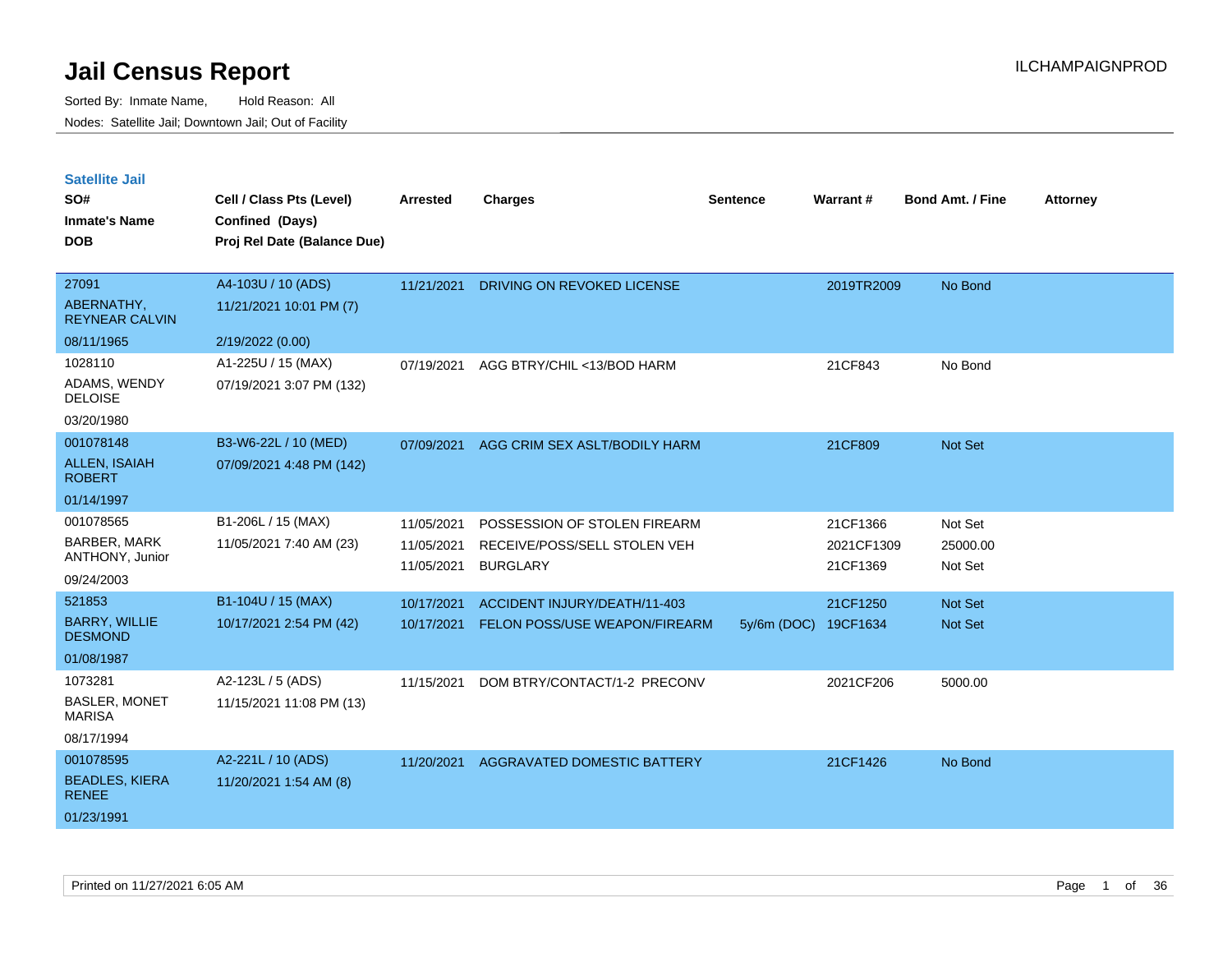| <u>Rodos.</u> Odiolino dali, Downtown dali, Odi of Fabilit               |                                                                            |                                                                                                |                                                                                                                                                                                                                                         |                      |                                                                                                              |                                                                                                                            |                 |
|--------------------------------------------------------------------------|----------------------------------------------------------------------------|------------------------------------------------------------------------------------------------|-----------------------------------------------------------------------------------------------------------------------------------------------------------------------------------------------------------------------------------------|----------------------|--------------------------------------------------------------------------------------------------------------|----------------------------------------------------------------------------------------------------------------------------|-----------------|
| SO#<br>Inmate's Name<br><b>DOB</b>                                       | Cell / Class Pts (Level)<br>Confined (Days)<br>Proj Rel Date (Balance Due) | Arrested                                                                                       | <b>Charges</b>                                                                                                                                                                                                                          | Sentence             | Warrant#                                                                                                     | <b>Bond Amt. / Fine</b>                                                                                                    | <b>Attorney</b> |
| 55826<br>BEAUREGARD.<br><b>MAURICE RONALD,</b>                           | B1-102L / 15 (MAX)<br>10/22/2021 7:57 AM (37)                              | 10/22/2021                                                                                     | MFG/DEL 100<400 GR COCA/ANLG                                                                                                                                                                                                            |                      | 21CF1284                                                                                                     | <b>Not Set</b>                                                                                                             |                 |
| 06/19/1982<br>1059371<br>BECKETT, ANQWAUN<br><b>JAWAUN</b><br>11/14/1996 | A3-217L / 15 (MAX)<br>11/15/2021 11:01 AM (13)                             | 11/15/2021<br>11/15/2021                                                                       | <b>RESIDENTIAL BURGLARY</b><br>AGG BATTERY/PEACE OFFICER                                                                                                                                                                                | 10y (DOC)<br>5y(DOC) | 2021CF154<br>2021CF154                                                                                       | No Bond<br>No Bond                                                                                                         |                 |
| 969121<br><b>BECKLEY, ANTHONY</b><br><b>PATRICK</b><br>06/30/1989        | <b>BOOKH-7 / 15 (MAX)</b><br>11/25/2021 7:16 PM (3)                        | 11/25/2021<br>11/25/2021<br>11/25/2021<br>11/25/2021<br>11/25/2021<br>11/25/2021<br>11/25/2021 | <b>CRIM TRESPASS TO RESIDENCE</b><br><b>UNLAWFUL RESTRAINT</b><br>VIO BAIL BOND/CLASS 1 OFFENSE<br>STALKING/CAUSE FEAR FOR SAFETY<br>VIO BAIL BOND/CLASS 1 OFFENSE<br>ELEC HRSMT/OBSCENE/SAME VIC<br>RESIST/OBSTRUCTING A PEACE OFFICEF |                      | 2021-CF-AWOW<br>2021-CF-AWOW<br>2021-CF-AWOW<br>2021-CF-AWOW<br>2021-CF-AWOW<br>2021-CF-AWOW<br>2021-CF-AWOW | <b>Not Set</b><br><b>Not Set</b><br><b>Not Set</b><br><b>Not Set</b><br><b>Not Set</b><br><b>Not Set</b><br><b>Not Set</b> |                 |
| 001078535<br>BERRY, DAVID ISAAC<br>09/23/2000                            | B2-T2-07U / 15 (SPH)<br>10/26/2021 10:52 AM (33)                           | 10/26/2021                                                                                     | <b>CRIM SEX ASSAULT/FORCE</b>                                                                                                                                                                                                           |                      | 21CF1305                                                                                                     | Not Set                                                                                                                    |                 |
| 1057334<br><b>BEVERLY, DAVID</b><br><b>BENJAMIN</b><br>03/31/1987        | B4-221U / 15 (MAX)<br>10/27/2021 1:42 PM (32)                              | 10/27/2021                                                                                     | MURDER/INTENT TO KILL/INJURE                                                                                                                                                                                                            |                      |                                                                                                              | No Bond                                                                                                                    |                 |
| 57176<br><b>BICKERS, LARRY RAY</b><br>03/03/1966                         | B3-W3-10L / 5 (MIN)<br>11/04/2021 4:37 PM (24)<br>11/3/2021 (0.00)         | 11/04/2021                                                                                     | DRIVING ON REVOKED LICENSE                                                                                                                                                                                                              |                      | 2021CF92                                                                                                     | Not Set                                                                                                                    |                 |
| 29626<br><b>BISHOP, DARRELL</b><br><b>EDWARD</b><br>07/18/1968           | B1-105U / 10 (MED)<br>11/09/2021 4:46 PM (19)                              | 11/09/2021                                                                                     | MFG/DEL 15<100 GR COCA/ANALOG                                                                                                                                                                                                           |                      | 21CF1387                                                                                                     | Not Set                                                                                                                    |                 |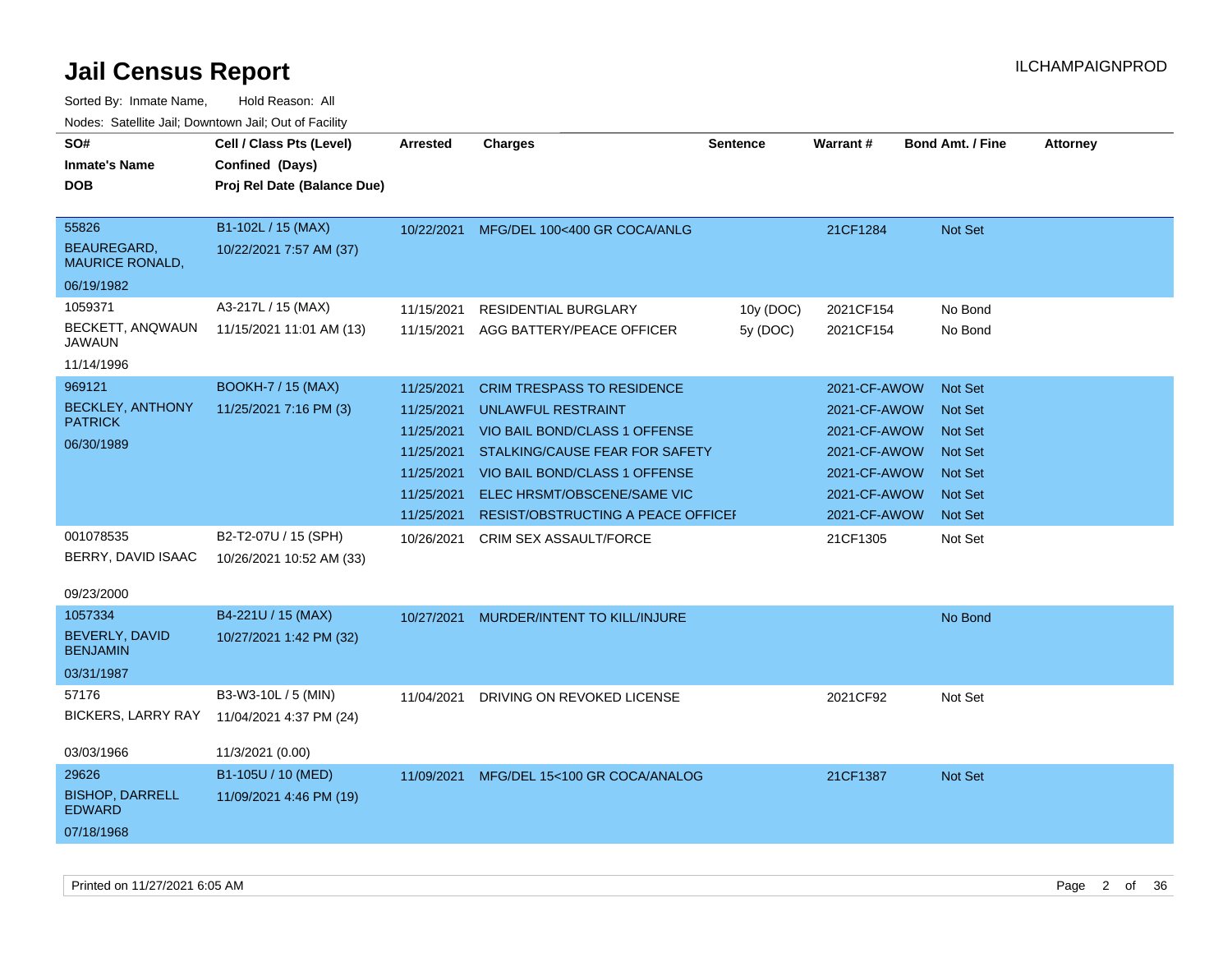| SO#<br><b>Inmate's Name</b><br><b>DOB</b>                        | Cell / Class Pts (Level)<br>Confined (Days)<br>Proj Rel Date (Balance Due) | <b>Arrested</b>                        | <b>Charges</b>                                                                            | <b>Sentence</b> | Warrant #                          | <b>Bond Amt. / Fine</b>        | <b>Attorney</b> |
|------------------------------------------------------------------|----------------------------------------------------------------------------|----------------------------------------|-------------------------------------------------------------------------------------------|-----------------|------------------------------------|--------------------------------|-----------------|
| 51247<br><b>BROWN, DANTE</b><br><b>MAURICE</b>                   | B1-202U / 10 (MED)<br>04/15/2021 6:24 PM (227)                             | 04/15/2021                             | FELON POSS/USE WEAPON/FIREARM                                                             |                 | 21CF411                            | Not Set                        |                 |
| 04/19/1979                                                       |                                                                            |                                        |                                                                                           |                 |                                    |                                |                 |
| 1067476<br><b>BROWN, JAMES</b><br><b>BRONELL</b><br>01/08/1996   | A4-106L / 10 (MED)<br>11/13/2021 2:35 AM (15)                              | 11/13/2021<br>11/13/2021<br>11/13/2021 | AGG DOMESTIC BATTERY/STRANGLE<br>LEAVING THE SCENE INVOLV VEHICLE<br>RESIDENTIAL BURGLARY |                 | 20CF575<br>20TR3784<br>21CF385     | 5000.00<br>5000.00<br>25000.00 |                 |
| 1035923<br><b>BROWN, KYRELL</b><br><b>NAJUAN</b><br>06/14/1993   | B3-W3-12L / 10 (MED)<br>08/23/2021 9:46 AM (97)                            | 08/23/2021                             | POSS STOLEN VEHICLE > \$25,000                                                            |                 | 21CF1029                           | Not Set                        |                 |
| 29957<br><b>BROWN, RODNEY</b><br>LOUIS<br>01/07/1968             | A3-116L / 15 (MAX)<br>11/13/2021 8:57 PM (15)                              | 11/13/2021<br>11/13/2021               | FELON POSS/USE WEAPON/FIREARM<br>AGG CRIM SX AB/>5 YR OLDER VIC                           |                 | 21CF1390<br>2019CF0718             | Not Set<br>250000.00           |                 |
| 001077945<br><b>BROWN, SIDREA</b><br><b>RENEIA</b><br>07/23/1992 | A1-226U / 10 (MED)<br>11/13/2021 10:49 AM (15)                             | 11/13/2021<br>11/13/2021<br>11/17/2021 | AGG ASLT PEACE OFF/FIRE/ER WRK<br><b>BURGLARY</b><br><b>BURGLARY</b>                      |                 | 2021CF637<br>2021CF543<br>21CF1264 | 1000.00<br>50000.00<br>1000.00 |                 |
| 1071534<br>BRYANT, KETONE<br><b>LEVELL</b><br>04/07/2000         | B2-T2-08L / 10 (SPH)<br>09/18/2020 1:19 PM (436)                           | 09/18/2020                             | AGG BATTERY/DISCHARGE FIREARM                                                             |                 | 20CF1049                           | Not Set                        |                 |
| 56936<br>CALDWELL, STEVEN<br><b>ANDRE</b><br>04/19/1982          | B4-225U / 15 (MAX)<br>11/01/2021 1:09 PM (27)                              | 11/01/2021                             | PUBLIC INDECENCY/EXPOSURE/3+                                                              |                 |                                    | Not Set                        |                 |
| 39474<br>CAMPBELL, AARON<br><b>JACOB</b><br>07/18/1974           | B1-101U / 10 (ADS)<br>07/06/2021 11:56 PM (145)                            | 07/06/2021                             | MFG/DEL 15<100 GR HEROIN/ANLG                                                             |                 | 21CF792                            | Not Set                        |                 |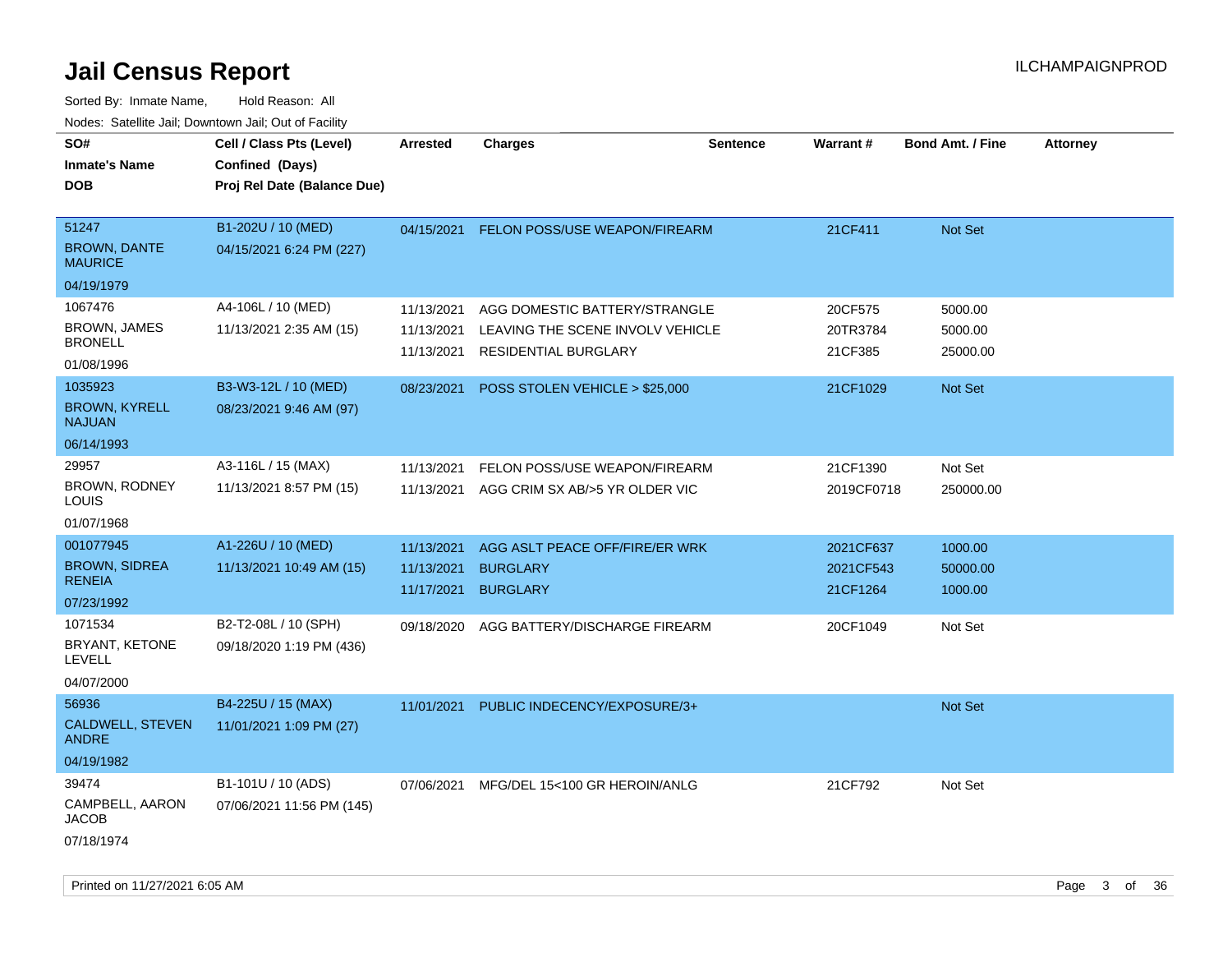Sorted By: Inmate Name, Hold Reason: All Nodes: Satellite Jail; Downtown Jail; Out of Facility

| SO#                                         |                             |                    |                                      |                 |            | <b>Bond Amt. / Fine</b> |                 |
|---------------------------------------------|-----------------------------|--------------------|--------------------------------------|-----------------|------------|-------------------------|-----------------|
|                                             | Cell / Class Pts (Level)    | <b>Arrested</b>    | <b>Charges</b>                       | <b>Sentence</b> | Warrant#   |                         | <b>Attorney</b> |
| <b>Inmate's Name</b>                        | Confined (Days)             |                    |                                      |                 |            |                         |                 |
| DOB                                         | Proj Rel Date (Balance Due) |                    |                                      |                 |            |                         |                 |
| 996275                                      | A4-104L / 10 (ADS)          | 11/15/2021         | <b>FELON POSS/USE WEAPON/FIREARM</b> |                 | 21CF1398   | Not Set                 |                 |
| CAMPBELL, JOHNNIE<br>LEE, Third             | 11/15/2021 8:37 AM (13)     | 11/15/2021         | <b>UNLICENSED</b>                    |                 | 21TR9796   | <b>Not Set</b>          |                 |
| 04/02/1992                                  |                             |                    |                                      |                 |            |                         |                 |
| 958898                                      | A3-211U / 15 (ADS)          | 11/18/2021         | AGGRAVATED DOMESTIC BATTERY          |                 | 21CF1409   | Not Set                 |                 |
| CHAMBERS, GARY<br>DANTE                     | 11/18/2021 5:10 AM (10)     |                    |                                      |                 |            |                         |                 |
| 05/24/1973                                  |                             |                    |                                      |                 |            |                         |                 |
| 960551                                      | B4-225L / 10 (MED)          | 08/26/2021         | DOMESTIC BATTERY/HARM/VIO O/P        |                 | 21CF1035   | 100000.00               |                 |
| <b>COFFIN, KYLE LAIR</b>                    | 08/26/2021 4:43 AM (94)     | 08/26/2021         | POSS HYPO/SYRINGE/NEEDLES/1ST        |                 | 2021 CM116 | 1000.00                 |                 |
| 09/21/1988                                  |                             |                    |                                      |                 |            |                         |                 |
| 34805                                       | B4-226L / 15 (MAX)          | 10/01/2021         | DOMESTIC BATTERY                     |                 | 21CF1183   | Not Set                 |                 |
| CONERLY, KIN JOSEPH 10/01/2021 1:53 AM (58) |                             | 10/01/2021         | ARMED HABITUAL CRIMINAL              |                 | 21CF1184   | Not Set                 |                 |
|                                             |                             | 10/06/2021         | POSS STOLEN VEHICLE > \$25,000       |                 | 19CF1786   | Not Set                 |                 |
| 11/16/1971                                  |                             |                    |                                      |                 |            |                         |                 |
| 1074319                                     | B2-DR / 15 (SPH)            | 10/12/2021         | AGGRAVATED CRUELTY TO ANIMALS        |                 | 21CF1238   | <b>Not Set</b>          |                 |
| <b>CRAIG, DAVUCCI</b><br><b>DAVION</b>      | 10/12/2021 11:36 AM (47)    | 10/14/2021         | <b>MURDER</b>                        |                 | 21CF1239   | <b>Not Set</b>          |                 |
| 08/02/2001                                  |                             |                    |                                      |                 |            |                         |                 |
| 001077549                                   | B2-T3-10L / 10 (SPH)        | 12/22/2020         | PRED CRIM SEX ASLT/VICTIM <13        |                 | 2020CF1469 | Not Set                 |                 |
| CRISTOBAL-MATEO,<br><b>CRISTOBAL</b>        | 12/22/2020 1:17 PM (341)    |                    |                                      |                 |            |                         |                 |
| 12/02/1988                                  |                             |                    |                                      |                 |            |                         |                 |
| 001077536                                   | B2-T1-03U / 10 (SPH)        | 12/20/2020 ROBBERY |                                      |                 | 20CF1446   | Not Set                 |                 |
| DAVIS, ARTRE LAVAE                          | 12/20/2020 1:38 PM (343)    |                    |                                      |                 |            |                         |                 |
| 06/26/2002                                  |                             |                    |                                      |                 |            |                         |                 |
| 1023587                                     | B1-203U / 15 (MAX)          | 09/24/2021         | MFG/DEL CANNABIS/2.5-10 GRAMS        |                 | 21CF1155   | Not Set                 |                 |
| DAVIS, MARTIN<br>DENNIS                     | 09/24/2021 9:38 PM (65)     | 09/24/2021         | ARMED HABITUAL CRIMINAL              |                 | 2021-CF681 | 500000.00               |                 |
| 12/02/1994                                  |                             |                    |                                      |                 |            |                         |                 |

Printed on 11/27/2021 6:05 AM **Page 4 of 36**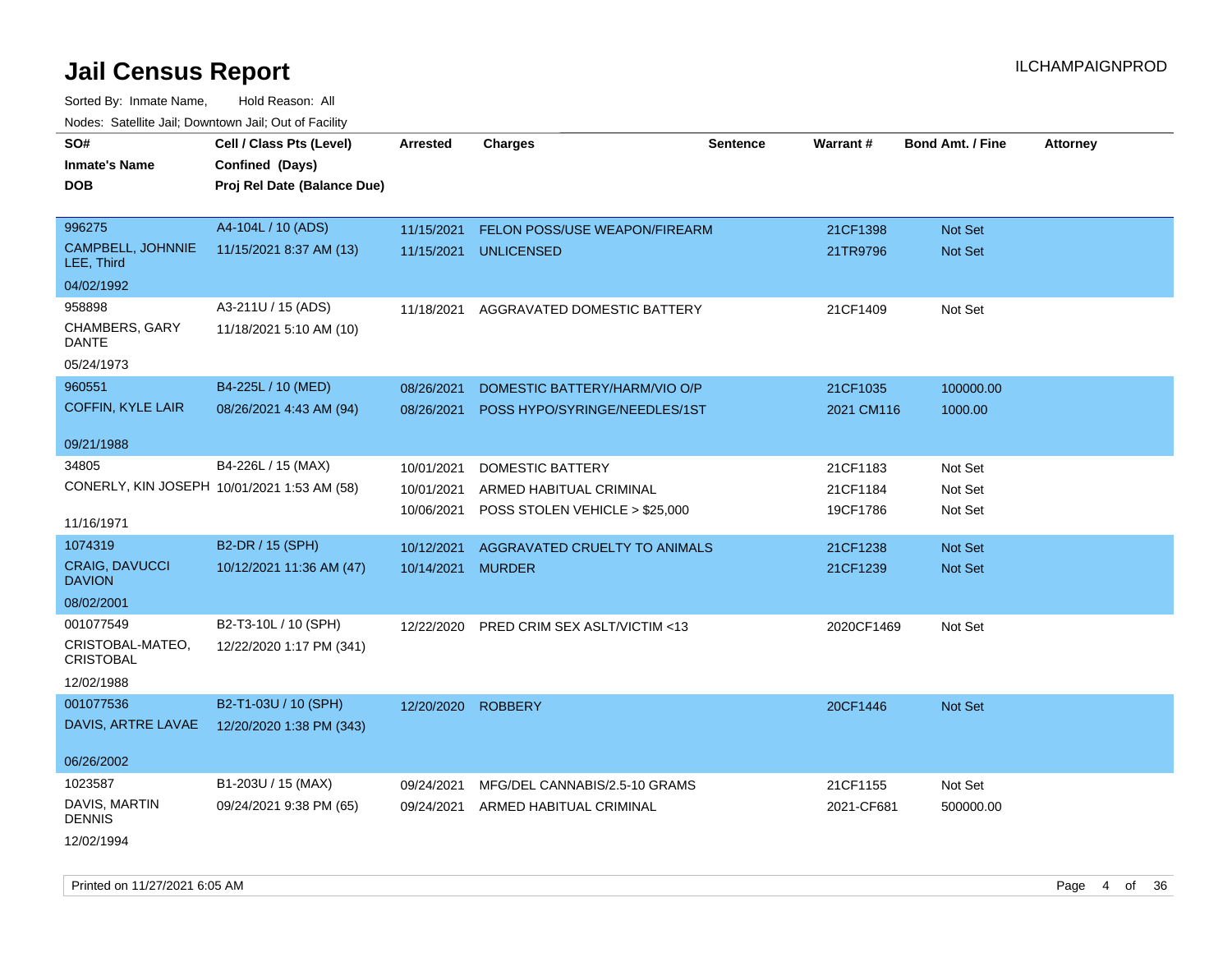| rougs. Calcinic Jan, Downtown Jan, Out of Facility             |                                                                            |                                                                                  |                                                                                                                                                                               |          |                                                                     |                                                                 |                 |
|----------------------------------------------------------------|----------------------------------------------------------------------------|----------------------------------------------------------------------------------|-------------------------------------------------------------------------------------------------------------------------------------------------------------------------------|----------|---------------------------------------------------------------------|-----------------------------------------------------------------|-----------------|
| SO#<br><b>Inmate's Name</b><br><b>DOB</b>                      | Cell / Class Pts (Level)<br>Confined (Days)<br>Proj Rel Date (Balance Due) | Arrested                                                                         | <b>Charges</b>                                                                                                                                                                | Sentence | Warrant#                                                            | Bond Amt. / Fine                                                | <b>Attorney</b> |
| 001077634<br>DAVIS, TAMIKA                                     | A2-223L / 5 (ADS)<br>09/23/2021 12:30 AM (66)                              | 09/23/2021                                                                       | OBSTRUCT JUST/DESTROY EVIDENCE                                                                                                                                                |          | 21CF887                                                             | 25000.00                                                        |                 |
| 03/11/1974<br>56972<br>DAY, DANIEL JOSEPH<br>10/16/1982        | B4-227U / 10 (MED)<br>08/30/2021 3:07 PM (90)                              | 08/30/2021<br>09/04/2021                                                         | POSS STOLEN VEHICLE > \$25,000<br><b>BURGLARY</b>                                                                                                                             |          | 21CF1044<br>21CF1054                                                | Not Set<br>Not Set                                              |                 |
| 989143<br>DIAL, CLAYTON COLE<br>07/28/1991                     | B3-W2-06L / 10 (MED)<br>09/27/2021 4:12 PM (62)                            | 09/27/2021<br>09/27/2021<br>09/27/2021                                           | STALKING/CAUSE PERSON DISTRESS<br><b>VIOLATE ORDER PROTECTION</b><br>POSSESSION OF METH< 5 GRAMS                                                                              |          | 21CF1149<br>21CM440                                                 | 50000.00<br>25000.00<br>9430.00                                 |                 |
| 515892<br>DISHMAN, BYRON<br><b>EUJEAN</b><br>07/30/1983        | A4-107U / 15 (ADS)<br>11/18/2021 2:33 PM (10)                              | 11/18/2021                                                                       | AGG DOMESTIC BATTERY/STRANGLE                                                                                                                                                 |          | 15CF1432                                                            | No Bond                                                         |                 |
| 25659<br>DORRIS, LORENZO<br>07/19/1966                         | B4-125L / 15 (MAX)<br>06/15/2021 6:17 AM (166)                             | 06/15/2021<br>06/15/2021                                                         | <b>RESIDENTIAL BURGLARY</b><br><b>BURGLARY</b>                                                                                                                                |          | 2020CF1218<br>21CF689                                               | 50000.00<br>Not Set                                             |                 |
| 45194<br>FALLS, ANDREW<br>08/15/1976                           | B3-W1-01U / 10 (MED)<br>10/20/2021 12:59 AM (39)                           | 10/20/2021                                                                       | DOMESTIC BATTERY/OTHER PRIOR                                                                                                                                                  |          | 21CF1265                                                            | Not Set                                                         |                 |
| 527081<br><b>FERGUSON,</b><br><b>CHRISTOPHER</b><br>12/21/1981 | B3-W6-24L / 10 (MED)<br>09/06/2021 1:18 PM (83)                            | 09/06/2021                                                                       | ARSON/REAL/PERSONAL PROP>\$150                                                                                                                                                |          | 2021 CF 797                                                         | 25000.00                                                        |                 |
| 54397<br>FICKLIN, GORDON<br><b>RAYMOND</b><br>11/03/1973       | A4-102L / 10 (MED)<br>11/23/2021 10:22 AM (5)                              | 11/23/2021<br>11/23/2021<br>11/23/2021<br>11/23/2021<br>11/23/2021<br>11/23/2021 | DISORDERLY CONDUCT<br>SPEEDING 26-34 MPH OVER LIMIT<br>FELON POSS/USE WEAPON/FIREARM<br>HRSMT/THREATEN PERSON/KILL<br>DRIVING ON SUSPENDED LICENSE<br><b>RECKLESS DRIVING</b> |          | 21CM538<br>21TR6537<br>21CF859<br>21CF767<br>21TR10075<br>21TR10074 | 100.00<br>1500.00<br>50000.00<br>50000.00<br>2500.00<br>Not Set |                 |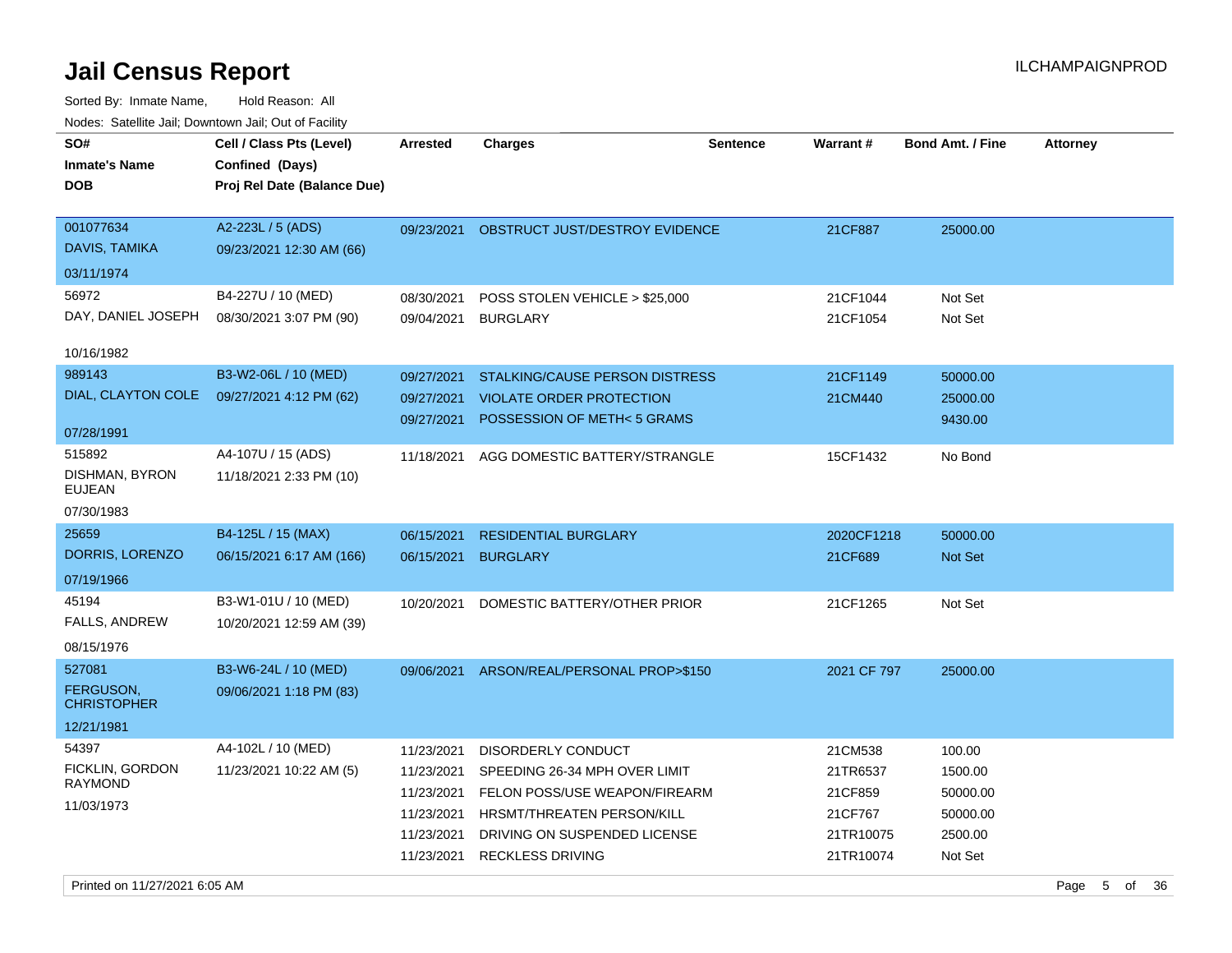Sorted By: Inmate Name, Hold Reason: All Nodes: Satellite Jail; Downtown Jail; Out of Facility

| Noues. Salenne Jan, Downtown Jan, Out of Facility |                                             |            |                                       |                 |            |                         |                 |
|---------------------------------------------------|---------------------------------------------|------------|---------------------------------------|-----------------|------------|-------------------------|-----------------|
| SO#                                               | Cell / Class Pts (Level)                    | Arrested   | <b>Charges</b>                        | <b>Sentence</b> | Warrant#   | <b>Bond Amt. / Fine</b> | <b>Attorney</b> |
| <b>Inmate's Name</b>                              | Confined (Days)                             |            |                                       |                 |            |                         |                 |
| <b>DOB</b>                                        | Proj Rel Date (Balance Due)                 |            |                                       |                 |            |                         |                 |
|                                                   |                                             |            |                                       |                 |            |                         |                 |
| 524764                                            | B3-W2-08L / 5 (MIN)                         |            | 09/18/2021 METH DELIVERY/15<100 GRAMS |                 | 21CF627    | 50000.00                |                 |
| <b>FISCUS, ROBERT</b><br><b>LOWELL</b>            | 09/18/2021 10:50 AM (71)                    |            |                                       |                 |            |                         |                 |
| 02/17/1986                                        |                                             |            |                                       |                 |            |                         |                 |
| 518395                                            | B2-T3-12L / 15 (SPH)                        | 07/07/2020 | <b>CRIMINAL SEXUAL ASSAULT</b>        |                 | 2020-CF735 | 250000.00               |                 |
|                                                   | FRANDLE, MARK RYAN 07/07/2020 3:42 PM (509) |            |                                       |                 |            |                         |                 |
|                                                   |                                             |            |                                       |                 |            |                         |                 |
| 09/10/1985                                        |                                             |            |                                       |                 |            |                         |                 |
| 001078583                                         | A3-212L / 15 (MAX)                          | 11/14/2021 | AGG UNLAWFUL USE WEAPON/PERSON        |                 | 21CF1392   | Not Set                 |                 |
| <b>FRAZIER, RICHARD</b><br><b>EMOND</b>           | 11/14/2021 3:12 AM (14)                     |            |                                       |                 |            |                         |                 |
| 04/19/2001                                        |                                             |            |                                       |                 |            |                         |                 |
| 001077934                                         | A1-224L / 10 (MED)                          | 08/22/2021 | AGG DUI/ACCIDENT/DEATH                |                 | 21CF1024   | Not Set                 |                 |
| FREED, LOGAN<br><b>SUZANNE</b>                    | 08/22/2021 11:45 PM (98)                    | 08/22/2021 | <b>DOMESTIC BATTERY</b>               |                 | 21 CM 172  | 10000.00                |                 |
| 08/18/1996                                        |                                             |            |                                       |                 |            |                         |                 |
| 001078290                                         | A1-125U / 10 (ADS)                          | 08/19/2021 | MACHINE GUN/AUTO WEAPON/VEH           |                 | 21CF1012   | Not Set                 |                 |
| FREEMAN, ANGEL<br><b>JANILA KAY</b>               | 08/19/2021 1:26 AM (101)                    |            |                                       |                 |            |                         |                 |
| 12/25/1995                                        |                                             |            |                                       |                 |            |                         |                 |
| 001078450                                         | B3-W2-05U / 10 (MED)                        | 10/26/2021 | <b>AGGRAVATED BATTERY</b>             |                 |            | Not Set                 |                 |
| GAMBLE, HAKEEM<br><b>DARION</b>                   | 10/26/2021 1:01 PM (33)                     | 10/26/2021 | BURGLARY W/O CAUSING DAMAGE           |                 |            | No Bond                 |                 |
| 12/17/1999                                        | 12/23/2021 (0.00)                           |            |                                       |                 |            |                         |                 |
| 001078607                                         | A3-113L / 15 (MAX)                          | 11/22/2021 | <b>FELON POSS/USE FIREARM/PAROLE</b>  |                 | 21CF1437   | <b>Not Set</b>          |                 |
| <b>GRAY, WILLIAM</b><br>DA'VON                    | 11/22/2021 2:57 PM (6)                      | 11/22/2021 | ATTEMPT (FIRST DEGREE MURDER)         |                 | 21CF1435   | <b>Not Set</b>          |                 |
| 04/18/1984                                        |                                             |            |                                       |                 |            |                         |                 |
| 1069726                                           | A3-216L / 5 (ADS)                           | 11/17/2021 | POSS AMT CON SUB EXCEPT(A)/(D)        |                 | 21CF472    | 10000.00                |                 |
|                                                   | GREER, CONNOR JAY 11/17/2021 5:26 PM (11)   | 11/17/2021 | <b>BURGLARY W/O CAUSING DAMAGE</b>    |                 | 19CF1421   | 10000.00                |                 |

02/22/1994

Printed on 11/27/2021 6:05 AM **Page 6** of 36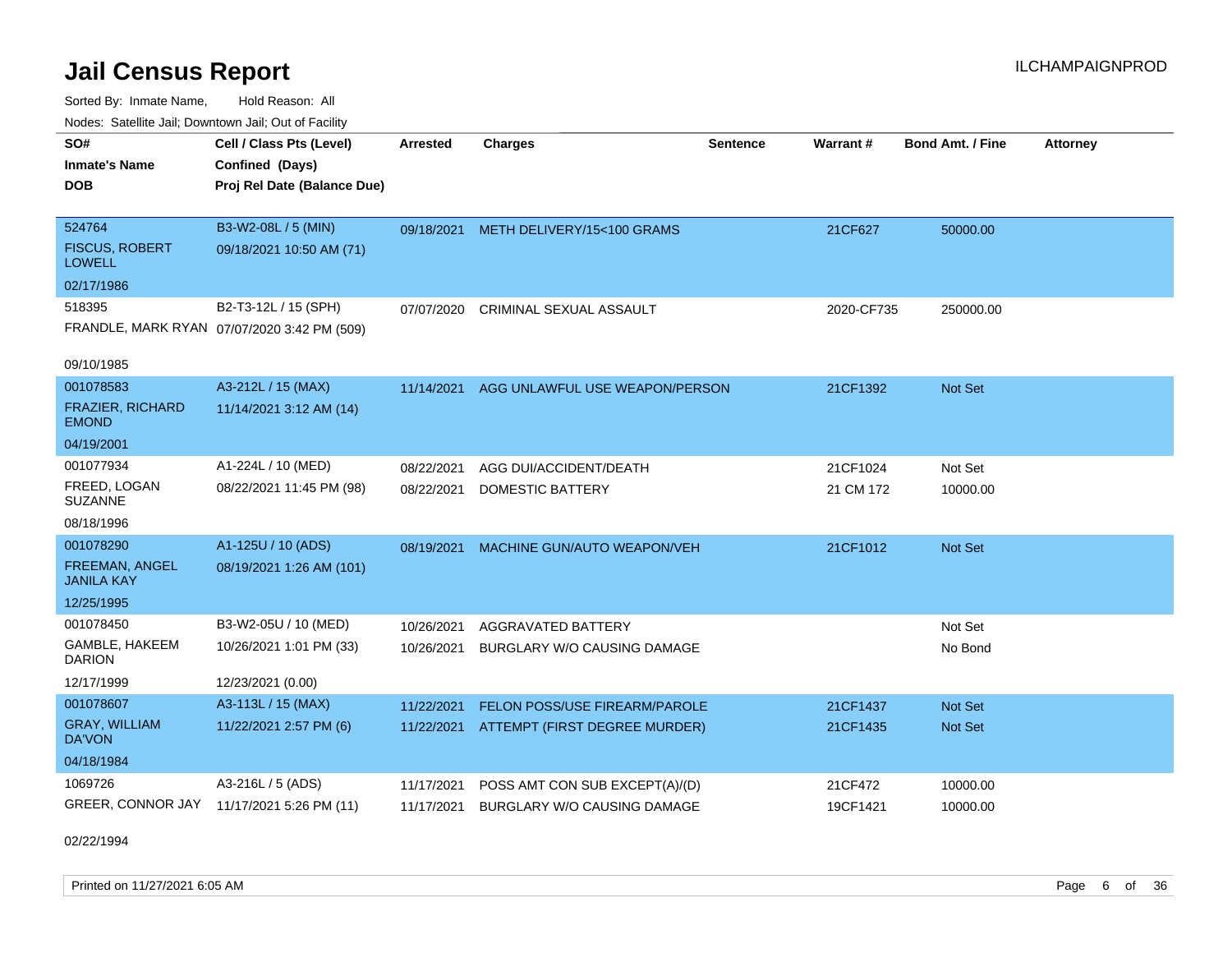| SO#                                        | Cell / Class Pts (Level)    | Arrested                 | <b>Charges</b>                                            | <b>Sentence</b> | Warrant#             | <b>Bond Amt. / Fine</b> | <b>Attorney</b> |
|--------------------------------------------|-----------------------------|--------------------------|-----------------------------------------------------------|-----------------|----------------------|-------------------------|-----------------|
| <b>Inmate's Name</b>                       | Confined (Days)             |                          |                                                           |                 |                      |                         |                 |
| <b>DOB</b>                                 | Proj Rel Date (Balance Due) |                          |                                                           |                 |                      |                         |                 |
|                                            |                             |                          |                                                           |                 |                      |                         |                 |
| 56342                                      | B1-205L / 10 (MED)          | 10/21/2021               | ARMED HABITUAL CRIMINAL                                   |                 | 21CF1279             | Not Set                 |                 |
| <b>GRIFFIN, NATHAN</b><br><b>EUGENE</b>    | 10/21/2021 4:20 PM (38)     | 10/21/2021<br>10/21/2021 | THEFT CONTROL INTENT <\$500<br>DRIVING ON REVOKED LICENSE |                 | 17CF1451<br>20TR1979 | 10000.00<br>3000.00     |                 |
| 02/24/1969                                 |                             |                          |                                                           |                 |                      |                         |                 |
| 977825                                     | <b>BOOKH-3 / 5 (MIN)</b>    | 11/25/2021               | RET THEFT/DISP MERCH/>\$300                               |                 | 2021CF203            | Not Set                 |                 |
| GWIN, RAYMOND<br><b>CHARLES</b>            | 11/27/2021 12:19 AM (1)     |                          |                                                           |                 |                      |                         |                 |
| 09/30/1989                                 |                             |                          |                                                           |                 |                      |                         |                 |
| 1038973                                    | B4-127L / 10 (MED)          | 11/05/2021               | AGG DOMESTIC BATTERY/STRANGLE                             |                 | 21CF1365             | Not Set                 |                 |
| HAYS, DAMIEN CLYDE 11/05/2021 8:59 PM (23) |                             |                          |                                                           |                 |                      |                         |                 |
| 03/19/1994                                 |                             |                          |                                                           |                 |                      |                         |                 |
| 965829                                     | BOOKH-4 / 10 (ADS)          | 09/09/2021               | <b>HRSMT/NO CONVERSATION/KILL</b>                         |                 | 2021CF1072           | 25000.00                |                 |
| HEINZ, ANDREW<br><b>MICHAEL</b>            | 09/09/2021 5:21 PM (80)     | 09/13/2021               | PROBATION VIOLATION                                       |                 | 21CF7                | Not Set                 |                 |
| 07/01/1987                                 |                             |                          |                                                           |                 |                      |                         |                 |
| 001078488                                  | B2-T3-11U / 15 (SPH)        | 10/14/2021               | PRED CRIM SEX ASLT/VICTIM <13                             |                 | 21CF1232             | 500000.00               |                 |
| HERNANDEZ-LOPEZ,<br><b>ERNESTO</b>         | 10/14/2021 3:15 PM (45)     | 10/14/2021               | <b>FUGITIVE FROM JUSTICE</b>                              |                 | 21CF1246             | Not Set                 |                 |
| 11/28/1975                                 |                             |                          |                                                           |                 |                      |                         |                 |
| 1041135                                    | B1-107U / 15 (MAX)          | 10/19/2021               | ARMED VIOLENCE/CATEGORY I                                 |                 | 21CF1266             | No Bond                 |                 |
| HILL, DEONANCE<br><b>JAMES</b>             | 10/19/2021 5:46 PM (40)     |                          |                                                           |                 |                      |                         |                 |
| 04/28/1992                                 |                             |                          |                                                           |                 |                      |                         |                 |
| 975293                                     | B2-T4-14L / 10 (SPH)        | 07/21/2021               | VIO ORDER/PRIOR VIO OF ORDER                              |                 | 21CF914              | No Bond                 |                 |
| <b>HILL, JACOB MILES</b>                   | 07/21/2021 8:43 PM (130)    | 07/21/2021               | <b>STALKING</b>                                           |                 | 2021CF863            | Not Set                 |                 |
|                                            |                             | 07/25/2021               | PAROLE REVOCATION                                         |                 | CH2104646            | Not Set                 |                 |
| 02/06/1988                                 |                             | 08/18/2021               | <b>HARASS WITNESS/FAMILY MBR/REP</b>                      |                 | 21CF992              | Not Set                 |                 |
|                                            |                             | 09/09/2021               | AGG STALKING/BODILY HARM                                  |                 | 21CF1073             | <b>Not Set</b>          |                 |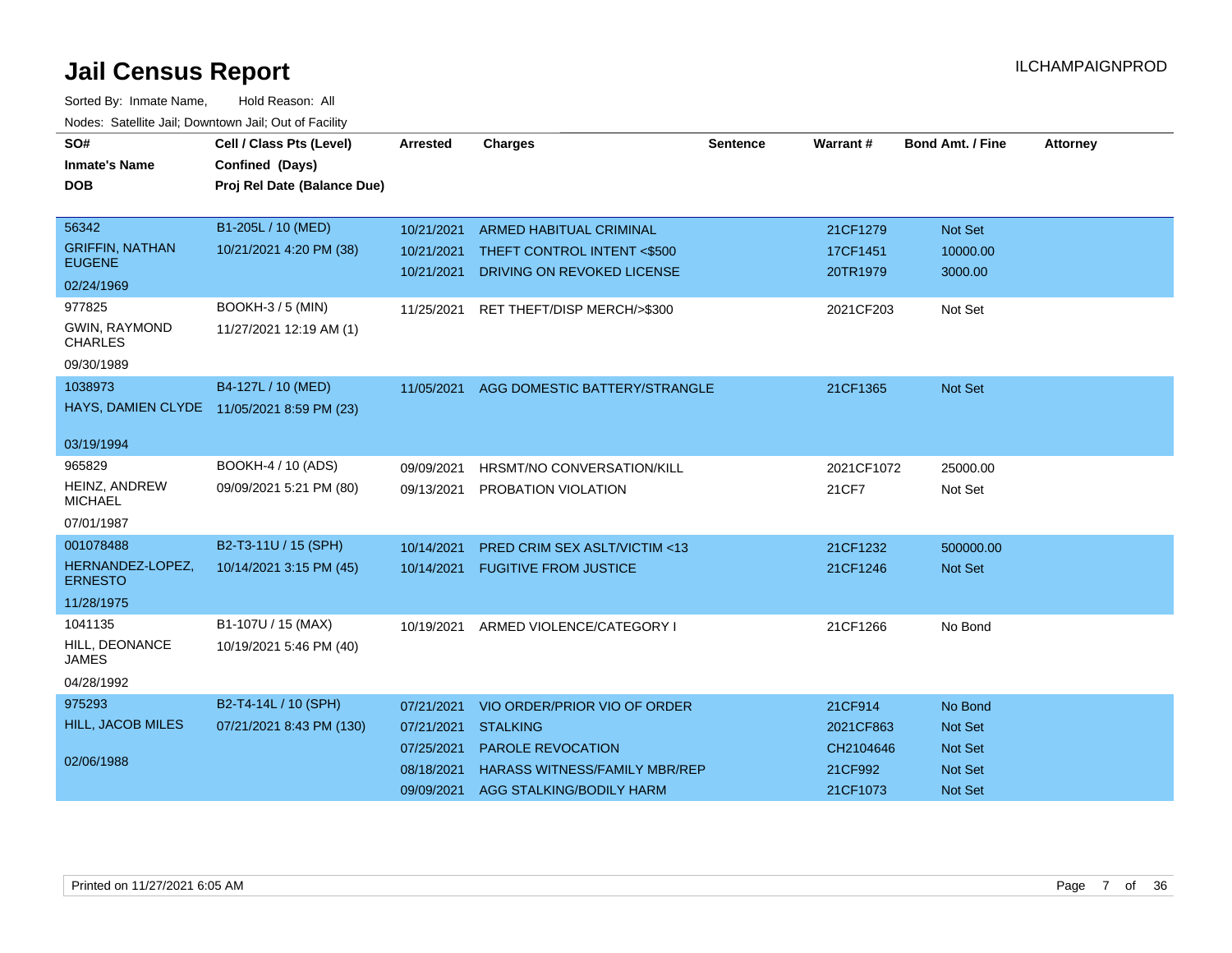| SO#                                       | Cell / Class Pts (Level)    | Arrested   | <b>Charges</b>                           | <b>Sentence</b> | Warrant#    | <b>Bond Amt. / Fine</b> | <b>Attorney</b> |
|-------------------------------------------|-----------------------------|------------|------------------------------------------|-----------------|-------------|-------------------------|-----------------|
| <b>Inmate's Name</b>                      | Confined (Days)             |            |                                          |                 |             |                         |                 |
| <b>DOB</b>                                | Proj Rel Date (Balance Due) |            |                                          |                 |             |                         |                 |
|                                           |                             |            |                                          |                 |             |                         |                 |
| 48471                                     | B1-207L / 15 (MAX)          | 08/08/2021 | AGG BATTERY/DISCHARGE FIREARM            |                 | 21CF946     | <b>Not Set</b>          |                 |
| <b>HILL, RAMESH</b><br><b>JERMAINE</b>    | 08/08/2021 4:45 AM (112)    |            |                                          |                 |             |                         |                 |
| 12/11/1978                                |                             |            |                                          |                 |             |                         |                 |
| 1043704                                   | B4-223L / 15 (MAX)          | 07/13/2021 | PROBATION VIOLATION                      |                 | 18CF1697    | 25000.00                |                 |
| HOUSTON, STEVEN                           | 07/13/2021 5:56 AM (138)    | 07/13/2021 | PROBATION VIOLATION                      |                 | 19CF1295    | 25000.00                |                 |
| CORDELL                                   |                             | 07/13/2021 | ARMED ROBBERY/ARMED W/FIREARM            |                 | 21CF815     | Not Set                 |                 |
| 01/24/1989                                |                             |            |                                          |                 |             |                         |                 |
| 1061996                                   | A1-227U / 5 (MIN)           | 10/30/2021 | <b>THEFT</b>                             |                 | 21CF1321    | No Bond                 |                 |
| HUBBARD, REBEKIAH<br><b>DIONA</b>         | 10/30/2021 1:37 PM (29)     | 10/30/2021 | DRVG UNDER INFLUENCE OF DRUG             |                 | 2021DT71    | 7500.00                 |                 |
|                                           |                             | 10/30/2021 | <b>CRIM DAMAGE TO PROPERTY &lt;\$500</b> |                 | 2021CM156   | 660.00                  |                 |
| 04/08/1998                                |                             | 10/30/2021 | RETAIL THEFT/DISP MERCH/<\$300           |                 | 2018CF1302  | 20000.00                |                 |
|                                           |                             | 10/31/2021 | USE FORGED CR/DEBIT CARD/<\$300          | 2y (DOC)        | 2020CF670   | No Bond                 |                 |
| 953555                                    | B4-122L / 15 (MAX)          | 03/10/2021 | <b>CRIM TRESPASS TO RESIDENCE</b>        |                 | 21CF272     | Not Set                 |                 |
| HUNT, TAVARIS EARL                        | 03/10/2021 4:58 AM (263)    | 04/14/2021 | AGG FLEEING POLICE/21 MPH OVER           | 3y (DOC)        | 2020CF94    | 10000.00                |                 |
|                                           |                             |            |                                          |                 |             |                         |                 |
| 12/29/1987                                |                             |            |                                          |                 |             |                         |                 |
| 38993                                     | B4-126L / 15 (MAX)          | 02/13/2021 | ATTEMPT (FIRST DEGREE MURDER)            |                 | 21CF181     | Not Set                 |                 |
| <b>JACKSON, LAMONT</b><br><b>JEREMIE</b>  | 02/13/2021 7:45 AM (288)    |            |                                          |                 |             |                         |                 |
| 07/31/1973                                |                             |            |                                          |                 |             |                         |                 |
| 532426                                    | A1-124L / 10 (ADS)          | 05/16/2021 | AGGRAVATED BATTERY/NURSE                 |                 | 2021CF344   | No Bond                 |                 |
| <b>JACKSON, NATASHA</b><br><b>RENETTA</b> | 05/16/2021 12:24 AM (196)   |            |                                          |                 |             |                         |                 |
| 01/02/1987                                |                             |            |                                          |                 |             |                         |                 |
| 001077487                                 | B3-W8-30L / 10 (MED)        | 12/03/2020 | FELON POSS/USE WEAPON/FIREARM            |                 | 20CF1377    | <b>Not Set</b>          |                 |
| <b>JACKSON, TERREL</b><br><b>DANDRE</b>   | 12/03/2020 10:18 AM (360)   | 11/09/2021 | AGG DISCHARGE FIREARM/OCC VEH            |                 | 21CR0331401 | No Bond                 |                 |
| 08/11/1990                                |                             |            |                                          |                 |             |                         |                 |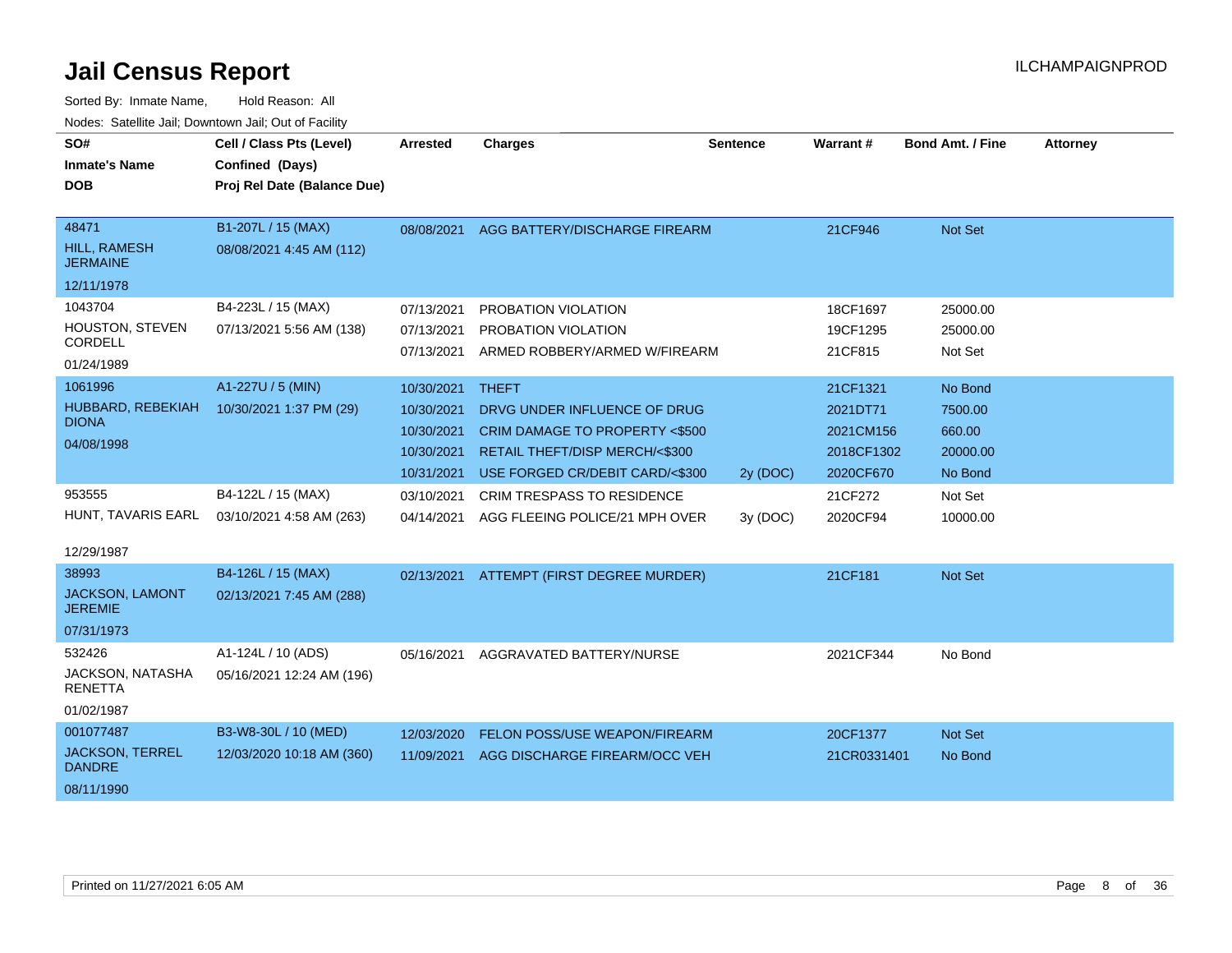Sorted By: Inmate Name, Hold Reason: All

Nodes: Satellite Jail; Downtown Jail; Out of Facility

| roaco. Catolino dall, Downtown dall, Out of Fability |                                                                            |                 |                                          |                 |                 |                         |                 |
|------------------------------------------------------|----------------------------------------------------------------------------|-----------------|------------------------------------------|-----------------|-----------------|-------------------------|-----------------|
| SO#<br><b>Inmate's Name</b><br><b>DOB</b>            | Cell / Class Pts (Level)<br>Confined (Days)<br>Proj Rel Date (Balance Due) | <b>Arrested</b> | <b>Charges</b>                           | <b>Sentence</b> | <b>Warrant#</b> | <b>Bond Amt. / Fine</b> | <b>Attorney</b> |
|                                                      |                                                                            |                 |                                          |                 |                 |                         |                 |
| 001077864                                            | B1-103L / 15 (MAX)                                                         | 04/18/2021      | FELON POSS/USE WEAPON/FIREARM            |                 | 21CF428         | <b>Not Set</b>          |                 |
| D                                                    | JAMERSON, ANTHONY 04/18/2021 7:21 PM (224)                                 |                 |                                          |                 |                 |                         |                 |
| 01/26/1990                                           |                                                                            |                 |                                          |                 |                 |                         |                 |
| 001077437                                            | B3-W4-16L / 10 (MED)                                                       | 08/23/2021      | DOM BTRY/CONTACT/1-2 PRECONV             |                 | 21CF1025        | Not Set                 |                 |
| JOHNSON, ANTONIO<br>LASHAUN                          | 08/23/2021 7:48 PM (97)                                                    |                 |                                          |                 |                 |                         |                 |
| 01/06/1980                                           |                                                                            |                 |                                          |                 |                 |                         |                 |
| 1071536                                              | B1-206U / 15 (MAX)                                                         | 06/17/2021      | ATTEMPT (FIRST DEGREE MURDER)            |                 | 21CF702         | <b>Not Set</b>          |                 |
| JOHNSON, ZACHERY<br><b>EDWARD</b>                    | 06/17/2021 2:00 AM (164)                                                   |                 |                                          |                 |                 |                         |                 |
| 10/30/1987                                           |                                                                            |                 |                                          |                 |                 |                         |                 |
| 956822                                               | BOOKH-3 / 15 (MAX)                                                         | 11/25/2021      | AGGRAVATED DOMESTIC BATTERY              |                 | 2021CFAWOW      | Not Set                 |                 |
| JONES, MARIO                                         | 11/25/2021 10:37 AM (3)                                                    | 11/25/2021      | PAROLE REVOCATION                        |                 | CH2106361       | No Bond                 |                 |
| NATHANIEL                                            |                                                                            | 11/25/2021      | UNLAWFUL RESTRAINT                       |                 | 2021CFAWOW      | Not Set                 |                 |
| 10/27/1987                                           |                                                                            |                 |                                          |                 |                 |                         |                 |
| 506244                                               | B1-204L / 15 (MAX)                                                         | 07/15/2021      | ARMED ROBBERY/ARMED W/FIREARM            |                 | 2021CF791       | 250000.00               |                 |
| JOSLIN, JASON LEE                                    | 07/15/2021 4:38 AM (136)                                                   |                 |                                          |                 |                 |                         |                 |
|                                                      |                                                                            |                 |                                          |                 |                 |                         |                 |
| 12/22/1985                                           |                                                                            |                 |                                          |                 |                 |                         |                 |
| 1070011                                              | B4-124U / 15 (MAX)                                                         | 08/03/2021      | AGG DISCH FIREARM/1ST AID PERS           |                 | 21CF929         | Not Set                 |                 |
| LAWS, WILLIAM<br>ZARAK, Third                        | 08/03/2021 3:53 PM (117)                                                   |                 |                                          |                 |                 |                         |                 |
| 07/06/1999                                           |                                                                            |                 |                                          |                 |                 |                         |                 |
| 548089                                               | B1-204U / 15 (MAX)                                                         | 12/04/2020      | AGG DOMESTIC BATTERY/STRANGLE            |                 | 18CF1507        | 10000.00                |                 |
| LEWIS, LAWRENCE                                      | 12/04/2020 4:42 AM (359)                                                   | 12/04/2020      | METH DELIVERY/100<400 GRAMS              |                 | 20CF1481        | Not Set                 |                 |
| PAUL, Third                                          |                                                                            |                 | 12/04/2020 ATTEMPT (FIRST DEGREE MURDER) |                 | 20CF1378        | Not Set                 |                 |
| 02/08/1993                                           |                                                                            |                 |                                          |                 |                 |                         |                 |
| 001077524                                            | B2-T4-15U / 10 (SPH)                                                       | 12/14/2020      | RESIDENTIAL ARSON                        |                 | 2020-CF-1388    | 150000.00               |                 |
| LEWIS, TREVOR                                        | 12/14/2020 5:16 PM (349)                                                   | 12/14/2020      | AGG BATTERY/PUBLIC PLACE                 |                 | 2020-CF-1231    | 50000.00                |                 |
| DANIEL                                               |                                                                            | 12/14/2020      | AGG BATTERY/PEACE OFFICER                |                 | 2020-CF-1211    | 10000.00                |                 |
| 06/03/2002                                           |                                                                            | 12/14/2020      | AGG BATTERY/JUDGE/EMT                    |                 | 2020-CF-1212    | 10000.00                |                 |
|                                                      |                                                                            |                 |                                          |                 |                 |                         |                 |

Printed on 11/27/2021 6:05 AM Page 9 of 36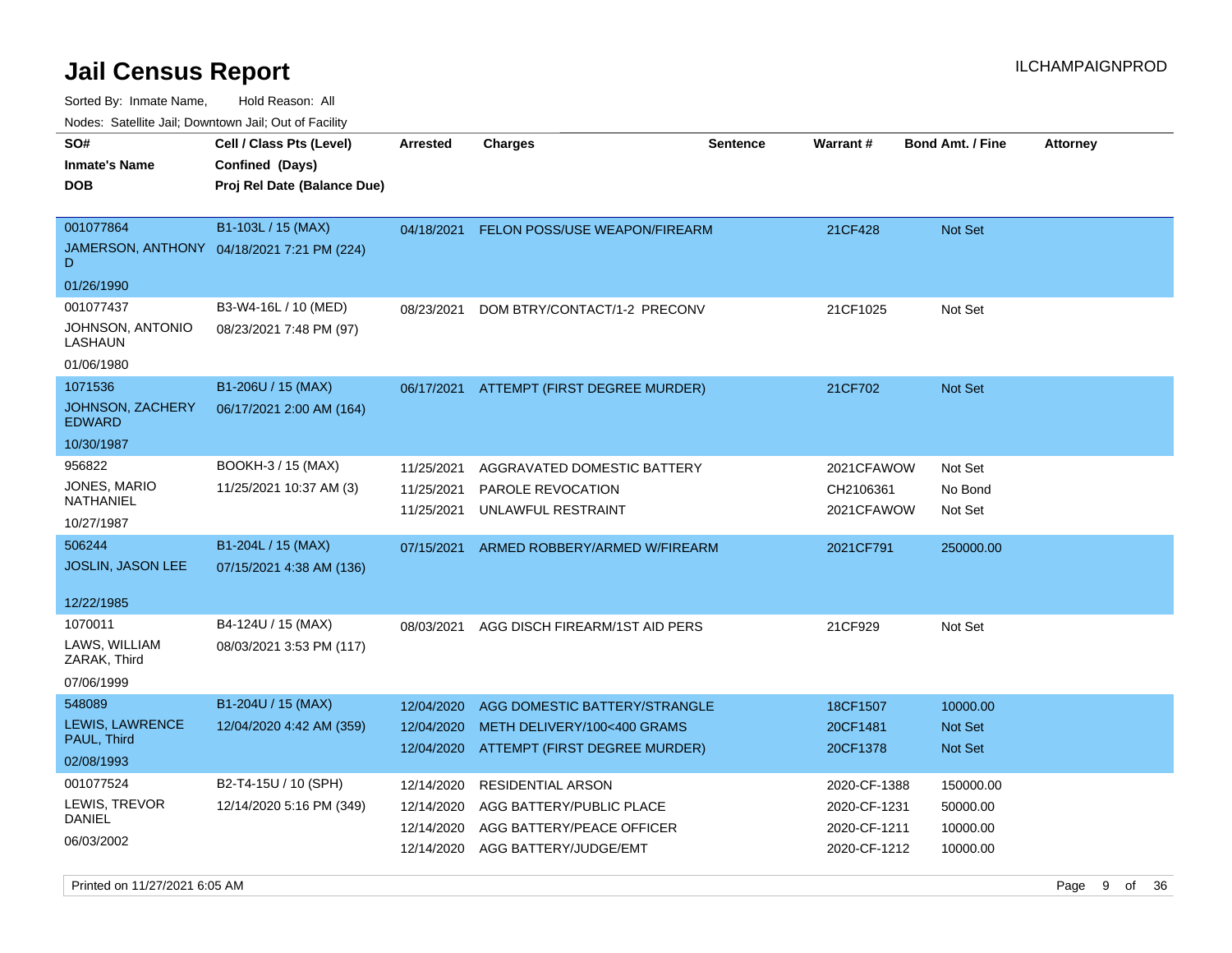| SO#<br><b>Inmate's Name</b>        | Cell / Class Pts (Level)    | <b>Arrested</b>          | <b>Charges</b>                                  | <b>Sentence</b> | Warrant#               | <b>Bond Amt. / Fine</b> | <b>Attorney</b> |
|------------------------------------|-----------------------------|--------------------------|-------------------------------------------------|-----------------|------------------------|-------------------------|-----------------|
|                                    | Confined (Days)             |                          |                                                 |                 |                        |                         |                 |
| <b>DOB</b>                         | Proj Rel Date (Balance Due) |                          |                                                 |                 |                        |                         |                 |
| 1065002                            | A4-206L / 10 (ADS)          | 11/16/2021               | DOMESTIC BTRY/CONTACT/VIO O/P                   |                 | 2019CF001781           | 25000.00                |                 |
| LOVELESS, DUSTIN<br>DEE.           | 11/16/2021 11:41 AM (12)    | 11/16/2021               | DOM BTRY/CONTACT/1-2 PRECONV                    |                 | 2021CF000494           | 25000.00                |                 |
| 06/17/1982                         |                             |                          |                                                 |                 |                        |                         |                 |
| 001078320                          | A3-111L / 10 (MED)          | 11/23/2021               | RESIST/OBSTRUCTING A PEACE OFFICEF              |                 | 21CM539                | Not Set                 |                 |
| MARSH, PAUL<br>OLUFUNMILAYO        | 11/23/2021 2:32 PM (5)      |                          |                                                 |                 |                        |                         |                 |
| 07/13/1994                         |                             |                          |                                                 |                 |                        |                         |                 |
| 45113                              | A3-114U / 15 (ADS)          |                          | 11/20/2021 ARMED HABITUAL CRIMINAL              |                 | 21CF1424               | No Bond                 |                 |
| MARTIN, JEREMIAH<br><b>FRANCIS</b> | 11/20/2021 1:18 AM (8)      |                          |                                                 |                 |                        |                         |                 |
| 01/18/1977                         |                             |                          |                                                 |                 |                        |                         |                 |
| 1000869                            | B1-106L / 15 (MAX)          | 09/11/2021               | FELON POSS/USE WEAPON/FIREARM                   |                 | 21CF1102               | Not Set                 |                 |
| MARTIN, MANNIX<br><b>TILMOND</b>   | 09/12/2021 12:40 AM (77)    |                          |                                                 |                 |                        |                         |                 |
| 07/19/1991                         |                             |                          |                                                 |                 |                        |                         |                 |
| 1066623                            | A4-105L / 5 (ADS)           | 11/17/2021               | MFG/DEL 15<100 GR COCA/ANALOG                   |                 | 17CF1093               | 75000.00                |                 |
| MATA-OROZCO,<br><b>OLEGARIO</b>    | 11/17/2021 5:08 PM (11)     |                          |                                                 |                 |                        |                         |                 |
| 03/06/1995                         |                             |                          |                                                 |                 |                        |                         |                 |
| 48792                              | A4-103L / 10 (ADS)          | 11/19/2021               | AGG BATTERY/DISCHARGE FIREARM                   |                 | 21CF1425               | Not Set                 |                 |
| MCCLAIN, HURCHEL<br><b>JOSEPH</b>  | 11/20/2021 4:11 AM (8)      |                          |                                                 |                 |                        |                         |                 |
| 05/01/1979                         |                             |                          |                                                 |                 |                        |                         |                 |
| 001077938                          | <b>BOOKH-2 / 15 (ADS)</b>   | 05/10/2021               | AGG KIDNAPING DISCH FIR/HARM                    |                 | 21CF532                | Not Set                 |                 |
| MCGAHA,<br><b>CHRISTOPHER D</b>    | 05/10/2021 7:02 PM (202)    | 05/11/2021<br>05/27/2021 | <b>MURDER</b><br>ESCAPE FROM DEPT OF CORRECTION |                 | 2021-CF-215<br>21CF600 | No Bond<br>Not Set      |                 |
| 07/27/1991                         |                             |                          |                                                 |                 |                        |                         |                 |
| 1043071                            | A2-220L / 10 (MED)          | 11/08/2021               | CRIM DMG/GOVT PROP/<\$500                       |                 | 21CF1378               | Not Set                 |                 |
| MERRELL-<br>SUTHERLAND, ALICIA     | 11/08/2021 2:22 AM (20)     | 11/08/2021               | CRIM TRESPASS TO STATE LAND                     |                 | 2021CM208              | 25000.00                |                 |
| 11/26/1972                         |                             |                          |                                                 |                 |                        |                         |                 |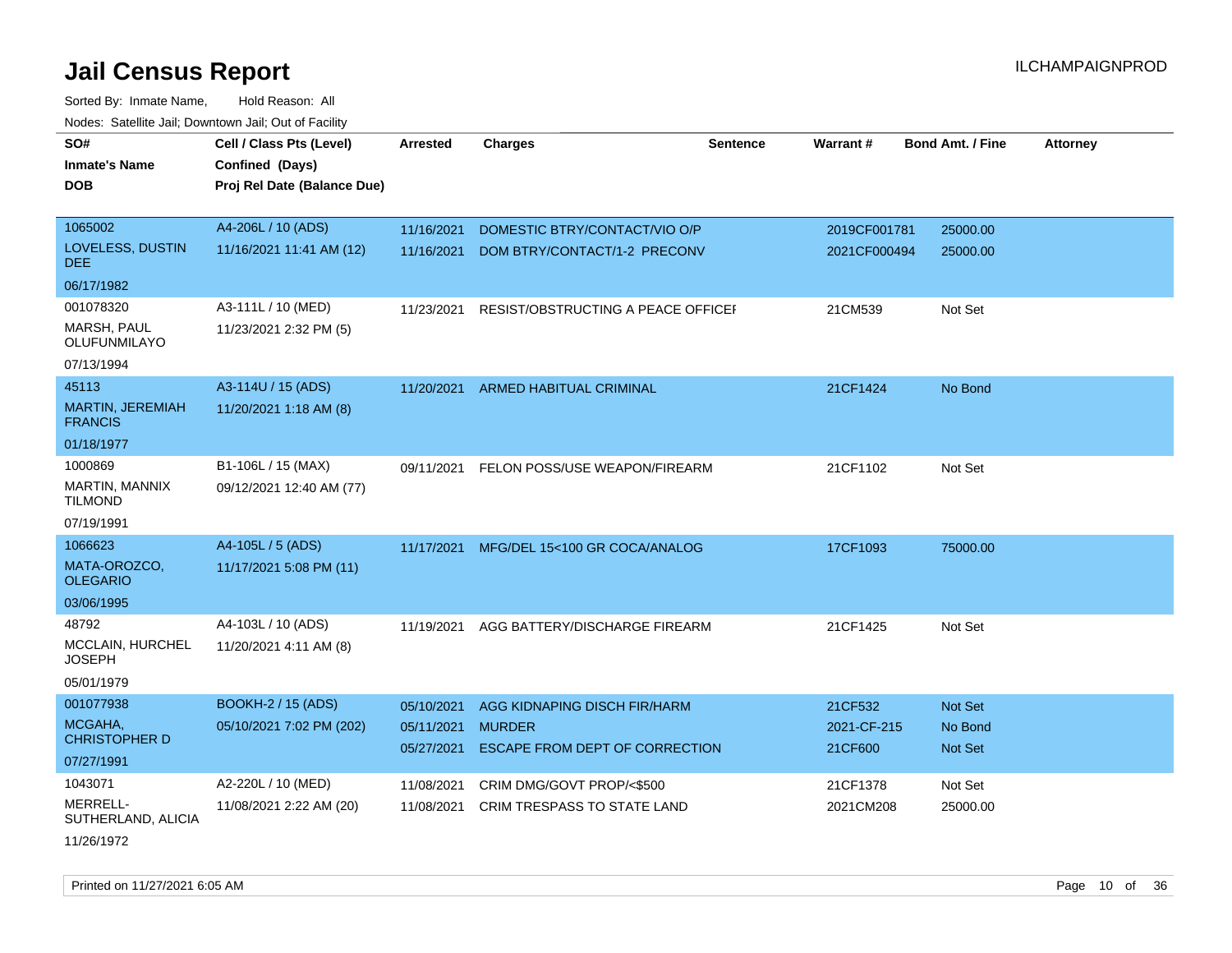| rouce. Calcinic Jan, Downtown Jan, Out or Facility |                                              |                 |                                          |                 |                 |                         |                 |
|----------------------------------------------------|----------------------------------------------|-----------------|------------------------------------------|-----------------|-----------------|-------------------------|-----------------|
| SO#                                                | Cell / Class Pts (Level)                     | <b>Arrested</b> | <b>Charges</b>                           | <b>Sentence</b> | <b>Warrant#</b> | <b>Bond Amt. / Fine</b> | <b>Attorney</b> |
| <b>Inmate's Name</b>                               | Confined (Days)                              |                 |                                          |                 |                 |                         |                 |
| <b>DOB</b>                                         | Proj Rel Date (Balance Due)                  |                 |                                          |                 |                 |                         |                 |
|                                                    |                                              |                 |                                          |                 |                 |                         |                 |
| 001077902                                          | BOOKH-1 / 5 (ADS)                            | 11/21/2021      | CRIM DAMAGE TO PROPERTY <\$500           |                 | 21CF1427        | Not Set                 |                 |
| MOFFETT, CAROLYN<br><b>REENE</b>                   | 11/21/2021 10:31 AM (7)                      | 11/23/2021      | BATTERY/CAUSE BODILY HARM                |                 | 21CM187         | Not Set                 |                 |
| 10/23/1988                                         |                                              |                 |                                          |                 |                 |                         |                 |
| 1076384                                            | A2-120L / 5 (ADS)                            | 10/28/2021      | RETAIL THEFT/DISP MERCH/<\$300           |                 | 21CM149         | 12500.00                |                 |
|                                                    | MURPHY, AZIA CIMONE 10/29/2021 12:49 AM (30) |                 |                                          |                 |                 |                         |                 |
| 09/23/1995                                         |                                              |                 |                                          |                 |                 |                         |                 |
|                                                    |                                              |                 |                                          |                 |                 |                         |                 |
| 001078517                                          | B2-T1-02L / 15 (SPH)                         |                 | 10/19/2021 ATTEMPT (FIRST DEGREE MURDER) |                 | 21CF1267        | Not Set                 |                 |
| NELSON, RORY<br><b>DEMOND</b>                      | 10/19/2021 3:55 AM (40)                      |                 |                                          |                 |                 |                         |                 |
| 08/14/1984                                         |                                              |                 |                                          |                 |                 |                         |                 |
| 1064809                                            | B4-221L / 10 (MED)                           | 11/03/2021      | <b>CRIMINAL TRESPASS TO LAND</b>         |                 | 21CF1318        | 50000.00                |                 |
| PARKER, ALVIN<br>JARELL                            | 11/03/2021 2:39 PM (25)                      | 11/08/2021      | FELON POSS/USE FIREARM PRIOR             |                 | 21CF635         | 25000.00                |                 |
| 08/24/1982                                         |                                              |                 |                                          |                 |                 |                         |                 |
| 001077249                                          | BOOKF-2 / 10 (MED)                           |                 | 11/23/2021 AGG BATTERY/PEACE OFFICER     |                 | 21CF1432        | No Bond                 |                 |
| PETRACEK, ROBIN<br><b>DENISE</b>                   | 11/23/2021 2:52 AM (5)                       |                 |                                          |                 |                 |                         |                 |
| 03/09/1972                                         |                                              |                 |                                          |                 |                 |                         |                 |
| 965211                                             | A3-112U / 10 (MED)                           | 11/23/2021      | VIOLATE SEX OFFENDER REGIS/2+            |                 | 21CF648         | 2410.00                 |                 |
| PINE, DUSTIN LAYNE                                 | 11/23/2021 11:28 PM (5)                      | 11/23/2021      | MFG/DISTRIB LOOK-ALIKE SUB               |                 | 19CF46          | 3000.00                 |                 |
|                                                    |                                              |                 |                                          |                 |                 |                         |                 |
| 11/30/1988                                         |                                              |                 |                                          |                 |                 |                         |                 |
| 999352                                             | B3-W5-20L / 10 (MED)                         | 09/09/2021      | <b>VIOLATE OP/OTHER PRIOR</b>            |                 | 21CF1092        | Not Set                 |                 |
| PIRLOT, JUSTIN LEE                                 | 09/09/2021 11:28 AM (80)                     |                 | 10/23/2021 FALSE REPORT OF OFFENSE       |                 | 2019CF836       | 5000.00                 |                 |
| 11/08/1982                                         |                                              |                 |                                          |                 |                 |                         |                 |
| 1069524                                            | B4-224L / 15 (MAX)                           | 08/08/2021      | MFG/DEL CANNABIS/30-500 GRAMS            |                 | 21CF953         | Not Set                 |                 |
| RAY DAVIS, KAMARI<br><b>DAYVON</b>                 | 08/09/2021 2:44 AM (111)                     |                 |                                          |                 |                 |                         |                 |
| 03/30/2000                                         |                                              |                 |                                          |                 |                 |                         |                 |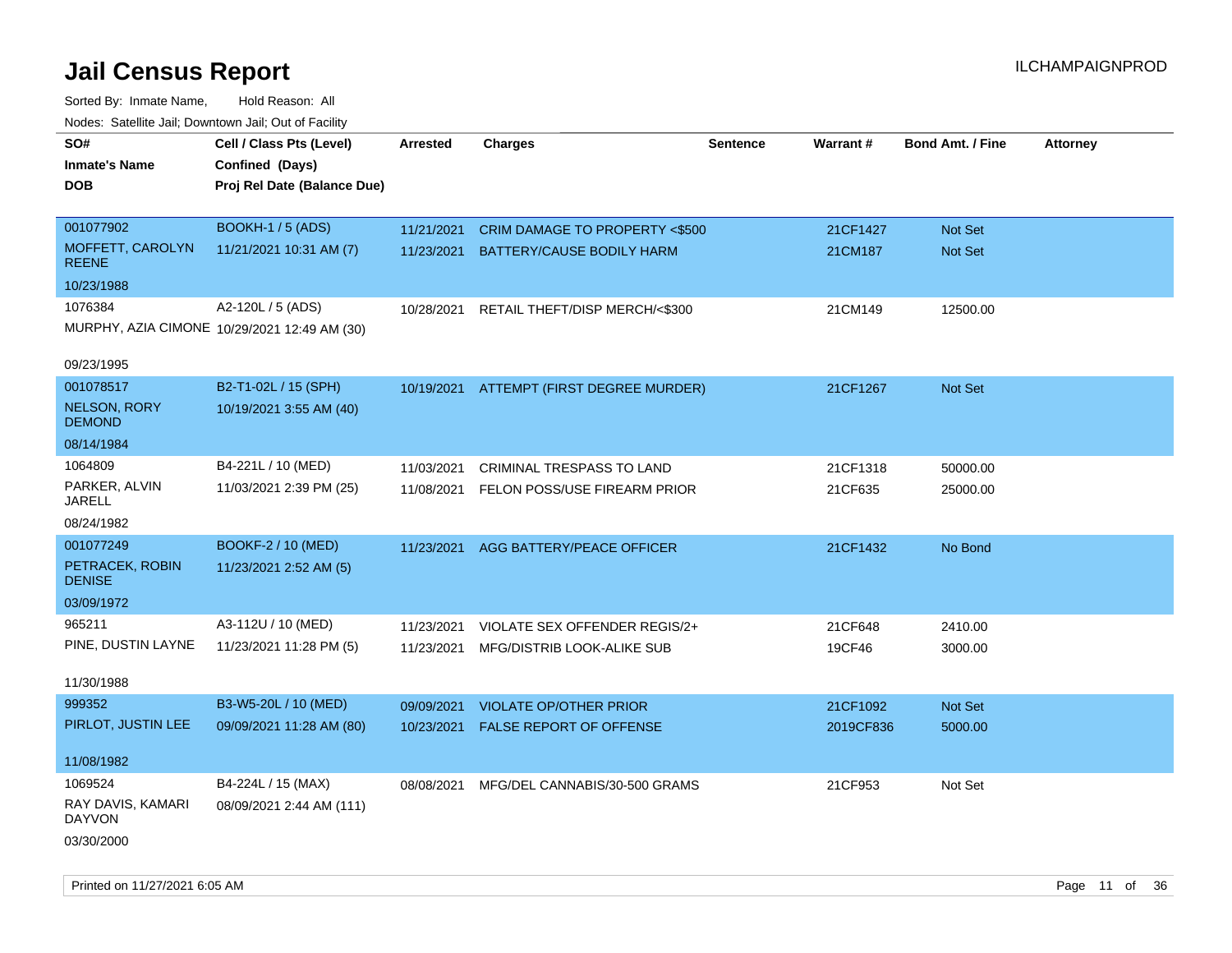| SO#<br><b>Inmate's Name</b><br>DOB       | Cell / Class Pts (Level)<br>Confined (Days)<br>Proj Rel Date (Balance Due) | <b>Arrested</b>          | <b>Charges</b>                                                      | <b>Sentence</b> | Warrant#                     | <b>Bond Amt. / Fine</b>          | <b>Attorney</b> |
|------------------------------------------|----------------------------------------------------------------------------|--------------------------|---------------------------------------------------------------------|-----------------|------------------------------|----------------------------------|-----------------|
|                                          |                                                                            |                          |                                                                     |                 |                              |                                  |                 |
| 45473<br>REXROAD, CALVIN<br><b>ALLEN</b> | A3-112L / 15 (MAX)<br>11/23/2021 6:27 PM (5)                               | 11/23/2021<br>11/23/2021 | CHIL SEX OFFEN/RESIDE DAY CARE<br><b>VIOLATE SEX OFFENDER REGIS</b> |                 | 21CF1275<br>21CF546          | 10000.00<br>50000.00             |                 |
| 10/04/1970                               |                                                                            |                          |                                                                     |                 |                              |                                  |                 |
| 001078602                                | A3-215L / 10 (ADS)                                                         | 11/21/2021               | AGGRAVATED DOMESTIC BATTERY                                         |                 | 21CF1428                     | Not Set                          |                 |
| RICHARDSON,<br>JOHNNY LINDAL             | 11/21/2021 10:00 AM (7)                                                    |                          |                                                                     |                 |                              |                                  |                 |
| 06/27/2000                               |                                                                            |                          |                                                                     |                 |                              |                                  |                 |
| 001078588                                | A4-206U / 5 (ADS)                                                          | 11/16/2021               | DRVG UNDER INFLU OF ALCOHOL                                         |                 | 21DT316                      | 240.00                           |                 |
| ROBINSON, RONALD<br><b>JACK</b>          | 11/16/2021 6:20 PM (12)                                                    |                          |                                                                     |                 |                              |                                  |                 |
| 08/29/1976                               |                                                                            |                          |                                                                     |                 |                              |                                  |                 |
| 979485                                   | B2-T4-16L / 15 (ADS)                                                       | 03/12/2021               | PRED CRIM SEX ASLT/VICTIM <13                                       |                 | 21CF282                      | Not Set                          |                 |
| RODRIGUEZ, JOSHUA<br><b>ANTHONY</b>      | 03/12/2021 1:57 PM (261)                                                   |                          |                                                                     |                 |                              |                                  |                 |
| 04/06/1990                               |                                                                            |                          |                                                                     |                 |                              |                                  |                 |
| 001078615                                | <b>BOOKH-5 / 10 (MED)</b>                                                  | 11/25/2021               | <b>AGGRAVATED DOMESTIC BATTERY</b>                                  |                 | 2021-CF-AWOW                 | <b>Not Set</b>                   |                 |
| ROSADO-ARROYO,<br><b>EDWIN DAVID</b>     | 11/25/2021 5:51 PM (3)                                                     | 11/25/2021<br>11/25/2021 | <b>UNLAWFUL RESTRAINT</b><br><b>INTERF REPT DOMESTIC VIOLENCE</b>   |                 | 2021-CF-AWOW<br>2021-CF-AWOW | <b>Not Set</b>                   |                 |
| 11/29/1996                               |                                                                            | 11/25/2021               | RESIST/OBSTRUCTING A PEACE OFFICEF                                  |                 | 2021-CF-AWOW                 | <b>Not Set</b><br><b>Not Set</b> |                 |
| 1068592                                  | A3-115L / 15 (ADS)                                                         | 11/12/2021               | <b>BURGLARY</b>                                                     |                 | 21CF1393                     | Not Set                          |                 |
| ROSS, TEVONTAE<br><b>TERRANCE</b>        | 11/12/2021 8:41 AM (16)                                                    |                          |                                                                     |                 |                              |                                  |                 |
| 12/15/1998                               |                                                                            |                          |                                                                     |                 |                              |                                  |                 |
| 1071161                                  | B4-124L / 15 (MAX)                                                         | 08/18/2021               | DELIVERY OF OR POSSESSION OF W/INT                                  |                 | 21CF1008                     | No Bond                          |                 |
| SANDERS, MARKELL<br>LAMAR                | 08/18/2021 6:18 PM (102)                                                   | 08/19/2021               | <b>PAROLE REVOCATION</b>                                            |                 | CH2105176                    | No Bond                          |                 |
| 02/02/2000                               |                                                                            |                          |                                                                     |                 |                              |                                  |                 |
| 1047469<br>ALLEN                         | B3-W5-18L / 10 (MED)<br>SCHINDLER, RICHARD 07/03/2021 10:25 PM (148)       | 07/03/2021               | CRIMINAL SEX ASSAULT/CONSENT                                        |                 | 21CF773                      | Not Set                          |                 |
| 10/16/1979                               |                                                                            |                          |                                                                     |                 |                              |                                  |                 |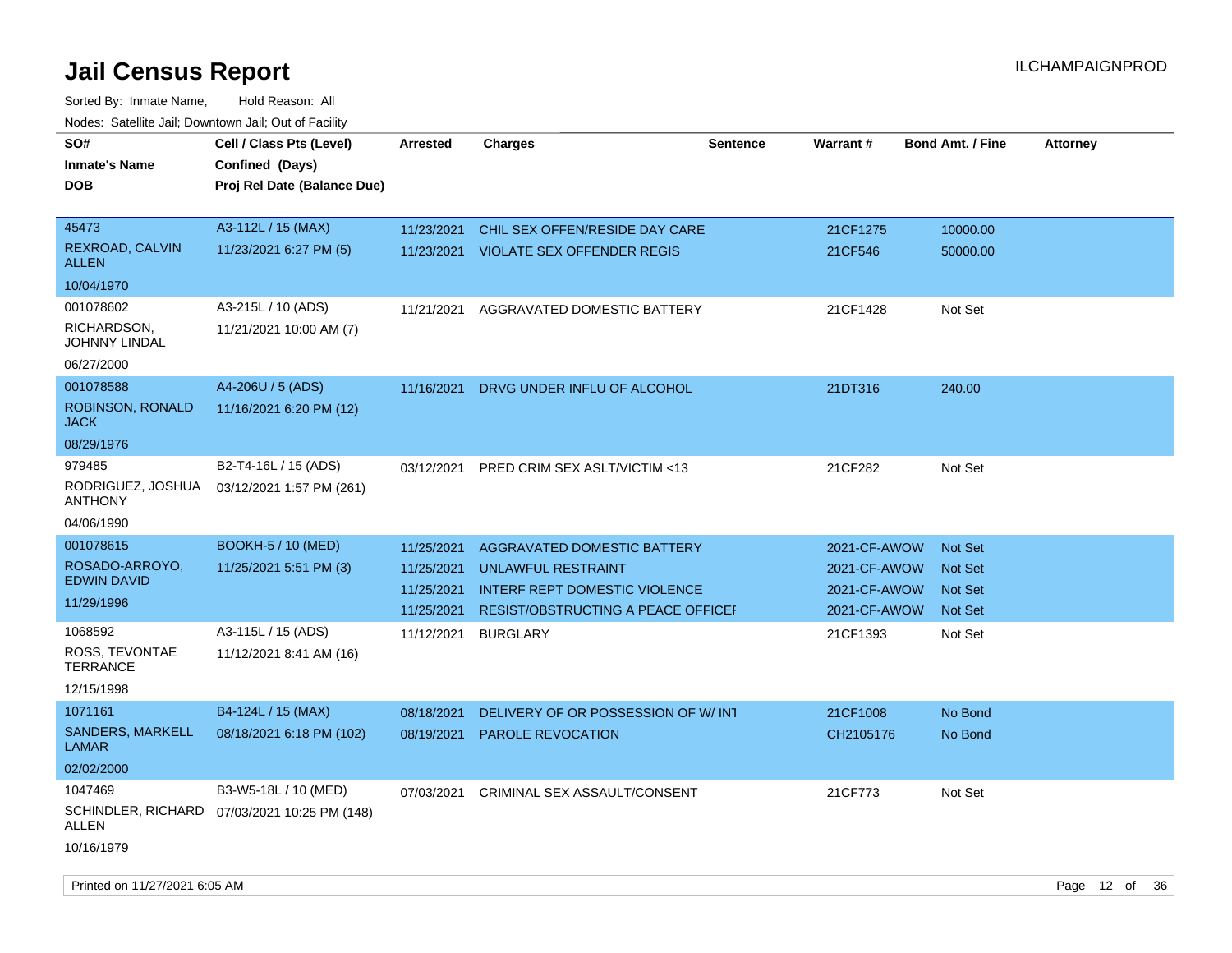Sorted By: Inmate Name, Hold Reason: All

|  | Nodes: Satellite Jail; Downtown Jail; Out of Facility |  |  |  |
|--|-------------------------------------------------------|--|--|--|
|--|-------------------------------------------------------|--|--|--|

| SO#<br><b>Inmate's Name</b><br><b>DOB</b> | Cell / Class Pts (Level)<br>Confined (Days)<br>Proj Rel Date (Balance Due) | <b>Arrested</b> | <b>Charges</b>                      | <b>Sentence</b> | Warrant#  | <b>Bond Amt. / Fine</b> | <b>Attorney</b> |
|-------------------------------------------|----------------------------------------------------------------------------|-----------------|-------------------------------------|-----------------|-----------|-------------------------|-----------------|
| 001078441                                 | BOOKF-3 / 15 (ADS)                                                         | 10/01/2021      | <b>ARMED HABITUAL CRIMINAL</b>      |                 | 21CF1182  | Not Set                 |                 |
| SINGLETON, CORRIE<br><b>DERRELL</b>       | 10/01/2021 12:36 PM (58)                                                   |                 |                                     |                 |           |                         |                 |
| 05/07/1983                                |                                                                            |                 |                                     |                 |           |                         |                 |
| 001078347                                 | A1-125L / 5 (MIN)                                                          | 09/04/2021      | CHILD ABDUCTN/CONCEAL/DETAIN        |                 | 21CF942   | 500000.00               |                 |
| SMITH, CRYSTAL<br><b>MARGARET</b>         | 09/04/2021 3:34 PM (85)                                                    |                 |                                     |                 |           |                         |                 |
| 10/15/1992                                |                                                                            |                 |                                     |                 |           |                         |                 |
| 960772                                    | A4-101L / 5 (ADS)                                                          | 11/11/2021      | POSSESSION OF METH<5 GRAMS          |                 | 2020CF362 | 100000.00               |                 |
| <b>STARK, FARON</b><br><b>MICHAEL</b>     | 11/11/2021 10:28 PM (17)                                                   |                 |                                     |                 |           |                         |                 |
| 05/12/1988                                |                                                                            |                 |                                     |                 |           |                         |                 |
| 38305                                     | B2-T2-06L / 10 (SPH)                                                       | 03/18/2020      | <b>CRIMINAL SEXUAL ABUSE</b>        |                 | 20CF-343  | 500000.00               |                 |
| STOVER, JOSH<br>ANDREW                    | 03/18/2020 10:24 AM (620)                                                  |                 |                                     |                 |           |                         |                 |
| 08/18/1973                                |                                                                            |                 |                                     |                 |           |                         |                 |
| 001078436                                 | B2-T1-04L / 10 (SPH)                                                       | 09/30/2021      | <b>CRIMINAL SEX ASSAULT/CONSENT</b> |                 | 20CF255   | 150000.00               |                 |
| STRONG, CORTEZ                            | 09/30/2021 2:47 PM (59)                                                    |                 |                                     |                 |           |                         |                 |
| 04/13/1996                                |                                                                            |                 |                                     |                 |           |                         |                 |
| 1066794                                   | B3-W2-07U / 5 (MIN)                                                        | 09/07/2021      | <b>VIOLATE OP/OTHER PRIOR</b>       |                 | 21CF1061  | Not Set                 |                 |
| TAYLOR, STANLEY<br><b>JAMES</b>           | 09/07/2021 7:01 AM (82)                                                    |                 |                                     |                 |           |                         |                 |
| 01/05/1994                                |                                                                            |                 |                                     |                 |           |                         |                 |
| 001078471                                 | B4-222L / 10 (MED)                                                         | 10/11/2021      | AGG UUW/VEHICLE/<21                 |                 | 21CF1210  | 100.00                  |                 |
| THATCH, OMARION<br><b>DIAMONTE</b>        | 10/11/2021 1:26 AM (48)                                                    |                 |                                     |                 |           |                         |                 |
| 09/05/2003                                |                                                                            |                 |                                     |                 |           |                         |                 |
| 21252                                     | B4-121U / 15 (MAX)                                                         | 10/18/2021      | MFG/DEL 1<15 GR COCAINE/ANLG        |                 | 2021CF172 | 25000.00                |                 |
| THOMAS, ELIJAH                            | 10/18/2021 12:35 AM (41)                                                   |                 |                                     |                 |           |                         |                 |
| 07/31/1062                                |                                                                            |                 |                                     |                 |           |                         |                 |

07/31/1962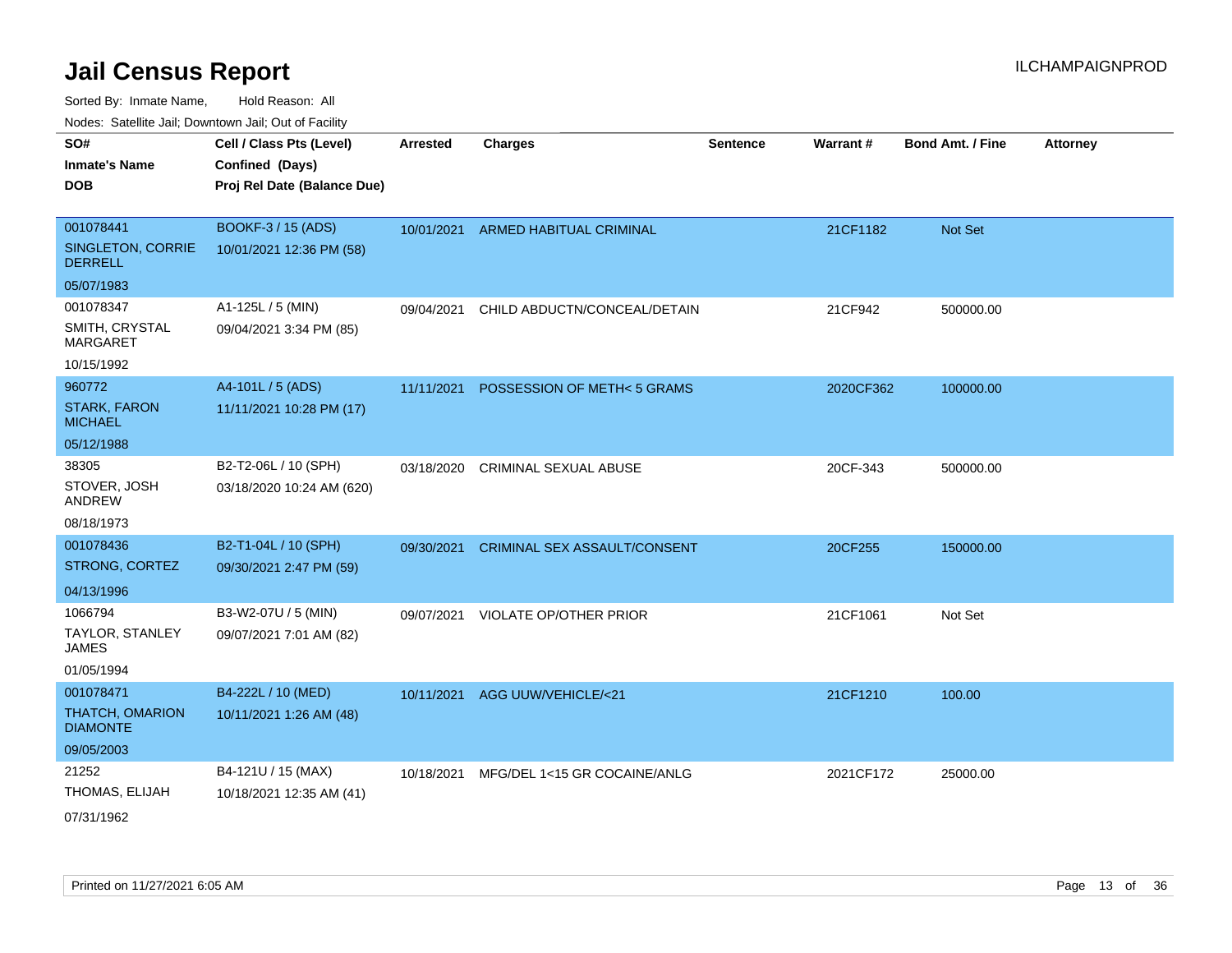| Nudes. Satellite Jali, Downtown Jali, Out of Facility |                             |                 |                               |                 |                 |                         |                 |
|-------------------------------------------------------|-----------------------------|-----------------|-------------------------------|-----------------|-----------------|-------------------------|-----------------|
| SO#                                                   | Cell / Class Pts (Level)    | <b>Arrested</b> | <b>Charges</b>                | <b>Sentence</b> | <b>Warrant#</b> | <b>Bond Amt. / Fine</b> | <b>Attorney</b> |
| <b>Inmate's Name</b>                                  | Confined (Days)             |                 |                               |                 |                 |                         |                 |
| <b>DOB</b>                                            | Proj Rel Date (Balance Due) |                 |                               |                 |                 |                         |                 |
|                                                       |                             |                 |                               |                 |                 |                         |                 |
| 32058                                                 | B4-123U / 15 (MAX)          | 06/14/2021      | <b>AGG DISCH FIREARM</b>      |                 | 21CF690         | <b>Not Set</b>          |                 |
| THOMPSON, STEVEN<br>ONEAL                             | 06/14/2021 6:44 AM (167)    |                 |                               |                 |                 |                         |                 |
| 03/14/1969                                            |                             |                 |                               |                 |                 |                         |                 |
| 32910                                                 | B3-W4-14L / 10 (MED)        | 10/04/2021      | DOM BTRY/HARM/1-2 PRECONV     |                 | 21CF1189        | Not Set                 |                 |
| TULL, CHRISTOPHER<br><b>MICHAEL</b>                   | 10/04/2021 10:53 PM (55)    |                 |                               |                 |                 |                         |                 |
| 04/02/1971                                            |                             |                 |                               |                 |                 |                         |                 |
| 001078529                                             | A2-122L / 10 (ADS)          | 10/23/2021      | ARMED ROBBERY/NO FIREARM      |                 | 21CF1286        | Not Set                 |                 |
| <b>VANHOOK, ALEXIS</b><br>ANNE                        | 10/23/2021 5:50 PM (36)     |                 |                               |                 |                 |                         |                 |
| 10/25/1998                                            |                             |                 |                               |                 |                 |                         |                 |
| 001078617                                             | <b>BOOKH-3 / 5 (MIN)</b>    | 11/26/2021      | <b>DOMESTIC BATTERY</b>       |                 | 2021-CM-AWOW    | Not Set                 |                 |
| VELEZ-COLON, ELVIN J 11/26/2021 7:20 PM (2)           |                             |                 |                               |                 |                 |                         |                 |
|                                                       |                             |                 |                               |                 |                 |                         |                 |
| 04/13/1982                                            |                             |                 |                               |                 |                 |                         |                 |
| 1070737                                               | A1-226L / 15 (MAX)          | 10/14/2021      | AGG KIDNAPG/<13/INTEL DISABL  |                 | 2020CF418       | 250000.00               |                 |
| <b>WASHINGTON,</b><br><b>JASTINA VIRGINIA</b>         | 10/14/2021 12:02 PM (45)    |                 |                               |                 |                 |                         |                 |
| 04/11/2000                                            |                             |                 |                               |                 |                 |                         |                 |
| 977140                                                | B1-203L / 10 (MED)          | 10/24/2021      | ARMED HABITUAL CRIMINAL       |                 | 21CF1289        | Not Set                 |                 |
| WEBSTER, DERRIAL<br><b>DEVON</b>                      | 10/24/2021 2:46 AM (35)     |                 |                               |                 |                 |                         |                 |
| 01/14/1990                                            |                             |                 |                               |                 |                 |                         |                 |
| 001078328                                             | B1-207U / 15 (MAX)          | 08/30/2021      | FELON POSS/USE WEAPON/FIREARM |                 | 21CF1045        | <b>Not Set</b>          |                 |
| WHITE, JUSTIN<br><b>STEVEN</b>                        | 08/30/2021 10:48 AM (90)    |                 |                               |                 |                 |                         |                 |
| 10/25/1995                                            |                             |                 |                               |                 |                 |                         |                 |
| 503631                                                | B4-223U / 10 (MED)          | 11/10/2021      | <b>PAROLE REVOCATION</b>      |                 | CH2100061       | No Bond                 |                 |
| WILLIAMS, DOUGLAS<br>LAMAR                            | 11/10/2021 1:11 PM (18)     | 11/10/2021      | AGG BATTERY/USE DEADLY WEAPON |                 | 20CF1340        | 25000.00                |                 |
| 03/01/1991                                            |                             |                 |                               |                 |                 |                         |                 |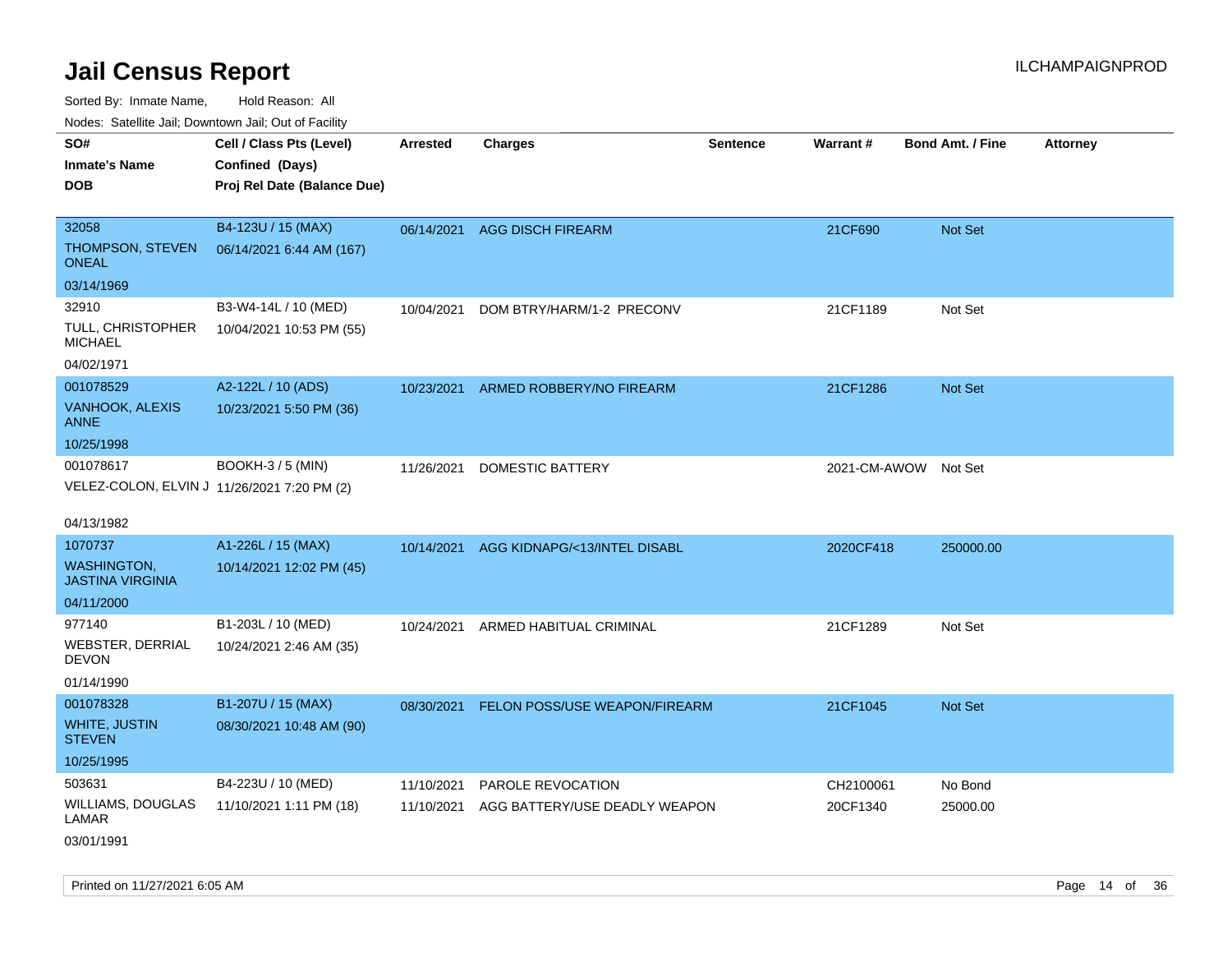| SO#                                      | Cell / Class Pts (Level)    | Arrested   | <b>Charges</b>                 | <b>Sentence</b> | Warrant#    | <b>Bond Amt. / Fine</b> | <b>Attorney</b> |
|------------------------------------------|-----------------------------|------------|--------------------------------|-----------------|-------------|-------------------------|-----------------|
| <b>Inmate's Name</b>                     | Confined (Days)             |            |                                |                 |             |                         |                 |
| <b>DOB</b>                               | Proj Rel Date (Balance Due) |            |                                |                 |             |                         |                 |
|                                          |                             |            |                                |                 |             |                         |                 |
| 638552                                   | <b>B2-DR / 5 (SPH)</b>      | 10/07/2021 | CHILD PORNOGRAPHY/PHOTOGRAPH   |                 | 2021CF1207  | No Bond                 |                 |
| <b>WILLIAMS, MICHAEL</b><br><b>JAMES</b> | 10/07/2021 12:20 PM (52)    |            |                                |                 |             |                         |                 |
| 03/29/1964                               |                             |            |                                |                 |             |                         |                 |
| 1066370                                  | B1-101L / 15 (MAX)          | 07/28/2021 | ARMED VIOLENCE/CATEGORY III    |                 | 2021 CF 882 | Not Set                 |                 |
| <b>WILLIAMS, REONTE</b><br>REMIR         | 07/28/2021 5:40 AM (123)    |            |                                |                 |             |                         |                 |
| 05/14/1999                               |                             |            |                                |                 |             |                         |                 |
| 001078494                                | B1-104L / 15 (MAX)          | 10/15/2021 | AGG UNLAWFUL USE OF WEAPON/VEH |                 | 21CF1254    | No Bond                 |                 |
| <b>WILLIAMS, TAVARAZ</b><br>LASHAWN      | 10/15/2021 12:17 PM (44)    |            |                                |                 |             |                         |                 |
| 04/19/1990                               |                             |            |                                |                 |             |                         |                 |
| <b>Total Satellite Jail: 111</b>         |                             | Males: 95  | Females: 16<br>Unknown: 0      |                 |             |                         |                 |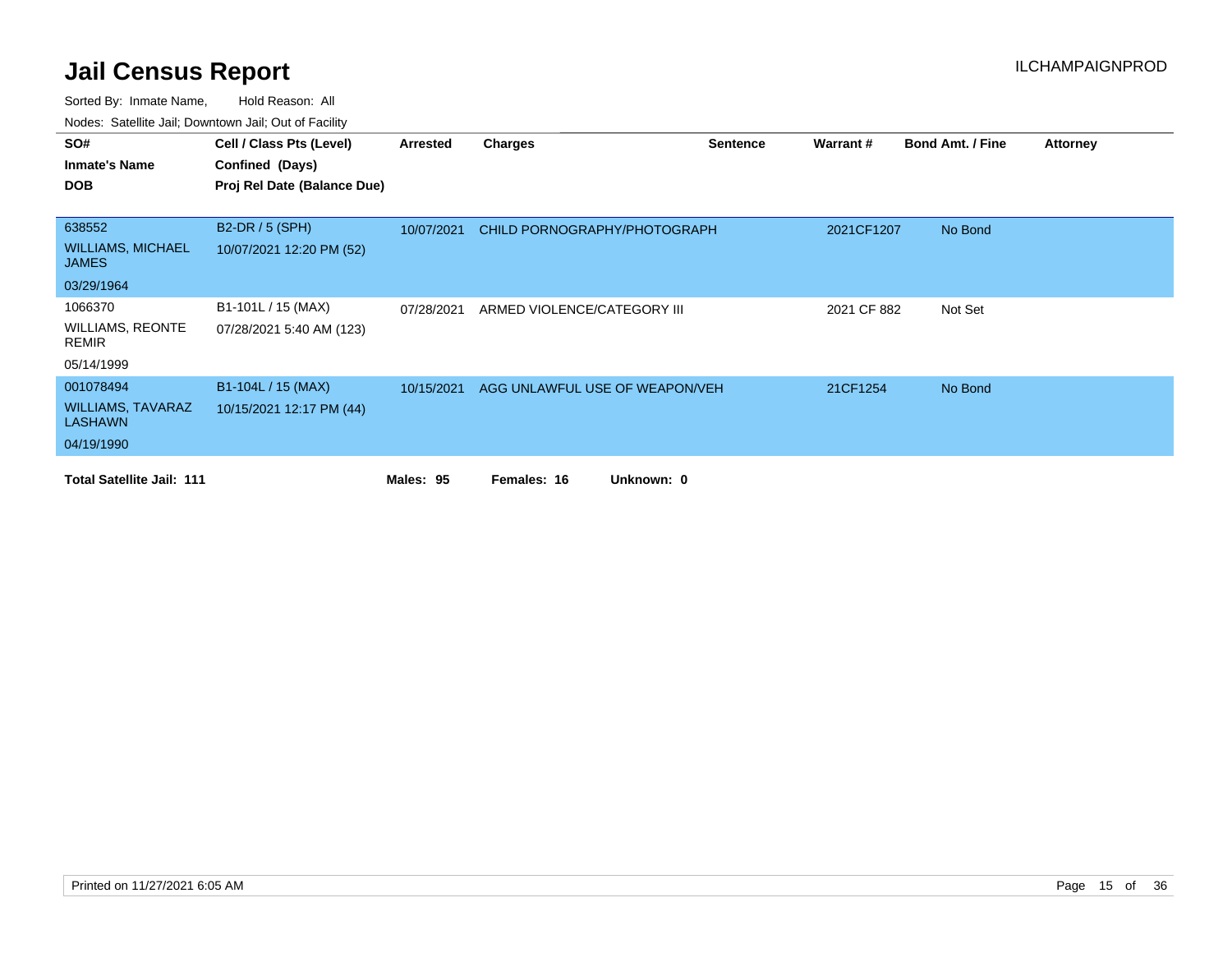| <b>Downtown Jail</b><br>SO#                      |                                             |                 |                                      |                 |                 | <b>Bond Amt. / Fine</b> |                 |
|--------------------------------------------------|---------------------------------------------|-----------------|--------------------------------------|-----------------|-----------------|-------------------------|-----------------|
| <b>Inmate's Name</b>                             | Cell / Class Pts (Level)<br>Confined (Days) | <b>Arrested</b> | <b>Charges</b>                       | <b>Sentence</b> | <b>Warrant#</b> |                         | <b>Attorney</b> |
| <b>DOB</b>                                       | Proj Rel Date (Balance Due)                 |                 |                                      |                 |                 |                         |                 |
|                                                  |                                             |                 |                                      |                 |                 |                         |                 |
| 1073165                                          | G4L / 5 (MIN)                               | 04/30/2021      | UNLWFL POSS/DRIVER/VEH/STOLEN        |                 | 21CF486         | Not Set                 |                 |
| <b>ACKERMAN, CODY</b>                            | 04/30/2021 4:48 PM (212)                    | 04/30/2021      | FORGERY/ISSUE/DELIVER DOCUMENT       |                 | 19CF143         | 75000.00                |                 |
| <b>JAMES</b>                                     |                                             | 04/30/2021      | <b>BURGLARY</b>                      |                 | 21CF516         | <b>Not Set</b>          |                 |
| 02/01/1989                                       |                                             | 05/03/2021      | FORGERY/ISSUE/DELIVER DOCUMENT       |                 | 2018CF689       | 2500.00 / 75.00         |                 |
| 517915                                           | G8U / 5 (MIN)                               | 08/03/2021      | <b>BURGLARY</b>                      |                 | 21CF289         | 20000.00                |                 |
| BOXLEY, CHARLES                                  | 08/03/2021 2:18 PM (117)                    | 08/03/2021      | <b>BURGLARY</b>                      |                 | 21CF679         | 20000.00                |                 |
| <b>OMAR</b>                                      |                                             | 08/03/2021      | FORGERY/ISSUE/DELIVER DOCUMENT       |                 |                 | No Bond                 |                 |
| 01/10/1985                                       |                                             |                 |                                      |                 |                 |                         |                 |
| 1075941                                          | G2L / 5 (MIN)                               | 10/08/2021      | <b>HARASS WITNESS/FAMILY MBR/REP</b> |                 | 2021CF1188      | 500000.00               |                 |
| <b>BROWN, LIONEL</b><br><b>TERRELL</b>           | 10/08/2021 5:16 PM (51)                     |                 |                                      |                 |                 |                         |                 |
| 10/19/1981                                       |                                             |                 |                                      |                 |                 |                         |                 |
| 61904                                            | D4 / 15 (ADS)                               | 10/23/2021      | <b>ROBBERY</b>                       |                 | 21CF1287        | Not Set                 |                 |
| <b>BURNETT, TIMOTHY</b><br><b>LYNN</b>           | 10/23/2021 5:43 PM (36)                     |                 |                                      |                 |                 |                         |                 |
| 09/09/1983                                       |                                             |                 |                                      |                 |                 |                         |                 |
| 1075361                                          | J6L / 5 (ADS)                               | 04/16/2021      | <b>BURGLARY</b>                      |                 | 21CF414         | Not Set                 |                 |
| <b>COWART, TORREY</b><br><b>BENJAMEN, Junior</b> | 04/16/2021 9:17 PM (226)                    |                 |                                      |                 |                 |                         |                 |
| 11/22/1987                                       |                                             |                 |                                      |                 |                 |                         |                 |
| 34111                                            | G6L / 5 (MIN)                               | 10/29/2021      | OBSTRUCT JUST/DESTROY EVIDENCE       |                 | 2018CF1243      | 50000.00                |                 |
| CROSSLAND, KEVIN<br><b>SHAWN</b>                 | 10/29/2021 10:15 PM (30)                    |                 |                                      |                 |                 |                         |                 |
| 10/02/1967                                       |                                             |                 |                                      |                 |                 |                         |                 |
| 1067370                                          | F5L / 15 (MAX)                              | 11/05/2021      | FIREARM/FOID INVALID/NOT ELIG        |                 | 21CF1370        | Not Set                 |                 |
| DAVIS, AUSTIN<br><b>CHRISTOPHER</b>              | 11/06/2021 12:23 AM (22)                    |                 |                                      |                 |                 |                         |                 |
| 08/11/1997                                       |                                             |                 |                                      |                 |                 |                         |                 |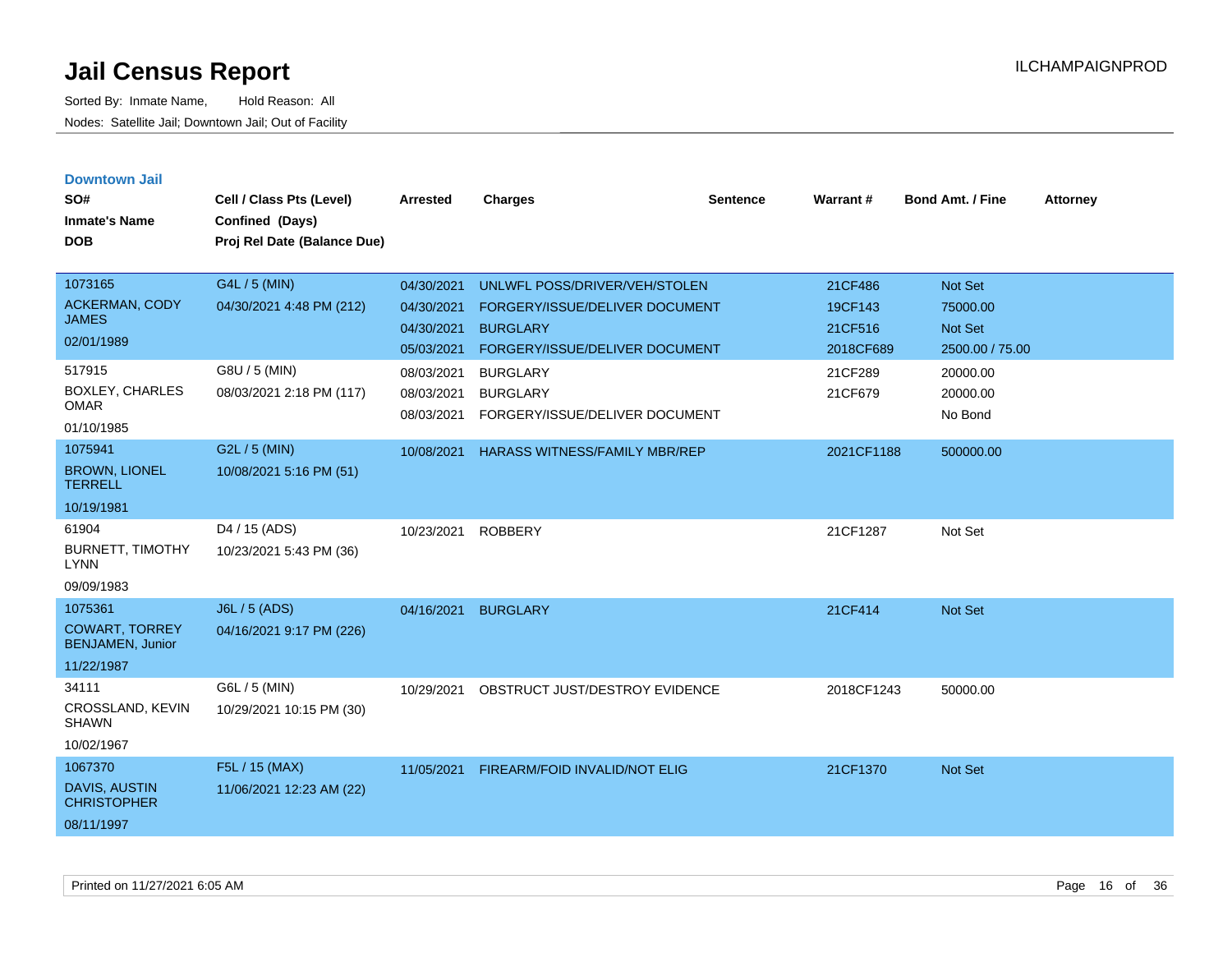| SO#<br><b>Inmate's Name</b>                                | Cell / Class Pts (Level)<br>Confined (Days) | <b>Arrested</b>                        | <b>Charges</b>                                                                                 | <b>Sentence</b> | Warrant#                         | <b>Bond Amt. / Fine</b>              | <b>Attorney</b> |
|------------------------------------------------------------|---------------------------------------------|----------------------------------------|------------------------------------------------------------------------------------------------|-----------------|----------------------------------|--------------------------------------|-----------------|
| <b>DOB</b>                                                 | Proj Rel Date (Balance Due)                 |                                        |                                                                                                |                 |                                  |                                      |                 |
| 56063<br><b>DAVIS, DAMIEN</b><br><b>DOMINIQUE</b>          | H4L / 10 (ADS)<br>09/18/2021 4:25 AM (71)   | 09/18/2021<br>09/19/2021<br>11/24/2021 | <b>AGGRAVATED BATTERY</b><br><b>AGGRAVATED BATTERY</b><br><b>FUGITIVE FROM JUSTICE</b>         |                 | 21CF1127<br>21CF1132<br>21CR2577 | Not Set<br>Not Set<br><b>Not Set</b> |                 |
| 02/28/1977                                                 |                                             |                                        |                                                                                                |                 |                                  |                                      |                 |
| 1066719<br>DAVIS, TAVEON<br><b>CORNELIUS</b><br>12/21/1997 | C5L / 10 (MED)<br>06/09/2021 10:50 PM (172) | 06/09/2021<br>06/09/2021<br>06/09/2021 | AGG DOMESTIC BATTERY/STRANGLE<br>RET THEFT/DISP MERCH/>\$300<br>RETAIL THEFT/DISP MERCH/<\$300 |                 | 21CF310<br>19CF959<br>19CM897    | 100000.00<br>5000.00<br>3000.00      |                 |
| 001078538<br>DAWKINS, LEN<br>03/23/1987                    | C4L / 10 (MED)<br>10/26/2021 8:18 PM (33)   | 10/26/2021                             | <b>CRIM SEX ASSAULT/FORCE</b>                                                                  |                 | 21CF1301                         | <b>Not Set</b>                       |                 |
| 001078223<br>DIEGO-MATEO,<br><b>JOAQUIN</b><br>01/23/2002  | G9L / 5 (MIN)<br>11/09/2021 10:52 PM (19)   | 11/09/2021                             | AGG DUI/NO VALID DL                                                                            |                 | 21CF1382                         | Not Set                              |                 |
| 571307<br>DOMINGO-<br>CASTANEDA,<br>09/29/1989             | J3L / 15 (ADS)<br>09/14/2020 11:19 PM (440) | 09/14/2020<br>09/14/2020               | <b>CRIM SEXUAL ABUSE/CONSENT</b><br>PRED CRIM SEX ASLT/VICTIM <13                              |                 | 2020CF1026<br>2020CF1025         | <b>Not Set</b><br>Not Set            |                 |
| 527379<br>DRAKE, MARCELL<br>DEON<br>04/20/1987             | C9U / 15 (ADS)<br>10/25/2021 5:05 PM (34)   | 10/25/2021<br>10/27/2021               | ARMED HABITUAL CRIMINAL<br>AGG DOMESTIC BATTERY/STRANGLE                                       |                 | 21CF1297<br>21CF1245             | Not Set<br>Not Set                   |                 |
| 959292<br>DUNCAN, COREYON<br><b>ANTHONY</b><br>01/17/1989  | K1 / 15 (ADS)<br>04/01/2021 8:46 PM (241)   | 04/01/2021                             | ATTEMPT (FIRST DEGREE MURDER)                                                                  |                 | 2020CF565                        | 2000000.00                           |                 |
| 1053207<br>FAUST, JAQUAVEON<br>LAVELL<br>07/25/1996        | K2 / 15 (SPH)<br>06/06/2019 2:24 PM (906)   | 06/06/2019                             | MURDER/INTENT TO KILL/INJURE                                                                   |                 | 2019-CF849                       | 2000000.00                           |                 |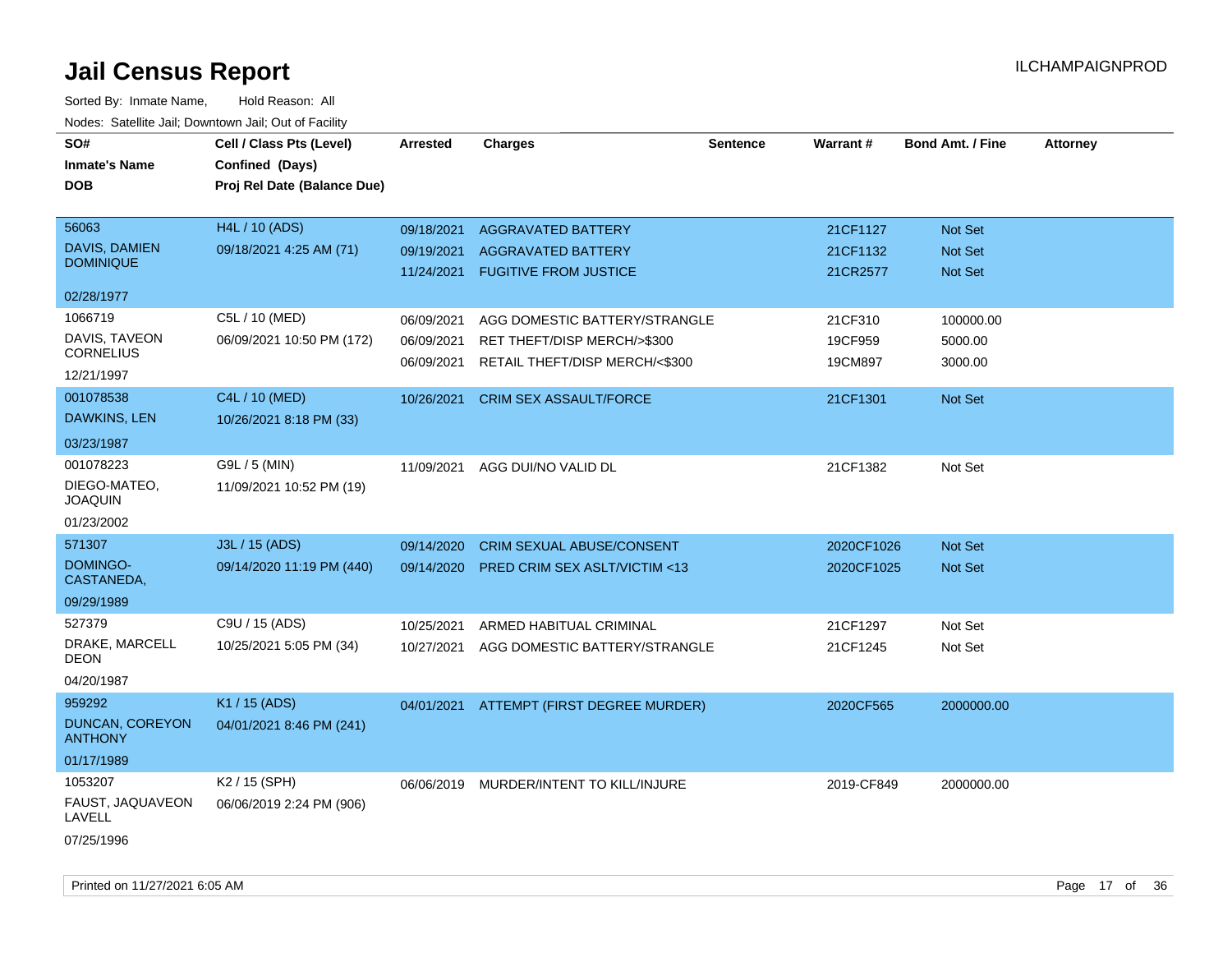Sorted By: Inmate Name, Hold Reason: All Nodes: Satellite Jail; Downtown Jail; Out of Facility

| <u>Rodos.</u> Odiolino dali, Downtown dali, Odi of Fabilit |                                              |                 |                                          |                 |             |                         |                 |
|------------------------------------------------------------|----------------------------------------------|-----------------|------------------------------------------|-----------------|-------------|-------------------------|-----------------|
| SO#                                                        | Cell / Class Pts (Level)                     | <b>Arrested</b> | <b>Charges</b>                           | <b>Sentence</b> | Warrant#    | <b>Bond Amt. / Fine</b> | <b>Attorney</b> |
| <b>Inmate's Name</b>                                       | Confined (Days)                              |                 |                                          |                 |             |                         |                 |
| <b>DOB</b>                                                 | Proj Rel Date (Balance Due)                  |                 |                                          |                 |             |                         |                 |
|                                                            |                                              |                 |                                          |                 |             |                         |                 |
| 962759                                                     | E6L / 5 (ADS)                                | 07/16/2021      | <b>METH DELIVERY&lt;5 GRAMS</b>          |                 | 21CF833     | Not Set                 |                 |
|                                                            | FINLEY, KEVIN DANTE 07/16/2021 9:44 PM (135) | 07/29/2021      | AGG CRIM SEX ASSAULT/FELONY              |                 | 21CF891     | No Bond                 |                 |
|                                                            |                                              |                 |                                          |                 |             |                         |                 |
| 12/28/1988                                                 |                                              |                 |                                          |                 |             |                         |                 |
| 1068917                                                    | $H1L / 5$ (MIN)                              | 08/11/2021      | VIO ORDER/PRIOR VIO OF ORDER             |                 | 21CF965     | Not Set                 |                 |
| GARCIA, JUAN<br>CARLOS                                     | 08/11/2021 9:24 PM (109)                     |                 |                                          |                 |             |                         |                 |
| 10/21/1997                                                 |                                              |                 |                                          |                 |             |                         |                 |
| 1071098                                                    | F4L / 15 (MAX)                               | 11/06/2021      | AGG CRIM SEX ASSAULT/FIREARM             |                 | 21CF1368    | Not Set                 |                 |
| <b>HARRIS, SHEMAR</b><br><b>HARLEM</b>                     | 11/06/2021 8:22 AM (22)                      |                 |                                          |                 |             |                         |                 |
| 07/22/2000                                                 |                                              |                 |                                          |                 |             |                         |                 |
| 1073611                                                    | G5L / 5 (MIN)                                | 02/09/2021      | MFG 15>100 GR ECSTASY/ANALOG             |                 | 21CF121     | 500000.00               |                 |
| <b>HAYES, CAMERON</b>                                      | 02/09/2021 3:10 PM (292)                     | 02/09/2021      | DELIVERY OF OR POSSESSION OF W/ INT      |                 | 21CF160     | Not Set                 |                 |
| <b>TAYLOR MALEEK</b>                                       |                                              |                 |                                          |                 |             |                         |                 |
| 08/10/1998                                                 |                                              |                 |                                          |                 |             |                         |                 |
| 544770                                                     | F6L / 10 (MED)                               | 08/14/2021      | AGG DOMESTIC BATTERY/STRANGLE            |                 | 2021CF514   | 25000.00                |                 |
| <b>HAYES, DEVON</b><br><b>JERMAINE</b>                     | 08/14/2021 2:56 AM (106)                     | 08/14/2021      | AGGRAVATED DOMESTIC BATTERY              |                 | 21CF977     | No Bond                 |                 |
| 11/07/1987                                                 |                                              |                 |                                          |                 |             |                         |                 |
| 1015002                                                    | J1L / 10 (ADS)                               | 07/22/2021      | AGGRAVATED BATTERY                       |                 | 2021CF861   | Not Set                 |                 |
| HERRERA, ANDREW<br>WESLEY                                  | 07/22/2021 9:17 PM (129)                     |                 |                                          |                 |             |                         |                 |
| 12/17/1993                                                 |                                              |                 |                                          |                 |             |                         |                 |
| 1024228                                                    | K3 / 15 (SPH)                                |                 | 04/24/2018 *MURDER/INTENT TO KILL/INJURE |                 | 2018-CF1170 | 5000000.00              |                 |
| HILL, JAMONTE<br><b>RASHAD</b>                             | 04/24/2018 4:07 PM (1,314)                   |                 |                                          |                 |             |                         |                 |
| 05/23/1994                                                 |                                              |                 |                                          |                 |             |                         |                 |
| 49618                                                      | G6U / 5 (MIN)                                | 10/26/2021      | CRIM DAMAGE TO PROPERTY <\$500           |                 | 2021CF1300  | 100.00                  |                 |
| HITES, STEVEN<br>WAYNE                                     | 10/26/2021 7:42 AM (33)                      | 11/24/2021      | FLEEING/ATTEMPT ELUDE OFFICER            |                 | 2021TR9315  | 1000.00                 |                 |
| 12/31/1979                                                 |                                              |                 |                                          |                 |             |                         |                 |

Printed on 11/27/2021 6:05 AM **Page 18** of 36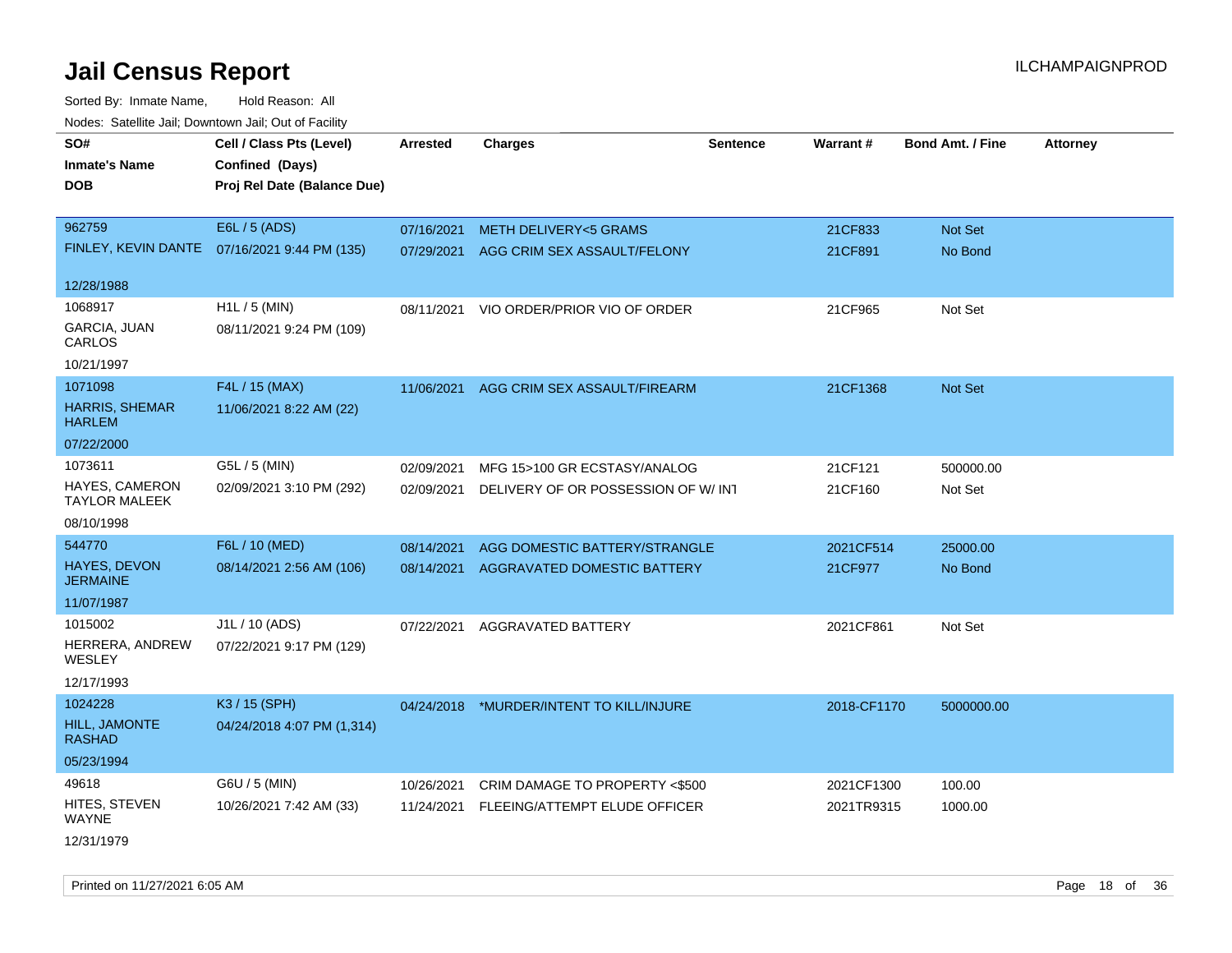Sorted By: Inmate Name, Hold Reason: All Nodes: Satellite Jail; Downtown Jail; Out of Facility

| Nuuts. Saltiille Jall, Downlown Jall, Oul of Facility |                                            |                 |                                    |                 |             |                         |                 |
|-------------------------------------------------------|--------------------------------------------|-----------------|------------------------------------|-----------------|-------------|-------------------------|-----------------|
| SO#                                                   | Cell / Class Pts (Level)                   | <b>Arrested</b> | <b>Charges</b>                     | <b>Sentence</b> | Warrant#    | <b>Bond Amt. / Fine</b> | <b>Attorney</b> |
| <b>Inmate's Name</b>                                  | Confined (Days)                            |                 |                                    |                 |             |                         |                 |
| <b>DOB</b>                                            | Proj Rel Date (Balance Due)                |                 |                                    |                 |             |                         |                 |
|                                                       |                                            |                 |                                    |                 |             |                         |                 |
| 1063119                                               | F1L / 10 (MED)                             | 11/05/2021      | <b>BURGLARY</b>                    |                 | 2018CF877   | 10000.00                |                 |
| HUNT, KHALLEEL<br><b>MALIK</b>                        | 11/05/2021 7:47 AM (23)                    | 11/05/2021      | <b>BURGLARY W/O CAUSING DAMAGE</b> |                 | 2018CF1687  | 10000.00                |                 |
| 03/28/1999                                            |                                            |                 |                                    |                 |             |                         |                 |
| 29206                                                 | $11 / 15$ (MAX)                            | 11/09/2021      | AGGRAVATED BATTERY                 |                 | 21CF1381    | No Bond                 |                 |
| JOHNSON, REUBEN<br><b>MONTE</b>                       | 11/09/2021 11:30 AM (19)                   | 11/16/2021      | PROBATION VIOLATION                |                 | 20CF987     | Not Set                 |                 |
| 04/07/1956                                            |                                            |                 |                                    |                 |             |                         |                 |
| 1073894                                               | E4U / 10 (ADS)                             | 09/09/2021      | VIOLATE SEX OFFENDER REGIS/2+      |                 | 2021CF920   | 10000.00                |                 |
| <b>JOKICH, ANTON VEGO</b>                             | 09/09/2021 2:14 PM (80)                    |                 |                                    |                 |             |                         |                 |
|                                                       |                                            |                 |                                    |                 |             |                         |                 |
| 05/30/1969                                            |                                            |                 |                                    |                 |             |                         |                 |
| 23138                                                 | D1 / 15 (MAX)                              | 06/17/2021      | STALKING/TRANSMITS THREAT          |                 | 18CF1332    | Not Set                 |                 |
| JONES, GLENN                                          | 06/17/2021 12:51 PM (164)                  | 06/17/2021      | AGG CRIM SEXUAL ABUSE/FELONY       |                 | 18-CF-1333  | Not Set                 |                 |
| <b>CLAYTON</b>                                        |                                            |                 |                                    |                 |             |                         |                 |
| 08/17/1958                                            |                                            |                 |                                    |                 |             |                         |                 |
| 1017120                                               | G3U / 5 (MIN)                              | 10/29/2021      | BATTERY/CAUSE BODILY HARM          |                 | 21CM498     | Not Set                 |                 |
|                                                       | JONES, JOSHUA LYNN 10/29/2021 3:15 AM (30) | 10/29/2021      | AGG ASLT/USE DDLY WEAPON           |                 | 21CM452     | 2500.00                 |                 |
| 05/16/1993                                            |                                            |                 |                                    |                 |             |                         |                 |
| 001077231                                             | J5L / 10 (ADS)                             | 11/02/2021      | RECEIVE/POSS/SELL STOLEN VEH       | 6y (DOC)        |             | 15000.00                |                 |
| KOLESAR, JEREMY J                                     | 11/02/2021 5:51 PM (26)                    |                 |                                    |                 |             |                         |                 |
|                                                       |                                            |                 |                                    |                 |             |                         |                 |
| 10/20/1979                                            |                                            |                 |                                    |                 |             |                         |                 |
| 24308                                                 | D <sub>2</sub> / 15 (MAX)                  | 06/03/2021      | <b>ROBBERY</b>                     |                 | 21CF625     | No Bond                 |                 |
| KWIATKOWSKI,<br><b>ROBERT JOHN</b>                    | 06/03/2021 10:40 PM (178)                  |                 |                                    |                 |             |                         |                 |
| 08/08/1963                                            |                                            |                 |                                    |                 |             |                         |                 |
| 37260                                                 | C2U / 10 (ADS)                             | 09/09/2021      | FORGERY/ISSUE DOCUMENT/1 UPC       |                 | 2019 CF 559 | 200000.00               |                 |
| LENARD, DEMETRIUS<br><b>MARQUIS</b>                   | 09/09/2021 1:44 AM (80)                    |                 |                                    |                 |             |                         |                 |
| 07/03/1973                                            |                                            |                 |                                    |                 |             |                         |                 |

Printed on 11/27/2021 6:05 AM **Page 19 of 36**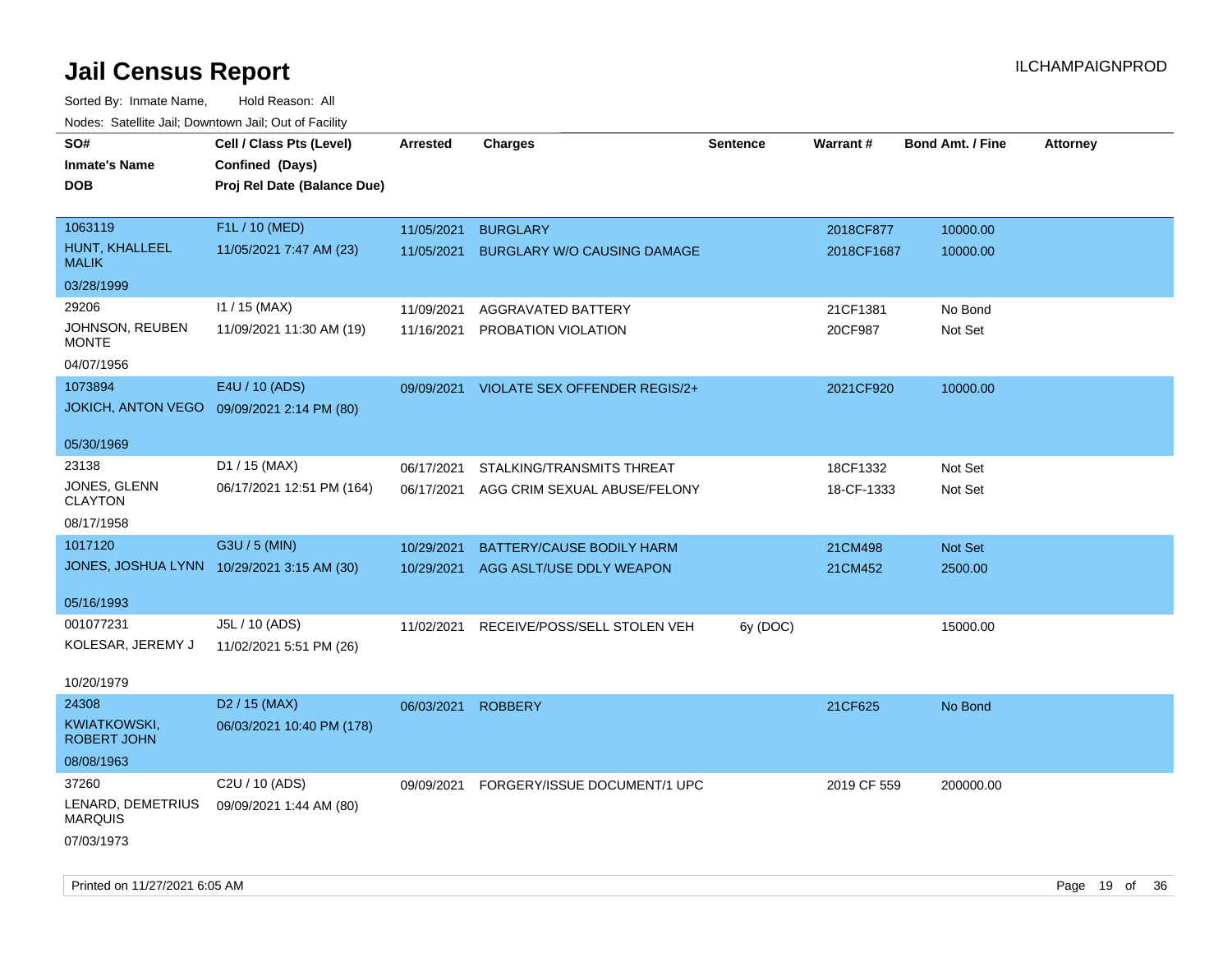Sorted By: Inmate Name, Hold Reason: All

|  | Nodes: Satellite Jail; Downtown Jail; Out of Facility |  |  |  |
|--|-------------------------------------------------------|--|--|--|
|--|-------------------------------------------------------|--|--|--|

| SO#<br><b>Inmate's Name</b><br><b>DOB</b> | Cell / Class Pts (Level)<br>Confined (Days)<br>Proj Rel Date (Balance Due) | <b>Arrested</b> | <b>Charges</b>                                                        | <b>Sentence</b> | <b>Warrant#</b> | <b>Bond Amt. / Fine</b> | Attorney |
|-------------------------------------------|----------------------------------------------------------------------------|-----------------|-----------------------------------------------------------------------|-----------------|-----------------|-------------------------|----------|
| 29681                                     | J2L / 15 (ADS)                                                             | 07/14/2020      | PREDATORY CRIMINAL SEX ASSLT/CHILE                                    |                 | 20CF-781        | 250000.00               |          |
| LENOIR, JOHN<br><b>CHRISTOPHER</b>        | 07/14/2020 12:51 PM (502)                                                  |                 |                                                                       |                 |                 |                         |          |
| 04/20/1966                                |                                                                            |                 |                                                                       |                 |                 |                         |          |
| 001078249                                 | B3 / 10 (MED)                                                              | 08/07/2021      | FELON POSS/USE WEAPON/FIREARM                                         |                 | 21CF947         | Not Set                 |          |
| MCCLENDON, CALVIN<br>M                    | 08/07/2021 8:56 AM (113)                                                   |                 |                                                                       |                 |                 |                         |          |
| 04/29/1990                                |                                                                            |                 |                                                                       |                 |                 |                         |          |
| 40235                                     | G9U / 5 (MIN)                                                              | 10/04/2021      | AGG DUI/4                                                             |                 | 2021CF1145      | 35000.00                |          |
| MERRIWEATHER,<br><b>MARCUS TODD</b>       | 10/04/2021 4:41 PM (55)                                                    |                 |                                                                       |                 |                 |                         |          |
| 11/28/1967                                |                                                                            |                 |                                                                       |                 |                 |                         |          |
| 1040273                                   | E5U / 15 (ADS)                                                             | 09/30/2021      | PRED CRIM SEX ASLT/VICTIM <13                                         |                 | 21CF329         | 500000.00               |          |
| METCALFE, LANELL<br><b>JARON</b>          | 09/30/2021 11:32 PM (59)                                                   |                 |                                                                       |                 |                 |                         |          |
| 09/22/1988                                |                                                                            |                 |                                                                       |                 |                 |                         |          |
| 1075635                                   | B <sub>2</sub> / 10 (ADS)                                                  | 05/11/2021      | AGG DISCHARGE FIREARM/OCC VEH                                         |                 | 21CF538         | Not Set                 |          |
| MILES, DEVLON VON,<br>Junior              | 05/11/2021 10:39 PM (201)                                                  | 05/11/2021      | MFG/DEL CANNABIS/30-500 GRAMS                                         |                 | 20CF1402        | 100000.00               |          |
| 11/04/2000                                |                                                                            |                 |                                                                       |                 |                 |                         |          |
| 39106                                     | C3L / 10 (SPH)                                                             | 10/12/2021      | DOMESTIC BATTERY/OTHER PRIOR                                          |                 | 21CF1217        | Not Set                 |          |
| Junior                                    | MOORE, ANDREW LEE, 10/12/2021 1:02 AM (47)                                 |                 |                                                                       |                 |                 |                         |          |
| 04/12/1973                                |                                                                            |                 |                                                                       |                 |                 |                         |          |
| 1069209                                   | H2L / 10 (ADS)                                                             | 04/07/2021      | AGG BATTERY/GREAT BODILY HARM                                         |                 | 21CF376         | Not Set                 |          |
| MOORE, DEVONTE<br><b>JAMAL</b>            | 04/07/2021 6:25 PM (235)                                                   |                 |                                                                       |                 |                 |                         |          |
| 09/24/1995                                |                                                                            |                 |                                                                       |                 |                 |                         |          |
| 966887                                    | F7L / 15 (MAX)                                                             |                 | 11/05/2021 DELIVERY OF OR POSSESSION OF W/ IN1 10y/0m/0d (DC 19CF1425 |                 |                 | No Bond                 |          |
| NELSON, DARRYL<br><b>WAYNE</b>            | 11/05/2021 11:00 AM (23)                                                   |                 |                                                                       |                 |                 |                         |          |
| 01/16/1984                                |                                                                            |                 |                                                                       |                 |                 |                         |          |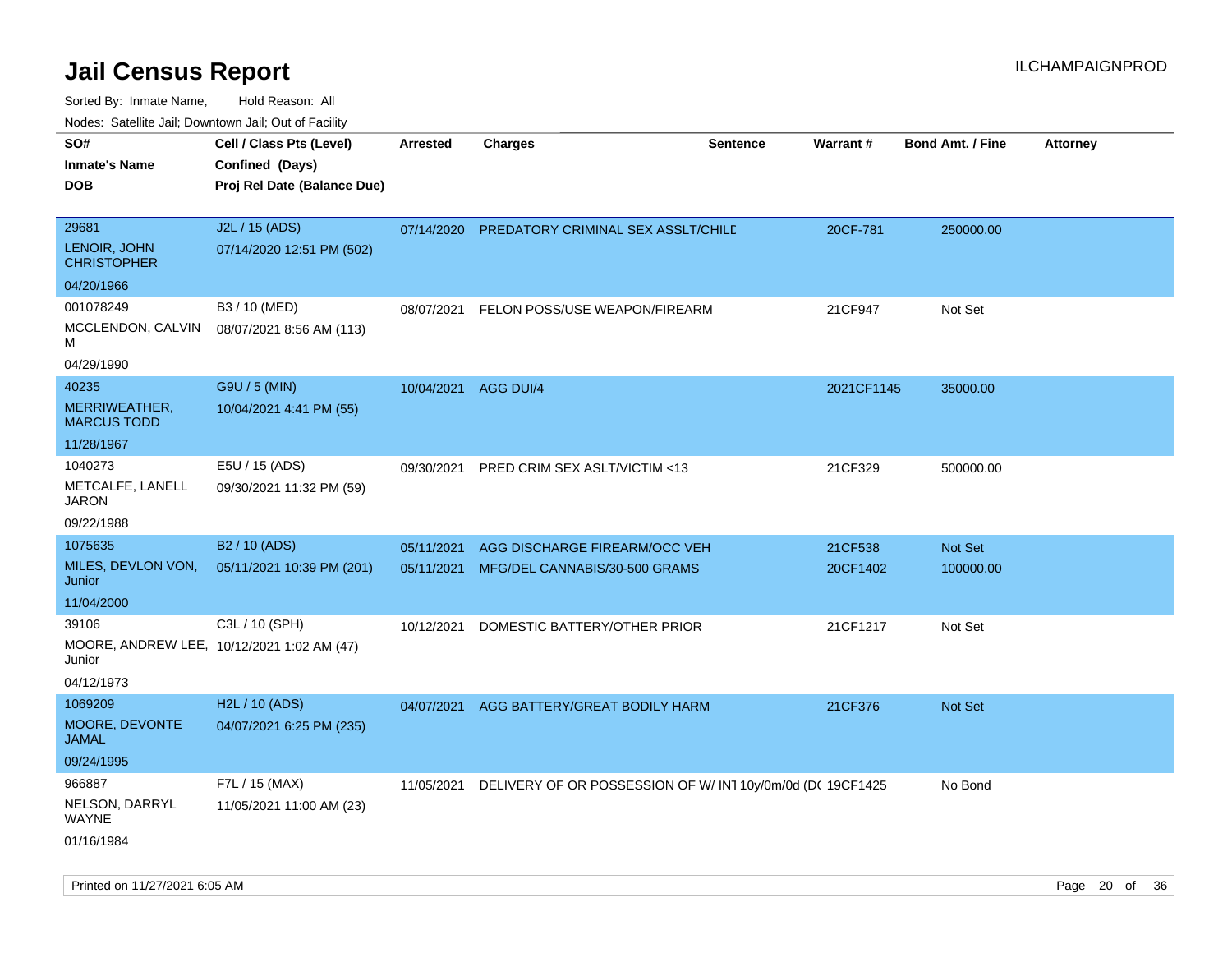| SO#                                         | Cell / Class Pts (Level)    | <b>Arrested</b>          | <b>Charges</b>                                         | <b>Sentence</b> | Warrant#                   | <b>Bond Amt. / Fine</b> | <b>Attorney</b> |
|---------------------------------------------|-----------------------------|--------------------------|--------------------------------------------------------|-----------------|----------------------------|-------------------------|-----------------|
| <b>Inmate's Name</b>                        | Confined (Days)             |                          |                                                        |                 |                            |                         |                 |
| DOB                                         | Proj Rel Date (Balance Due) |                          |                                                        |                 |                            |                         |                 |
| 001078357                                   | H6L / 15 (ADS)              | 09/17/2021               | ARMED ROBBERY/ARMED W/FIREARM                          |                 | 21CF1230                   | <b>Not Set</b>          |                 |
| PETTIGREW, CAREY                            | 09/17/2021 9:56 AM (72)     | 09/17/2021               | ARMED ROBBERY/ARMED W/FIREARM                          |                 | 21CF1128                   | Not Set                 |                 |
| <b>CORNITRIAS DEOBLO</b><br>08/31/1986      |                             | 09/17/2021               | ARMED ROBBERY/ARMED W/FIREARM                          |                 | 21CF1129                   | <b>Not Set</b>          |                 |
| 1022441                                     | H3L / 10 (ADS)              |                          |                                                        |                 |                            |                         |                 |
| PICKENS, DONTRELL                           | 10/27/2021 1:39 PM (32)     | 10/27/2021<br>10/27/2021 | AGG BATTERY/PEACE OFFICER<br>AGG BATTERY/PEACE OFFICER |                 | 2021 CF 12<br>2020 CF 1488 | No Bond<br>No Bond      |                 |
| DEMAR                                       |                             |                          |                                                        |                 |                            |                         |                 |
| 12/10/1993                                  |                             |                          |                                                        |                 |                            |                         |                 |
| 1072114                                     | A1U / 15 (SPH)              | 01/17/2021               | ATTEMPT (FIRST DEGREE MURDER)                          |                 | 2021CF65                   | <b>Not Set</b>          |                 |
| ROBINSON, DONNELL                           | 01/17/2021 2:40 PM (315)    | 01/17/2021               | ARMED ROBBERY/NO FIREARM                               |                 | 2020CF824                  | 75000.00                |                 |
| <b>LEVON</b><br>10/23/2000                  |                             | 02/17/2021               | <b>AGGRAVATED BATTERY</b>                              | 4y (DOC)        |                            | 250000.00               |                 |
| 980761                                      | B1 / 10 (MED)               |                          |                                                        |                 |                            |                         |                 |
| ROBINSON, LEON                              | 06/07/2021 1:53 AM (174)    | 06/07/2021               | DOMESTIC BATTERY/OTHER PRIOR                           | 5y (DOC)        |                            | Not Set                 |                 |
| SOLOMON                                     |                             |                          |                                                        |                 |                            |                         |                 |
| 10/22/1983                                  |                             |                          |                                                        |                 |                            |                         |                 |
| 1006507                                     | 14 / 10 (ADS)               | 10/21/2021               | DOMESTIC BATTERY/OTHER PRIOR                           |                 | 21CF1269                   | <b>Not Set</b>          |                 |
| RODGERS, DYLAN<br><b>ROBERT</b>             | 10/21/2021 12:34 AM (38)    | 10/21/2021               | PROBATION VIOLATION                                    |                 | 2019CF1220                 | 10000.00                |                 |
| 12/12/1991                                  |                             | 10/21/2021               | AGG ASLT/USE DDLY WEAPON                               |                 | 21CM123                    | 1000.00                 |                 |
| 1069960                                     | G7L / 5 (MIN)               | 09/28/2021               | IDENTITY THEFT/\$2K-\$10K                              |                 | 21CF952                    | 10000.00                |                 |
| SHELTON, JOSIAH                             | 09/28/2021 2:04 AM (61)     |                          |                                                        |                 |                            |                         |                 |
| <b>TIMOTHY</b>                              |                             |                          |                                                        |                 |                            |                         |                 |
| 02/23/1980                                  |                             |                          |                                                        |                 |                            |                         |                 |
| 1034702                                     | F3L / 10 (MED)              | 10/22/2021               | AGG DOMESTIC BATTERY/STRANGLE                          |                 | 21CF1123                   | 50000.00                |                 |
| SOULE, AUSTIN TYLER 10/22/2021 6:49 AM (37) |                             |                          |                                                        |                 |                            |                         |                 |
| 03/18/1995                                  |                             |                          |                                                        |                 |                            |                         |                 |
| 1057312                                     | G <sub>2U</sub>             | 11/10/2021               | <b>HOME INVASION/FIREARM</b>                           |                 | 21CF1388                   | Not Set                 |                 |
| STARKS, RAMEON<br><b>TAHZIER</b>            | 11/10/2021 9:51 PM (18)     |                          |                                                        |                 |                            |                         |                 |
| 12/18/1996                                  |                             |                          |                                                        |                 |                            |                         |                 |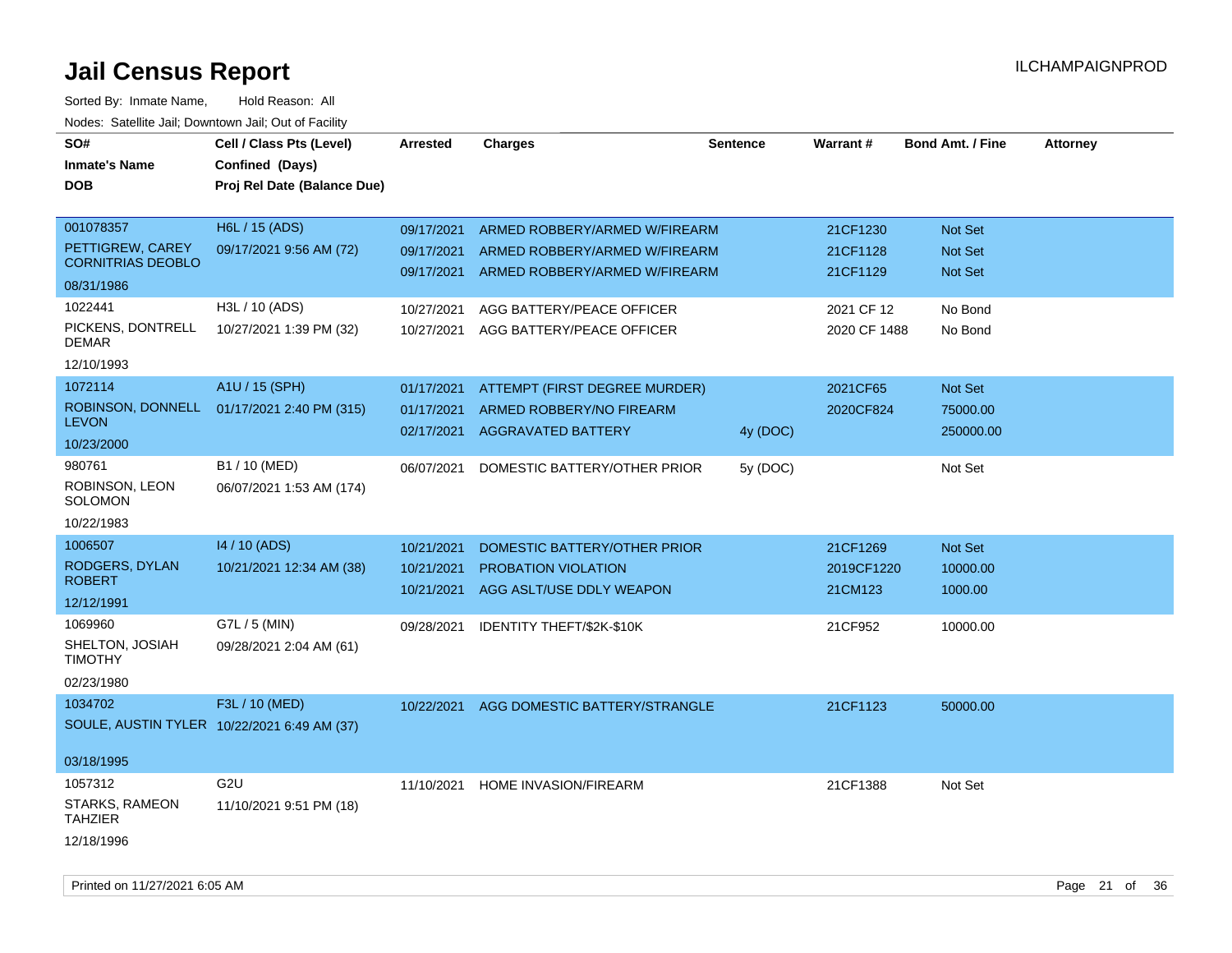| SO#<br>Inmate's Name<br><b>DOB</b>      | Cell / Class Pts (Level)<br>Confined (Days)<br>Proj Rel Date (Balance Due) | <b>Arrested</b>          | <b>Charges</b>                                | <b>Sentence</b> | Warrant#            | <b>Bond Amt. / Fine</b> | <b>Attorney</b> |
|-----------------------------------------|----------------------------------------------------------------------------|--------------------------|-----------------------------------------------|-----------------|---------------------|-------------------------|-----------------|
| 1051104                                 | G1U / 5 (MIN)                                                              |                          |                                               |                 |                     |                         |                 |
| STOVER, ANDREW                          | 05/27/2021 12:59 AM (185)                                                  | 05/26/2021               | <b>METH DELIVERY/5&lt;15 GRAMS</b>            |                 | 21CF598             | Not Set                 |                 |
| <b>WADE</b>                             |                                                                            | 05/26/2021<br>05/26/2021 | DRIVING ON REVOKED LICENSE<br><b>BURGLARY</b> |                 | 21TR4000<br>21CF667 | <b>Not Set</b>          |                 |
| 07/20/1994                              |                                                                            |                          |                                               |                 |                     | Not Set                 |                 |
| 1024184                                 | H5L / 10 (ADS)                                                             | 09/08/2021               | AGG ASLT PEACE OFF/FIRE/ER WRK                |                 | 20CF1051            | No Bond                 |                 |
| SULLIVAN, CODY<br><b>MICHAEL</b>        | 09/08/2021 3:28 PM (81)                                                    |                          |                                               |                 |                     |                         |                 |
| 08/15/1994                              |                                                                            |                          |                                               |                 |                     |                         |                 |
| 1035647                                 | I3 / 10 (ADS)                                                              | 10/29/2021               | CRIM DMG TO PROP \$500-10K                    |                 | 21CF983             | 10000.00                |                 |
| SUMO, DAVID KLON                        | 10/29/2021 6:36 PM (30)                                                    | 10/29/2021               | CRIM DMG/GOVT PROP/>\$500-\$10K               |                 | 21CF984             | 10000.00                |                 |
| 06/23/1975                              |                                                                            |                          |                                               |                 |                     |                         |                 |
| 1068839                                 | F8L / 15 (MAX)                                                             | 08/07/2020               | <b>HOMICIDE</b>                               |                 | 2020-CF851          | 1000000.00              |                 |
| TAYLOR, LONDON<br><b>JAVON</b>          | 08/07/2020 10:30 AM (478)                                                  |                          |                                               |                 |                     |                         |                 |
| 08/16/1999                              |                                                                            |                          |                                               |                 |                     |                         |                 |
| 1004142                                 | F9L / 15 (MAX)                                                             | 10/22/2021               | <b>PAROLE REVOCATION</b>                      |                 |                     | Not Set                 |                 |
| TOY, KAYON LARENZ                       | 10/22/2021 1:01 PM (37)                                                    | 10/27/2021               | POSSESSION OF METH/15<100GRAMS                |                 | 2021CF1298          | 1500000.00              |                 |
| 09/12/1991                              |                                                                            |                          |                                               |                 |                     |                         |                 |
| 1056971                                 | D6 / 10 (ADS)                                                              | 08/07/2021               | FELON POSS/USE WEAPON/FIREARM                 |                 | 21CF948             | No Bond                 |                 |
| TRAVIS, DENZEL<br><b>DANTRELL</b>       | 08/07/2021 7:36 AM (113)                                                   | 08/08/2021               | AGG BATTERY/PUBLIC PLACE                      |                 | 2020CF647           | 25000.00                |                 |
| 03/21/1993                              |                                                                            |                          |                                               |                 |                     |                         |                 |
| 001078250                               | F2L / 10 (MED)                                                             | 08/07/2021               | FELON POSS WEAPON/BODY ARMOR                  |                 | 21CF950             | Not Set                 |                 |
| <b>TRAVIS, JORDAN</b><br><b>TESHAUN</b> | 08/07/2021 10:27 AM (113)                                                  |                          |                                               |                 |                     |                         |                 |
| 03/03/1996                              |                                                                            |                          |                                               |                 |                     |                         |                 |
| 969709                                  | G3L / 5 (MIN)                                                              | 10/29/2021               | CRIM DMG TO PROP \$500-10K                    |                 |                     | Not Set                 |                 |
| TUFTE, BRYCE<br><b>MATTHEW</b>          | 10/29/2021 3:14 PM (30)                                                    | 10/29/2021               | DRIVING ON SUSPENDED LICENSE                  |                 | 20TR2181            | 5000.00                 |                 |
| 05/30/1988                              | 12/20/2021 (0.00)                                                          |                          |                                               |                 |                     |                         |                 |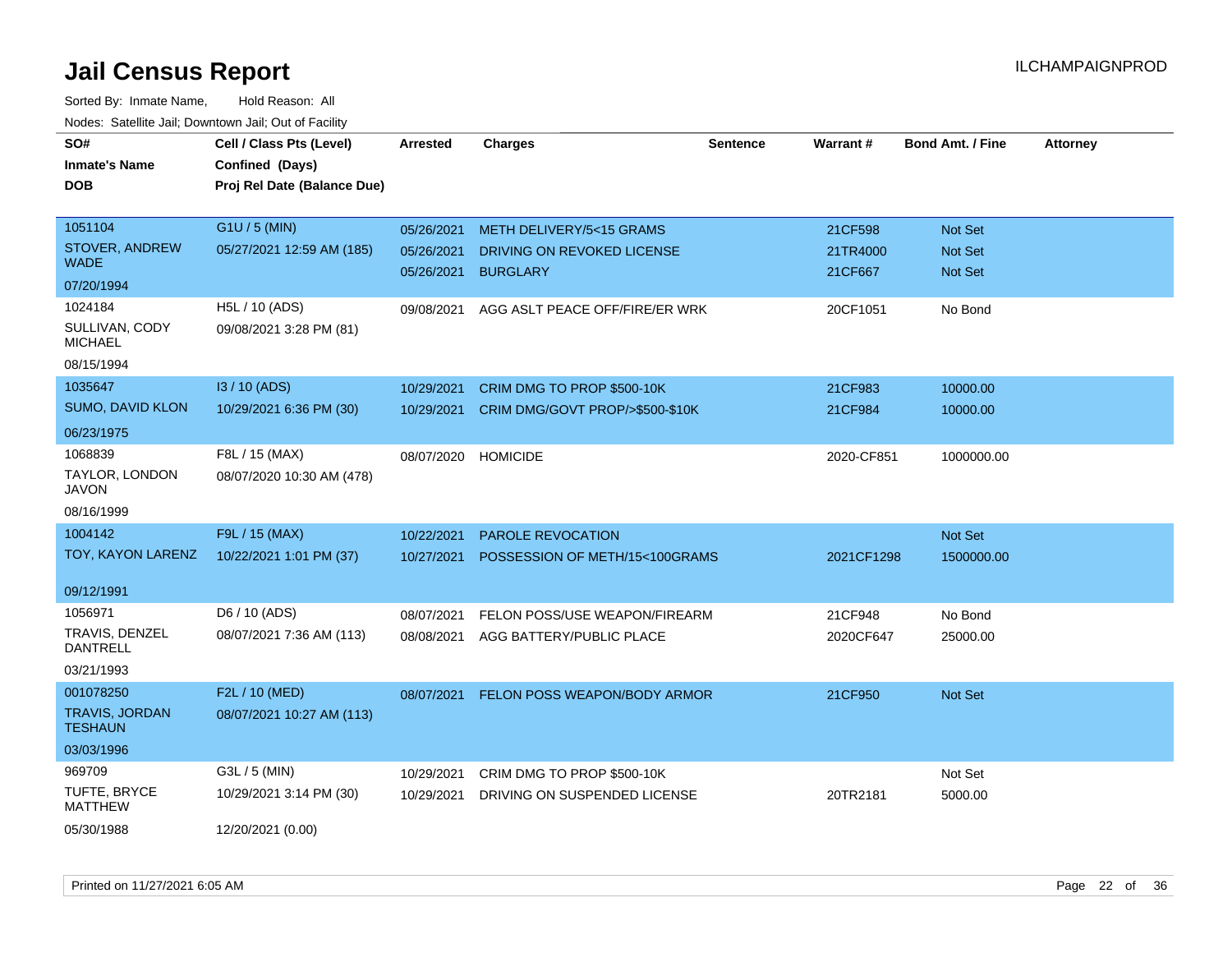Sorted By: Inmate Name, Hold Reason: All Nodes: Satellite Jail; Downtown Jail; Out of Facility

| ivodes. Satellite Jali, Downtown Jali, Out of Facility |                             |                   |                                |                 |                 |                         |                 |
|--------------------------------------------------------|-----------------------------|-------------------|--------------------------------|-----------------|-----------------|-------------------------|-----------------|
| SO#                                                    | Cell / Class Pts (Level)    | Arrested          | <b>Charges</b>                 | <b>Sentence</b> | <b>Warrant#</b> | <b>Bond Amt. / Fine</b> | <b>Attorney</b> |
| <b>Inmate's Name</b>                                   | Confined (Days)             |                   |                                |                 |                 |                         |                 |
| <b>DOB</b>                                             | Proj Rel Date (Balance Due) |                   |                                |                 |                 |                         |                 |
|                                                        |                             |                   |                                |                 |                 |                         |                 |
| 30108                                                  | J4L / 15 (ADS)              | 07/30/2021 MURDER |                                |                 | 21CF902         | 2000000.00              |                 |
| VANDYKE, DARYL<br><b>ANTHONY</b>                       | 07/30/2021 8:29 PM (121)    |                   |                                |                 |                 |                         |                 |
| 10/04/1965                                             |                             |                   |                                |                 |                 |                         |                 |
| 968681                                                 | D5 / 15 (ADS)               | 08/27/2021        | AGG CRIM SX AB/VIC 13<18/TRUST |                 | 2020CF499       | 250000.00               |                 |
| WADE, DEMETRIUS<br><b>DARYL</b>                        | 08/27/2021 2:25 AM (93)     | 08/27/2021        | INDIRECT CRIMINAL CONTEMPT     | 5y (DOC)        | 2021CC16        | No Bond                 |                 |
| 01/07/1987                                             |                             |                   |                                |                 |                 |                         |                 |
| 1070904                                                | G7U / 5 (MIN)               | 10/28/2021        | <b>BURGLARY</b>                |                 | 2021CF321       | 15000.00                |                 |
| <b>WANKEL, JONAH</b><br><b>JAMES</b>                   | 10/28/2021 3:42 AM (31)     |                   |                                |                 |                 |                         |                 |
| 12/15/1993                                             |                             |                   |                                |                 |                 |                         |                 |
| 44836                                                  | E2L / 15 (ADS)              | 11/02/2021        | <b>THEFT</b>                   |                 |                 | Not Set                 |                 |
| <b>WESLEY, FRANK</b>                                   | 11/02/2021 4:08 AM (26)     | 11/02/2021        | DISORDERLY CONDUCT             |                 |                 | Not Set                 |                 |
| LADELL                                                 |                             | 11/02/2021        | CRIM TRESPASS TO STATE LAND    |                 | 21118875        | Not Set                 |                 |
| 09/17/1977                                             |                             |                   |                                |                 |                 |                         |                 |
| 001078511                                              | G5U / 5 (MIN)               | 10/18/2021 WRIT   |                                |                 | 20CF1318        | No Bond                 |                 |
| WILLIAMS, KANAAN<br><b>AUBREY</b>                      | 10/18/2021 2:21 PM (41)     |                   |                                |                 |                 |                         |                 |
| 03/17/2000                                             |                             |                   |                                |                 |                 |                         |                 |
| 1058072                                                | A2U / 15 (SPH)              | 02/25/2021        | ARMED HABITUAL CRIMINAL        |                 |                 | Not Set                 |                 |
| WILLIAMS, KENNETH<br><b>BERNARD</b>                    | 02/25/2021 3:24 PM (276)    |                   |                                |                 |                 |                         |                 |
| 10/04/1985                                             |                             |                   |                                |                 |                 |                         |                 |
| 53518                                                  | I5 / 15 (ADS)               | 08/19/2021        | <b>AGGRAVATED BATTERY</b>      |                 | 21CF1014        | <b>Not Set</b>          |                 |
| <b>WILLIAMS, TORREY</b><br><b>TOSHIBA</b>              | 08/19/2021 10:10 AM (101)   | 09/01/2021        | PROBATION VIOLATION            |                 | 20CF381         | Not Set                 |                 |
| 03/30/1975                                             |                             |                   |                                |                 |                 |                         |                 |
| 996311                                                 | G4U / 5 (MIN)               | 10/29/2021        | DOMESTIC BATTERY/OTHER PRIOR   |                 | 21CF1326        | No Bond                 |                 |
| <b>WILLIAMS,</b><br>TRAYSHAUN DEVONTA                  | 10/29/2021 10:51 PM (30)    |                   |                                |                 |                 |                         |                 |
| 02/18/1992                                             |                             |                   |                                |                 |                 |                         |                 |

Printed on 11/27/2021 6:05 AM **Page 23 of 36**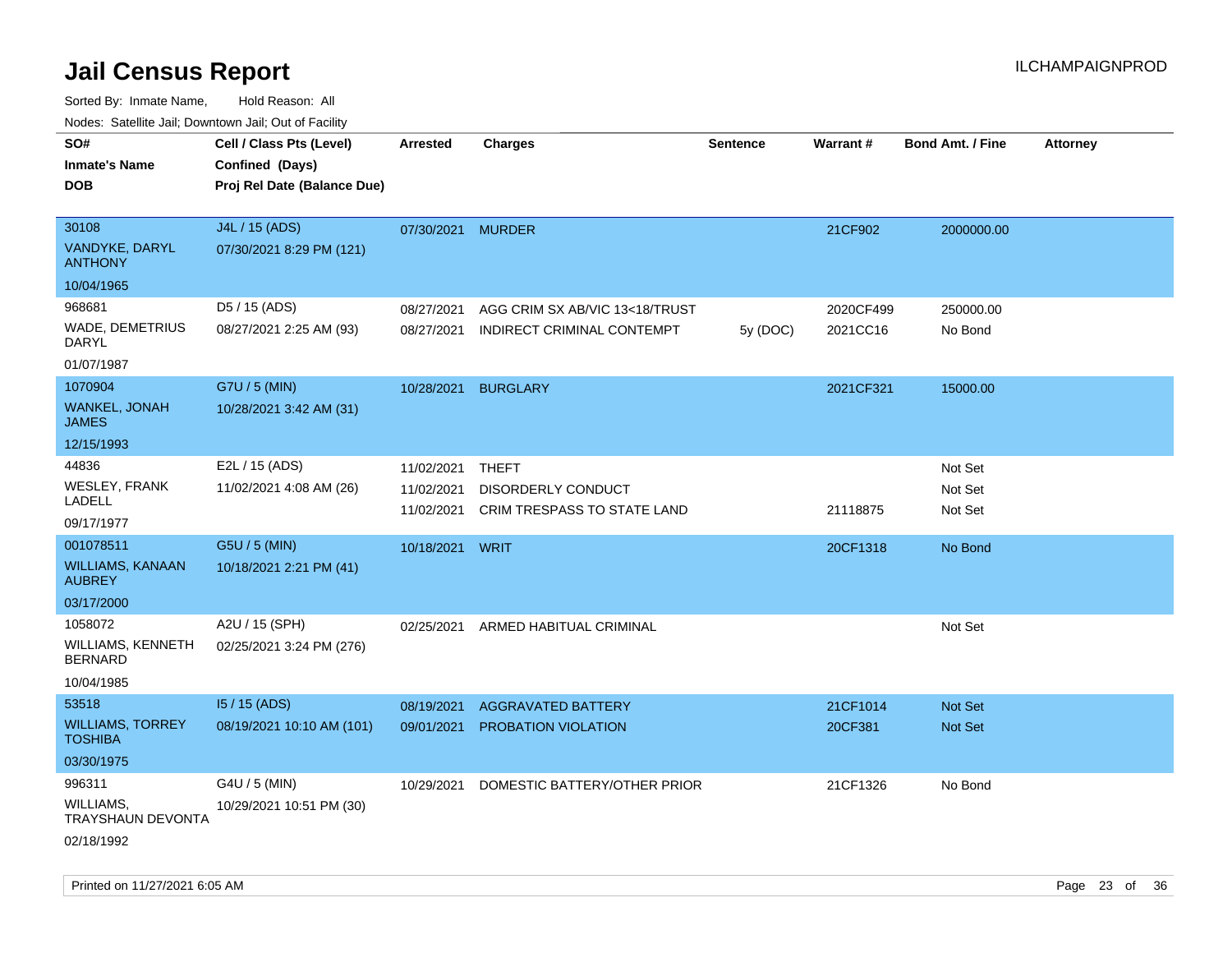| SO#<br><b>Inmate's Name</b><br><b>DOB</b>           | Cell / Class Pts (Level)<br>Confined (Days)<br>Proj Rel Date (Balance Due) | Arrested   | Charges         | <b>Sentence</b> | Warrant #   | <b>Bond Amt. / Fine</b> | Attorney |
|-----------------------------------------------------|----------------------------------------------------------------------------|------------|-----------------|-----------------|-------------|-------------------------|----------|
| 9326<br>YOUNG, ANTHONY<br><b>PAUL</b><br>03/13/1954 | $12/5$ (ADS)<br>06/14/2021 12:07 PM (167)                                  | 06/14/2021 | <b>BURGLARY</b> |                 | 2020-CF-625 | <b>Not Set</b>          |          |
| <b>Total Downtown Jail: 64</b>                      |                                                                            | Males: 64  | Females: 0      | Unknown: 0      |             |                         |          |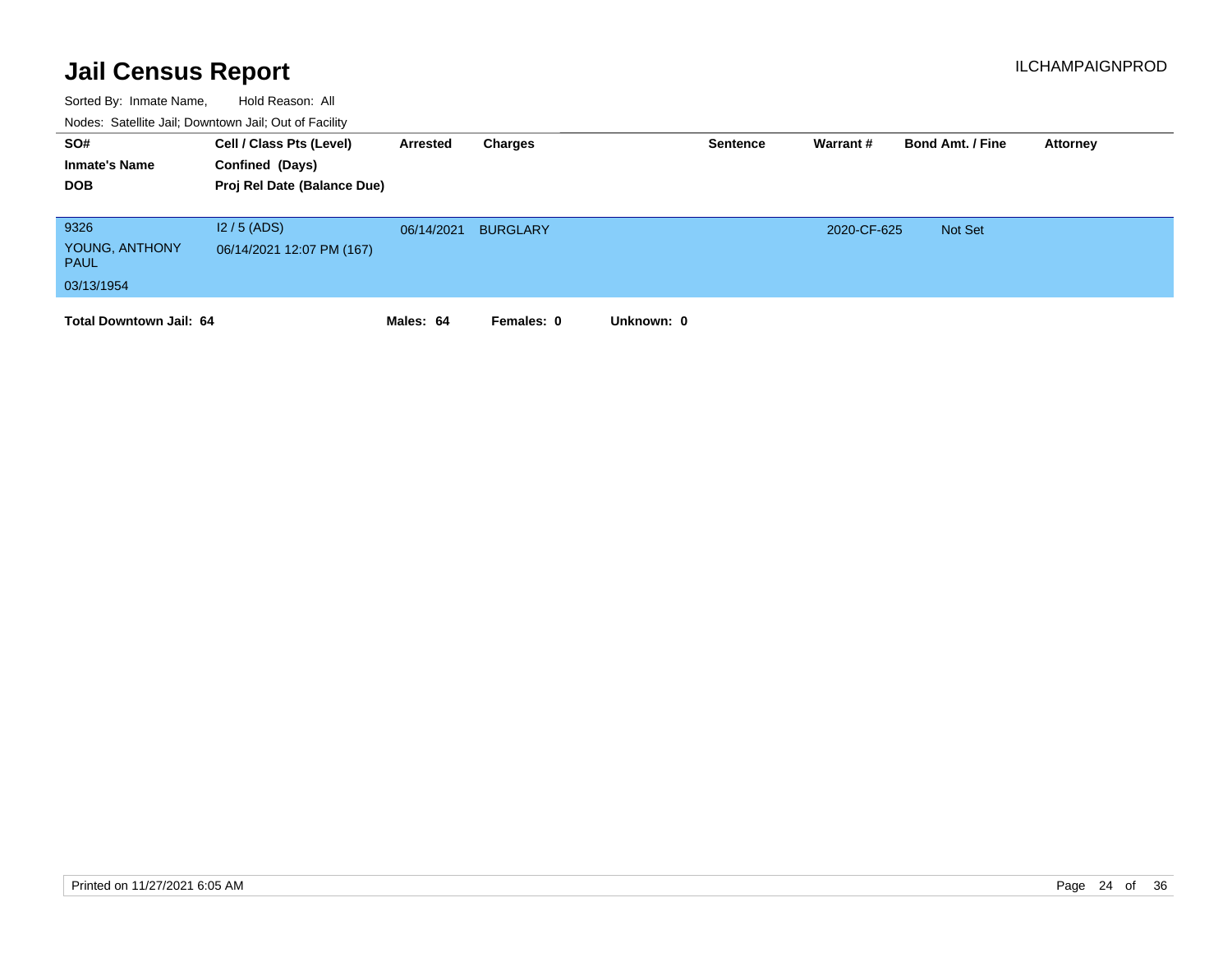|  | <b>Out of Facility</b> |  |
|--|------------------------|--|

| SO#<br><b>Inmate's Name</b><br><b>DOB</b> | Cell / Class Pts (Level)<br>Confined (Days)<br>Proj Rel Date (Balance Due) | <b>Arrested</b>          | <b>Charges</b>                                          | <b>Sentence</b> | Warrant#             | <b>Bond Amt. / Fine</b> | <b>Attorney</b> |
|-------------------------------------------|----------------------------------------------------------------------------|--------------------------|---------------------------------------------------------|-----------------|----------------------|-------------------------|-----------------|
| 61095<br>AMOS, DERRICK<br><b>JAMES</b>    | <b>DEW / 10 (ADS)</b><br>05/02/2021 9:02 PM (210)                          | 05/02/2021               | HOME INVASION/CAUSE INJURY                              |                 | 2021CF323            | 100000.00               |                 |
| 06/12/1985                                |                                                                            |                          |                                                         |                 |                      |                         |                 |
| 19971<br><b>LYNN</b>                      | EHD<br>BARNESKE, RAYMOND 11/09/2021 9:32 AM (19)                           | 11/09/2021               | DRIVING RVK/SUSP DUI/SSS 4-9                            |                 | 2021CF968            | Not Set                 |                 |
| 08/17/1961                                | 5/6/2022 (0.00)                                                            |                          |                                                         |                 |                      |                         |                 |
| 516062                                    | <b>DEW / 15 (MAX)</b>                                                      | 02/22/2021               | PHONE HARASSMENT/2+                                     |                 | 20CF194              | 5000.00                 |                 |
| <b>BENNETT, JOHN</b><br><b>MICHAEL</b>    | 02/22/2021 10:47 AM (279)                                                  | 02/22/2021               | AGG DISCH FIR/VEH/PC OFF/FRMAN                          |                 | 21CF210              | No Bond                 |                 |
| 04/30/1986                                |                                                                            |                          |                                                         |                 |                      |                         |                 |
| 976538                                    | EHD<br>BLISSIT, WYATT TYRES 10/12/2021 10:05 AM (47)                       | 10/12/2021               | DOMESTIC BATTERY/OTHER PRIOR                            |                 | 2020CF1095           | Not Set                 |                 |
| 09/05/1989                                | 1/6/2022 (0.00)                                                            |                          |                                                         |                 |                      |                         |                 |
| 33993                                     | <b>DEW / 10 (MED)</b>                                                      | 06/14/2021               | POSSESSING A CONTROLLED SUBSTANC                        |                 | 21CF657              | Not Set                 |                 |
| <b>BOOKER, STEPHON</b><br><b>MONTELL</b>  | 06/14/2021 7:42 PM (167)                                                   | 06/14/2021<br>06/14/2021 | AGGRAVATED DOMESTIC BATTERY<br><b>PAROLE REVOCATION</b> |                 | 21CF688<br>CH2103612 | Not Set<br>No Bond      |                 |
| 06/11/1971                                |                                                                            |                          |                                                         |                 |                      |                         |                 |
| 1074315                                   | DEW / 15 (MAX)                                                             | 07/27/2021               | AGG DISCHARGE FIREARM/VEH/SCH                           |                 | 21CF927              | Not Set                 |                 |
| <b>BRIGGS, PATRICK</b><br><b>MONTAY</b>   | 08/03/2021 4:56 PM (117)                                                   |                          |                                                         |                 |                      |                         |                 |
| 08/05/2001                                |                                                                            |                          |                                                         |                 |                      |                         |                 |
| 001078065                                 | <b>KAN / 10 (ADS)</b>                                                      | 06/17/2021               | AGG BATTERY/DISCHARGE FIREARM                           |                 | 21CF704              | 1000000.00              |                 |
| <b>BROWN, CHARMAN</b><br><b>LAKEEF</b>    | 06/17/2021 12:32 PM (164)                                                  |                          |                                                         |                 |                      |                         |                 |
| 11/30/2002                                |                                                                            |                          |                                                         |                 |                      |                         |                 |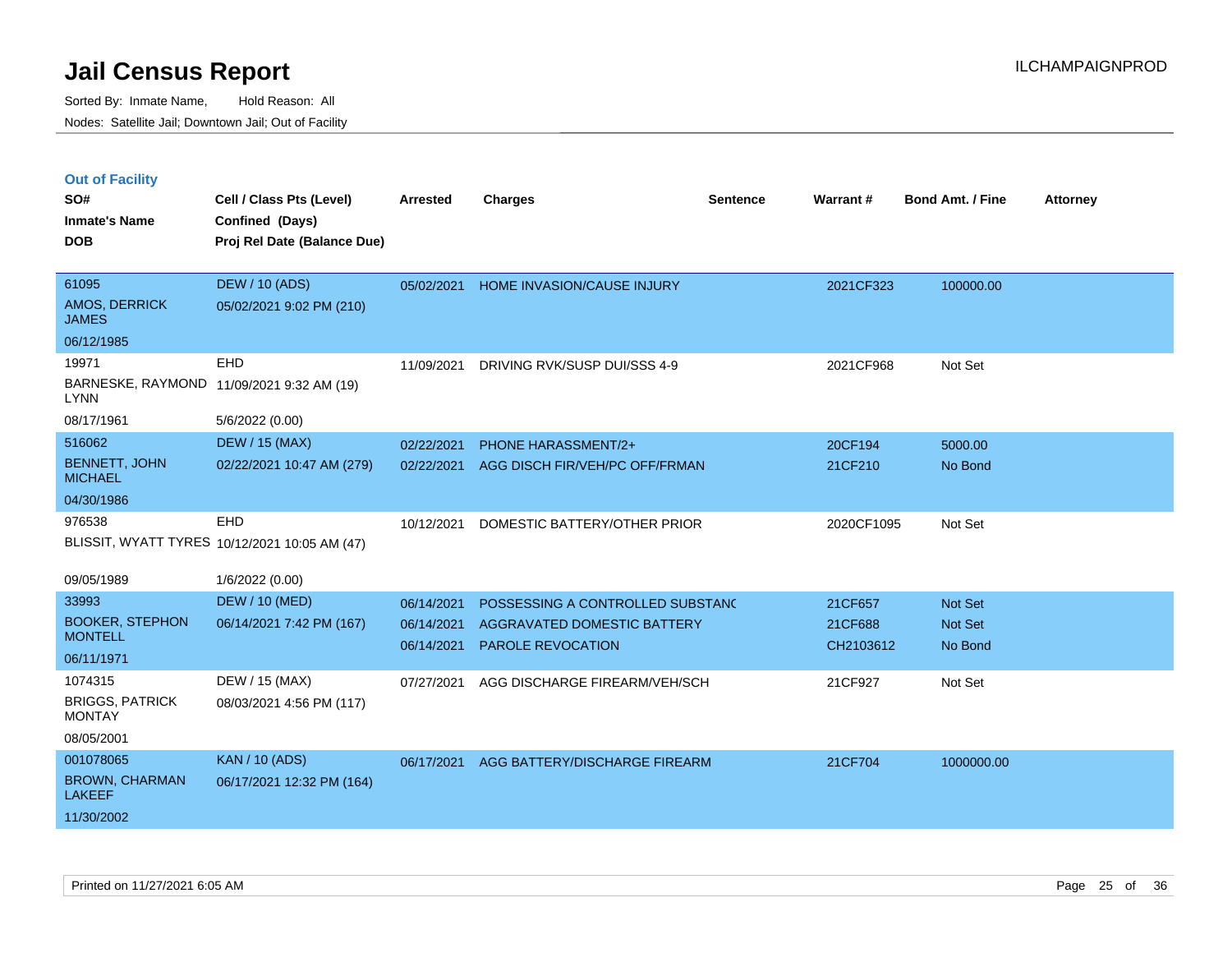| roaco. Catolino dall, Downtown dall, Out of Fability |                             |            |                                          |                 |                 |                         |                 |
|------------------------------------------------------|-----------------------------|------------|------------------------------------------|-----------------|-----------------|-------------------------|-----------------|
| SO#                                                  | Cell / Class Pts (Level)    | Arrested   | <b>Charges</b>                           | <b>Sentence</b> | <b>Warrant#</b> | <b>Bond Amt. / Fine</b> | <b>Attorney</b> |
| <b>Inmate's Name</b>                                 | Confined (Days)             |            |                                          |                 |                 |                         |                 |
| <b>DOB</b>                                           | Proj Rel Date (Balance Due) |            |                                          |                 |                 |                         |                 |
|                                                      |                             |            |                                          |                 |                 |                         |                 |
| 1038554                                              | <b>KAN / 15 (MAX)</b>       | 08/18/2021 | DELIVERY OF OR POSSESSION OF W/INT       |                 | 21CF1009        | No Bond                 |                 |
| <b>BROWN, CORRION</b><br><b>DEVONTAE</b>             | 08/18/2021 5:40 PM (102)    | 08/18/2021 | ARMED HABITUAL CRIMINAL                  |                 | 21CF1162        | Not Set                 |                 |
| 04/19/1995                                           |                             |            |                                          |                 |                 |                         |                 |
| 1071662                                              | KAN / 15 (MAX)              | 12/07/2020 | FELON POSS/USE FIREARM PRIOR             | 7y (DOC)        | 20CF1418        | 250000.00               |                 |
| BROWN, JAWON<br>EDWARD                               | 12/14/2020 6:02 PM (349)    |            |                                          |                 |                 |                         |                 |
| 04/21/2000                                           |                             |            |                                          |                 |                 |                         |                 |
| 1038579                                              | <b>KAN / 15 (MAX)</b>       | 08/18/2021 | <b>FELON POSS/USE WEAPON/FIREARM</b>     |                 | 21CF1010        | Not Set                 |                 |
| <b>BROWN, MARKEL</b><br><b>RIKKI</b>                 | 08/18/2021 2:05 PM (102)    |            |                                          |                 |                 |                         |                 |
| 01/06/1995                                           |                             |            |                                          |                 |                 |                         |                 |
| 1003006                                              | KAN / 15 (MAX)              | 08/19/2021 | FELON POSS/USE MACHINE GUN               |                 | 21CF1011        | No Bond                 |                 |
| <b>BROWN, ROCKEITH</b><br><b>JAVONTE</b>             | 08/19/2021 12:55 AM (101)   |            |                                          |                 |                 |                         |                 |
| 07/23/1991                                           |                             |            |                                          |                 |                 |                         |                 |
| 987334                                               | <b>DEW / 15 (MAX)</b>       |            | 03/10/2021 ATTEMPT (FIRST DEGREE MURDER) |                 | 19CF689         | Not Set                 |                 |
| CAIN, ISAIAH<br><b>DEPRIEST</b>                      | 03/10/2021 2:22 PM (263)    |            |                                          |                 |                 |                         |                 |
| 12/23/1990                                           |                             |            |                                          |                 |                 |                         |                 |
| 992962                                               | DEW / 15 (ADS)              | 05/25/2021 | MURDER/INTENT TO KILL/INJURE             |                 | 2018CF1045      | 1000000.00              |                 |
| CAMPBELL, KEITH<br>KNAQEEB                           | 05/25/2021 1:19 PM (187)    |            |                                          |                 |                 |                         |                 |
| 07/22/1991                                           |                             |            |                                          |                 |                 |                         |                 |
| 001078576                                            | <b>KAN / 15 (MAX)</b>       | 11/09/2021 | UNLAWFUL USE OF A WEAPON                 |                 | 21CF1383        | <b>Not Set</b>          |                 |
| CARTER, DEMONDRE<br><b>DAVON</b>                     | 11/09/2021 6:01 PM (19)     |            |                                          |                 |                 |                         |                 |
| 05/27/2001                                           |                             |            |                                          |                 |                 |                         |                 |
| 1064992                                              | KAN / 15 (MAX)              | 09/20/2021 | ARMED VIOLENCE/CATEGORY I                |                 | 21CF1137        | Not Set                 |                 |
| CARTER, KEJUAN<br>JAVONTE                            | 09/20/2021 11:42 PM (69)    |            |                                          |                 |                 |                         |                 |
| 06/27/1998                                           |                             |            |                                          |                 |                 |                         |                 |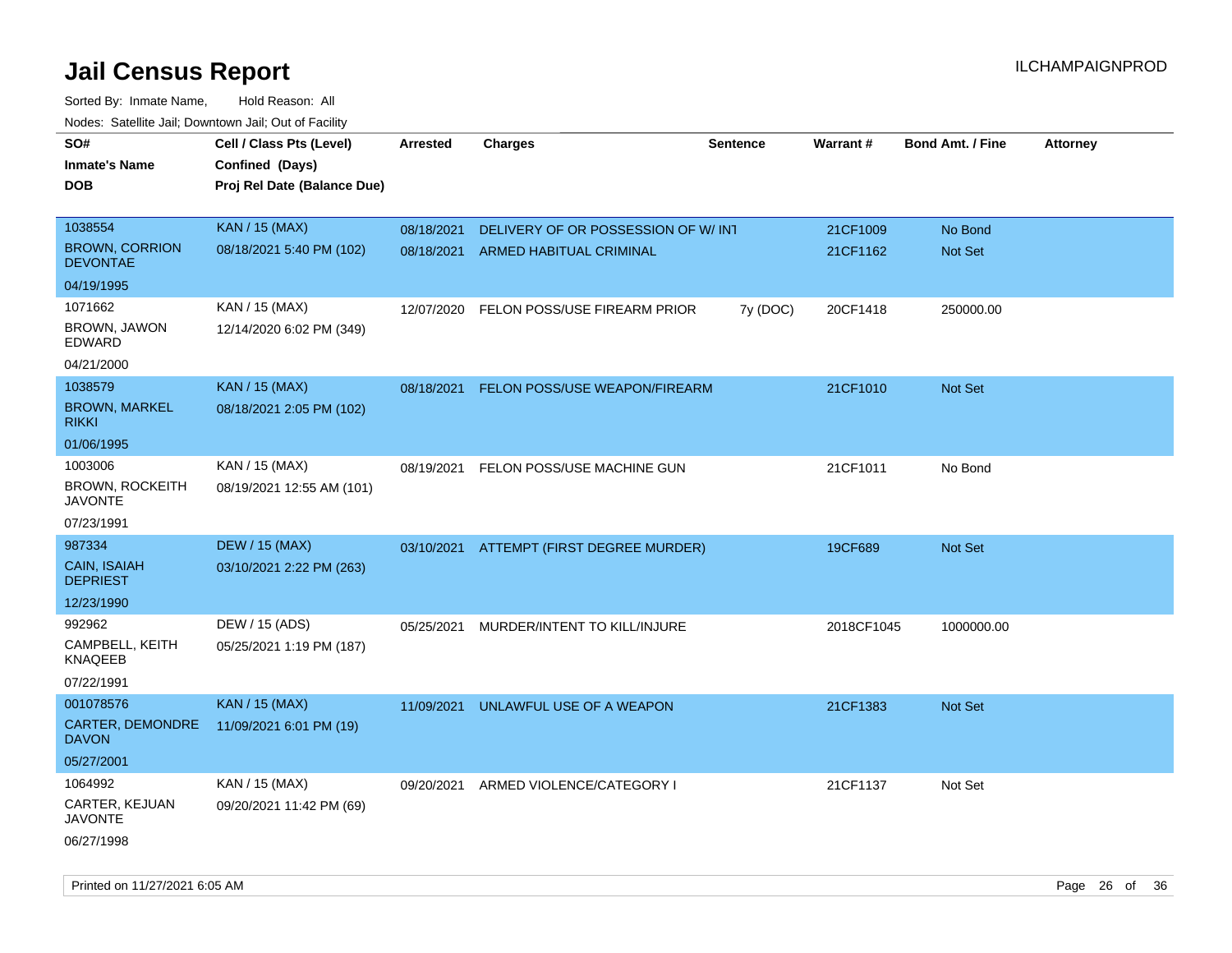| SO#                                       | Cell / Class Pts (Level)    | Arrested   | <b>Charges</b>                            | <b>Sentence</b> | Warrant#   | <b>Bond Amt. / Fine</b> | <b>Attorney</b> |
|-------------------------------------------|-----------------------------|------------|-------------------------------------------|-----------------|------------|-------------------------|-----------------|
| <b>Inmate's Name</b>                      | Confined (Days)             |            |                                           |                 |            |                         |                 |
| <b>DOB</b>                                | Proj Rel Date (Balance Due) |            |                                           |                 |            |                         |                 |
|                                           |                             |            |                                           |                 |            |                         |                 |
| 959420                                    | <b>EHD</b>                  | 11/16/2021 | AGG DUI/NO VALID DL                       |                 | 2021CF673  | Not Set                 |                 |
| <b>CHAPPLE, RAYMOND</b><br><b>DEONTE</b>  | 11/16/2021 9:49 AM (12)     |            |                                           |                 |            |                         |                 |
| 06/30/1988                                | 12/29/2021 (0.00)           |            |                                           |                 |            |                         |                 |
| 1068848                                   | KAN / 15 (MAX)              | 02/06/2020 | MURDER/INTENT TO KILL/INJURE              |                 | 20CF-156   | No Bond                 |                 |
| CHATMAN, MICHAEL<br><b>DAISEAN</b>        | 02/06/2020 5:22 PM (661)    |            |                                           |                 |            |                         |                 |
| 11/12/1999                                |                             |            |                                           |                 |            |                         |                 |
| 001078461                                 | <b>KAN / 10 (MED)</b>       | 10/07/2021 | AGG UNLAWFUL USE WEAPON/PERSON            |                 | 2021CF1209 | No Bond                 |                 |
| COLE, ERIC JOSE                           | 10/08/2021 12:25 AM (51)    | 10/07/2021 | AGG DOMESTIC BATTERY/STRANGLE             |                 | 2021CF1208 | Not Set                 |                 |
| 01/24/2002                                |                             | 10/08/2021 | <b>HARASS WITNESS/FAMILY MBR/REP</b>      |                 | 21CF1218   | <b>Not Set</b>          |                 |
| 57733                                     | KAN / 15 (SPH)              | 02/25/2020 | <b>HOMICIDE</b>                           |                 | 2020-CF250 | 2000000.00              |                 |
| <b>CRAIG. ANTOINE</b><br><b>DARRELL</b>   | 02/25/2020 4:08 PM (642)    |            | 02/25/2020 FELON POSS/USE WEAPON/FIREARM  |                 | 19CF-1827  | 80000.00                |                 |
| 10/09/1982                                |                             |            |                                           |                 |            |                         |                 |
| 001077939                                 | <b>DEW / 10 (MED)</b>       | 05/10/2021 | FIREARM/FOID INVALID/NOT ELIG             |                 | 21CF526    | No Bond                 |                 |
| <b>CROSS, PATRICK</b><br><b>DONTRELLE</b> | 05/10/2021 7:31 PM (202)    |            | 06/02/2021 POSS STOLEN VEHICLE > \$25,000 |                 | 21CF612    | Not Set                 |                 |
| 11/07/2001                                |                             |            |                                           |                 |            |                         |                 |
| 1061304                                   | DEW / 15 (MAX)              | 10/11/2021 | ARMED HABITUAL CRIMINAL                   |                 | 21CF1226   | No Bond                 |                 |
| DORRIS, KEMION                            | 10/11/2021 7:30 PM (48)     | 10/11/2021 | ARMED HABITUAL CRIMINAL                   |                 | 21CF1227   | No Bond                 |                 |
| <b>DAETOCE</b>                            |                             | 10/11/2021 | HOME INVASION/FIREARM                     |                 | 21CF1228   | No Bond                 |                 |
| 11/19/1997                                |                             |            |                                           |                 |            |                         |                 |
| 1076663                                   | <b>DEW / 15 (MAX)</b>       | 07/15/2020 | *ARMED HABITUAL CRIMINAL                  |                 | 2020-CF783 | 500000.00               |                 |
| DYE, KENNE YAKIEM                         | 07/15/2020 11:49 AM (501)   |            |                                           |                 |            |                         |                 |
| 05/30/1988                                |                             |            |                                           |                 |            |                         |                 |
| 27428                                     | <b>EHD</b>                  | 09/21/2021 | DRIVING RVK/SUSP DUI/SSS 3RD              |                 | 2020CF1368 | Not Set                 |                 |
| <b>FRANKLIN, TYRONE</b><br>Senior         | 09/21/2021 9:27 AM (68)     | 09/21/2021 | DRIVING RVK/SUSP DUI/SSS 3RD              |                 | 2021CF435  | Not Set                 |                 |
| 09/12/1966                                | 12/19/2021 (0.00)           |            |                                           |                 |            |                         |                 |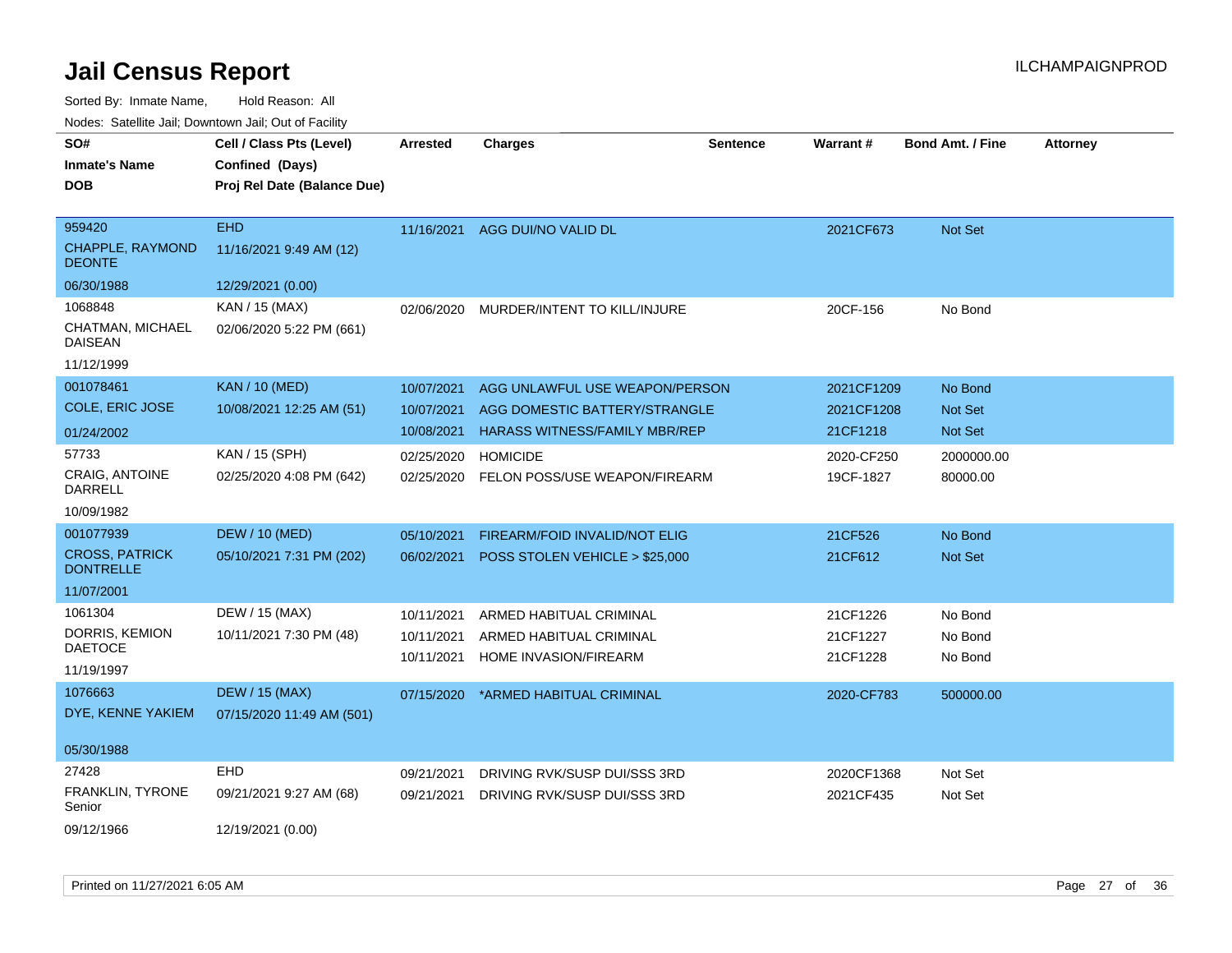Sorted By: Inmate Name, Hold Reason: All

| Nodes: Satellite Jail; Downtown Jail; Out of Facility |                                             |                 |                                        |                 |           |                         |                 |
|-------------------------------------------------------|---------------------------------------------|-----------------|----------------------------------------|-----------------|-----------|-------------------------|-----------------|
| SO#                                                   | Cell / Class Pts (Level)                    | <b>Arrested</b> | <b>Charges</b>                         | <b>Sentence</b> | Warrant#  | <b>Bond Amt. / Fine</b> | <b>Attorney</b> |
| <b>Inmate's Name</b>                                  | Confined (Days)                             |                 |                                        |                 |           |                         |                 |
| <b>DOB</b>                                            | Proj Rel Date (Balance Due)                 |                 |                                        |                 |           |                         |                 |
|                                                       |                                             |                 |                                        |                 |           |                         |                 |
| 60154                                                 | <b>EHD</b>                                  |                 | 10/20/2021 AGG DUI/LIC SUSP OR REVOKED |                 | 2021cf261 | Not Set                 |                 |
| GARCIA-MEZA,<br><b>CARLOS</b>                         | 10/20/2021 9:23 AM (39)                     |                 |                                        |                 |           |                         |                 |
| 03/06/1983                                            | 1/16/2022 (0.00)                            |                 |                                        |                 |           |                         |                 |
| 001077363                                             | KAN / 25 (SPH)                              | 10/30/2020      | <b>HOME INVASION/FIREARM</b>           |                 | 20CF1202  | 500000.00               |                 |
| GARY, DAKOTA<br><b>TREVON</b>                         | 10/30/2020 10:41 AM (394)                   |                 |                                        |                 |           |                         |                 |
| 12/31/2001                                            |                                             |                 |                                        |                 |           |                         |                 |
| 1013012                                               | <b>KAN / 15 (MAX)</b>                       | 07/08/2021      | FELON POSS/USE FIREARM PRIOR           |                 | 21CF798   | Not Set                 |                 |
| <b>GARY, XAVIER LAMAR</b>                             | 07/08/2021 9:24 AM (143)                    | 07/08/2021      | ATTEMPT (FIRST DEGREE MURDER)          |                 | 2021CF790 | 1000000.00              |                 |
|                                                       |                                             | 07/08/2021      | FELON POSS/USE FIREARM PRIOR           |                 | 2020CF650 | 25000.00                |                 |
| 12/14/1991                                            |                                             |                 |                                        |                 |           |                         |                 |
| 1065946                                               | KAN / 10 (MED)                              | 09/04/2021      | RESIST/OBSTRUCTING A PEACE OFFICEI     |                 | 21CM407   | Not Set                 |                 |
| GODBOLT, DESMOND<br><b>DEVONTAE</b>                   | 09/04/2021 1:17 AM (85)                     | 09/04/2021      | AGG BATTERY/DISCHARGE FIREARM          |                 | 21CF1057  | 750000.00               |                 |
| 11/15/1997                                            |                                             |                 |                                        |                 |           |                         |                 |
| 1070118                                               | <b>KAN / 15 (MAX)</b>                       | 08/31/2021      | AGGRAVATED DOMESTIC BATTERY            |                 | 21CF1049  | No Bond                 |                 |
| <b>GRAHAM, CORTEZ</b><br><b>LAMON</b>                 | 08/31/2021 9:32 PM (89)                     | 09/02/2021      | PROBATION VIOLATION                    |                 | 21CF55    | Not Set                 |                 |
| 03/31/1976                                            |                                             |                 |                                        |                 |           |                         |                 |
| 1000641                                               | KAN / 10 (MED)                              | 09/14/2021      | ARMED HABITUAL CRIMINAL                |                 | 21CF1116  | No Bond                 |                 |
| <b>GRANT, CEDRIC</b><br><b>DYSHAWN</b>                | 09/14/2021 6:32 PM (75)                     |                 |                                        |                 |           |                         |                 |
| 01/03/1991                                            |                                             |                 |                                        |                 |           |                         |                 |
| 46548                                                 | <b>EHD</b>                                  | 11/16/2021      | DRIVING RVK/SUSP DUI/SSS 2ND           |                 | 2021CF739 | <b>Not Set</b>          |                 |
| GRAY, DEMARCO<br><b>COTESS</b>                        | 11/16/2021 9:13 AM (12)                     |                 |                                        |                 |           |                         |                 |
| 10/19/1976                                            | 12/15/2021 (0.00)                           |                 |                                        |                 |           |                         |                 |
| 1076506                                               | KAN / 15 (MAX)                              | 09/17/2021      | AGG UUW/PERSON/CM THREAT VIOL          |                 | 21CF1131  | Not Set                 |                 |
|                                                       | GRAY, JAMARH EMERE 09/17/2021 10:41 AM (72) | 09/20/2021      | <b>DOMESTIC BATTERY</b>                |                 | 21CM430   | Not Set                 |                 |

06/21/2003

Printed on 11/27/2021 6:05 AM Page 28 of 36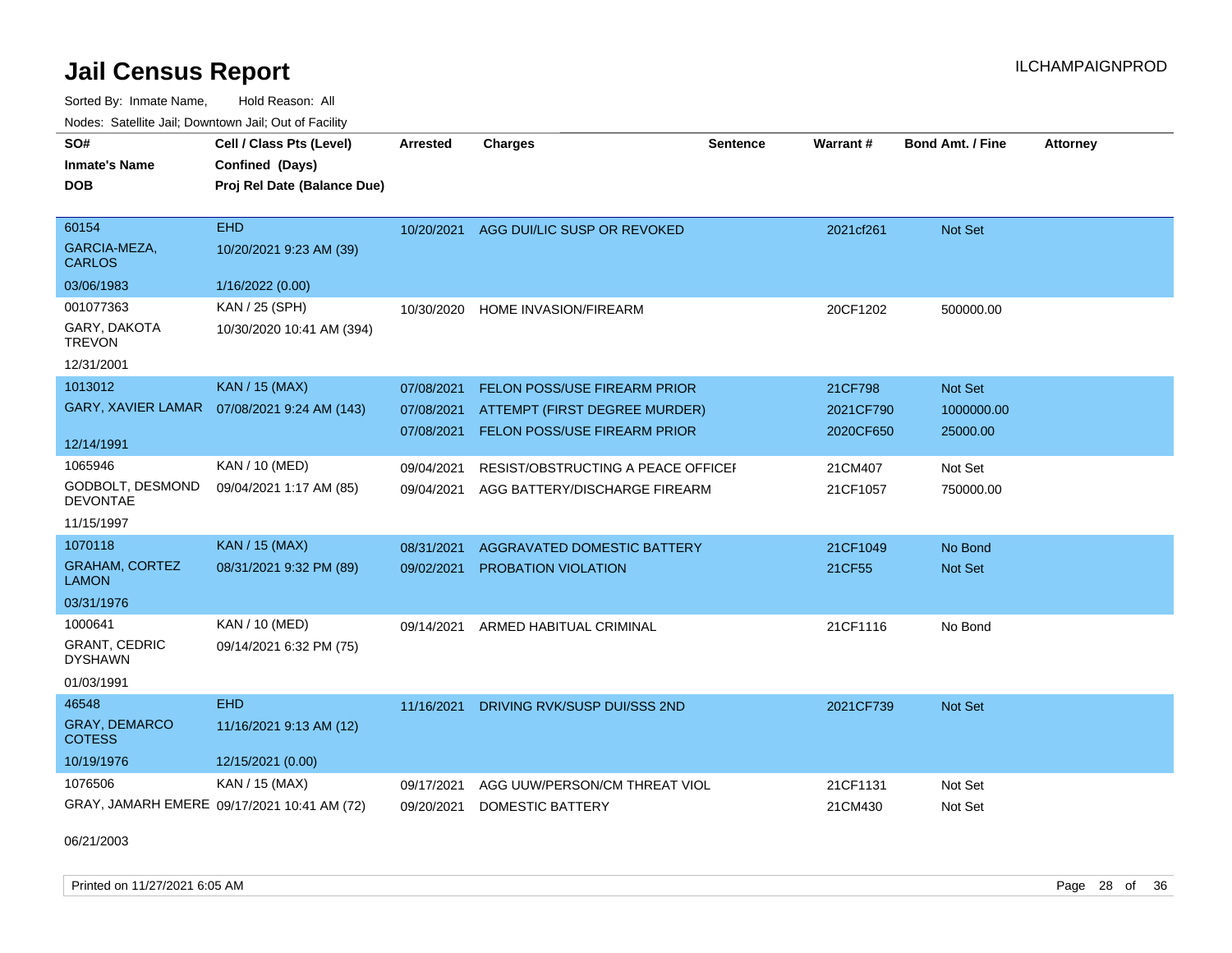| SO#<br><b>Inmate's Name</b><br><b>DOB</b> | Cell / Class Pts (Level)<br>Confined (Days)<br>Proj Rel Date (Balance Due) | <b>Arrested</b> | <b>Charges</b>                 | <b>Sentence</b> | <b>Warrant#</b> | <b>Bond Amt. / Fine</b> | <b>Attorney</b> |
|-------------------------------------------|----------------------------------------------------------------------------|-----------------|--------------------------------|-----------------|-----------------|-------------------------|-----------------|
| 1041176                                   | <b>DEW / 15 (MAX)</b>                                                      | 10/05/2021      | <b>PAROLE REVOCATION</b>       |                 |                 | Not Set                 |                 |
| HART, DAVEON<br><b>LATTEEF</b>            | 10/05/2021 10:35 AM (54)                                                   | 10/06/2021      | AGGRAVATED DOMESTIC BATTERY    |                 |                 | Not Set                 |                 |
| 03/15/1996                                |                                                                            |                 |                                |                 |                 |                         |                 |
| 1045186                                   | DEW / 15 (MAX)                                                             | 08/16/2021      | ARMED VIOLENCE/CATEGORY I      |                 | 21CF934         | 1000000.00              |                 |
| HOLBROOK, JOHNNIE                         | 08/16/2021 11:07 AM (104)                                                  | 08/16/2021      | FELON POSS/USE WEAPON/FIREARM  |                 | 19CF968         | Not Set                 |                 |
| <b>MATHIS</b>                             |                                                                            | 08/16/2021      | AGG FLEEING POLICE/21 MPH OVER |                 | 21CF988         | Not Set                 |                 |
| 07/19/1996                                |                                                                            | 08/16/2021      | FELON POSS/USE WEAPON/FIREARM  |                 | 21CF989         | Not Set                 |                 |
| 001078146                                 | <b>DEW / 15 (MAX)</b>                                                      | 07/09/2021      | AGG BATTERY/DISCHARGE FIREARM  |                 | 21CF795         | 1000000.00              |                 |
| HUNT, TEIGAN<br><b>JAZAIREO</b>           | 07/09/2021 12:41 PM (142)                                                  | 07/09/2021      | ARMED ROBBERY/ARMED W/FIREARM  |                 | 21CF806         | Not Set                 |                 |
| 05/14/2003                                |                                                                            |                 |                                |                 |                 |                         |                 |
| 989743                                    | DEW / 15 (ADS)                                                             | 04/13/2021      | AGG DISCHARGE FIREARM/VEH/SCH  |                 | 21CF400         | Not Set                 |                 |
| JACKSON, STEVE<br>ALLEN                   | 04/13/2021 2:45 AM (229)                                                   | 04/13/2021      | AGGRAVATED DOMESTIC BATTERY    |                 | 21CF399         | Not Set                 |                 |
| 06/04/1991                                |                                                                            |                 |                                |                 |                 |                         |                 |
| 50495                                     | <b>EHD</b>                                                                 | 08/10/2021      | DRIVING RVK/SUSP DUI/SSS 10-14 |                 | 2019CF1363      | Not Set                 |                 |
| <b>JENKINS, ARNOLD</b><br><b>FARRIS</b>   | 08/10/2021 9:08 AM (110)                                                   | 08/10/2021      | DRIVING RVK/SUSP DUI/SSS 10-14 |                 | 2020CF997       | Not Set                 |                 |
| 04/19/1962                                | 2/4/2022 (0.00)                                                            |                 |                                |                 |                 |                         |                 |
| 001077709                                 | <b>EHD</b>                                                                 | 07/06/2021      | DRIVING RVK/SUSP DUI/SSS 4-9   |                 | 2021CF167       | Not Set                 |                 |
| JINKINS, DEWAYNE<br><b>ALLEN</b>          | 07/06/2021 9:00 AM (145)                                                   |                 |                                |                 |                 |                         |                 |
| 01/02/1967                                | 1/1/2022 (0.00)                                                            |                 |                                |                 |                 |                         |                 |
| 1076450                                   | <b>DEW / 15 (MAX)</b>                                                      | 06/25/2020      | MURDER/INTENT TO KILL/INJURE   |                 | 2020-CF703      | 750000.00               |                 |
| <b>JONES, CARLOS</b><br><b>ANTONIO</b>    | 06/25/2020 2:13 PM (521)                                                   | 11/02/2020      | <b>HOME INVASION/FIREARM</b>   |                 | 20CF1204        | 500000.00               |                 |
| 11/18/2001                                |                                                                            |                 |                                |                 |                 |                         |                 |
| 001077877                                 | DEW / 10 (MED)                                                             | 04/24/2021      | AGG DISCHARGE FIREARM/OCC BLDG |                 | 21CF459         | Not Set                 |                 |
| JORDAN, PATRICK<br><b>RODEL</b>           | 04/24/2021 3:53 PM (218)                                                   |                 |                                |                 |                 |                         |                 |
| 10/22/2002                                |                                                                            |                 |                                |                 |                 |                         |                 |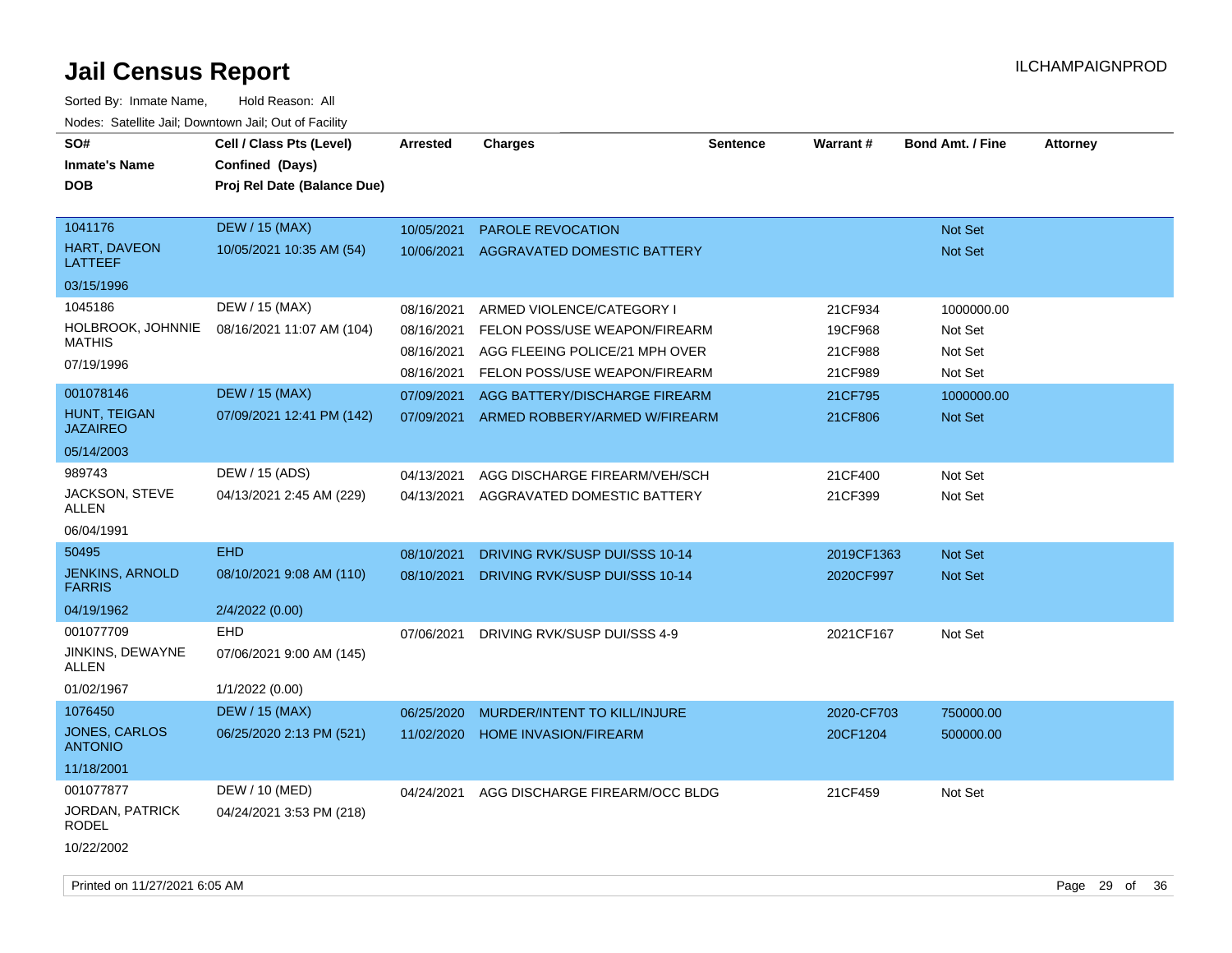| SO#<br><b>Inmate's Name</b><br><b>DOB</b>    | Cell / Class Pts (Level)<br>Confined (Days)<br>Proj Rel Date (Balance Due) | Arrested   | <b>Charges</b>                 | <b>Sentence</b> | Warrant#    | <b>Bond Amt. / Fine</b> | <b>Attorney</b> |
|----------------------------------------------|----------------------------------------------------------------------------|------------|--------------------------------|-----------------|-------------|-------------------------|-----------------|
| 998873<br>KINCAID, AMANDA<br><b>MICHELLE</b> | <b>EHD</b><br>10/12/2021 11:31 AM (47)                                     | 10/12/2021 | DRIVING RVK/SUSP DUI/SSS 3RD   |                 | 2021CF235   | Not Set                 |                 |
| 01/07/1990                                   | 1/9/2022 (0.00)                                                            |            |                                |                 |             |                         |                 |
| 001078401                                    | DEW / 10 (ADS)                                                             | 09/19/2021 | UNLAWFUL VEHICULAR INVASION    |                 | 21CF1134    | Not Set                 |                 |
| <b>KNIGHT, ERIC</b>                          | 09/19/2021 7:32 PM (70)                                                    | 09/19/2021 | HRSMT/THREATEN PERSON/KILL     |                 | 2021CF561   | 50000.00                |                 |
| 07/11/1991                                   |                                                                            | 09/21/2021 | <b>BURGLARY</b>                |                 | 21CF1139    | Not Set                 |                 |
| 1064445                                      | <b>DEW / 15 (MAX)</b>                                                      | 04/23/2021 | AGG DISCHARGE FIREARM/OCC VEH  |                 | 2021CF295   | 500000.00               |                 |
| <b>LARUE, TERENCE</b>                        | 04/23/2021 11:18 AM (219)                                                  | 04/23/2021 | POSSESS 15<100 GRAMS COCAINE   |                 | 19CF1052    | 10000.00                |                 |
| <b>TRAMEL</b>                                |                                                                            | 04/23/2021 | FELON POSS/USE FIREARM/PAROLE  |                 | 21CF899     | Not Set                 |                 |
| 12/23/1998                                   |                                                                            |            |                                |                 |             |                         |                 |
| 001078237                                    | KAN / 15 (ADS)                                                             | 08/03/2021 | AGG DISCHARGE FIREARM/OCC VEH  |                 | 21CF928     | No Bond                 |                 |
| LAWS, TERON<br><b>RAMONTE</b>                | 08/03/2021 6:29 PM (117)                                                   |            |                                |                 |             |                         |                 |
| 04/03/2001                                   |                                                                            |            |                                |                 |             |                         |                 |
| 001078470                                    | <b>DEW / 15 (MAX)</b>                                                      | 10/10/2021 | MURDER/INTENT TO KILL/INJURE   |                 | 21CF1221    | Not Set                 |                 |
| LEE, AMAHRION<br><b>JA'MERE</b>              | 10/10/2021 1:23 PM (49)                                                    |            |                                |                 |             |                         |                 |
| 11/05/2002                                   |                                                                            |            |                                |                 |             |                         |                 |
| 001078170                                    | KAN / 10 (MED)                                                             | 09/07/2021 | AGG UNLAWFUL USE OF WEAPON/VEH |                 | 21CF1060    | Not Set                 |                 |
| LEMONS, DEANGELO<br><b>DEVELLE</b>           | 09/07/2021 12:49 AM (82)                                                   |            |                                |                 |             |                         |                 |
| 05/29/2003                                   |                                                                            |            |                                |                 |             |                         |                 |
| 56792                                        | <b>DEW / 10 (MED)</b>                                                      | 02/02/2021 | <b>ARMED HABITUAL CRIMINAL</b> |                 | 2021CF141   | 500000.00               |                 |
| LILLARD, LAWRENCE<br><b>TYRONE</b>           | 02/02/2021 2:11 PM (299)                                                   | 02/22/2021 | DRIVING ON REVOKED LICENSE     |                 | 21TR426     | 5000.00                 |                 |
| 10/20/1982                                   |                                                                            |            |                                |                 |             |                         |                 |
| 001078407                                    | <b>EHD</b>                                                                 | 09/21/2021 | DRIVING ON SUSPENDED LICENSE   |                 | 2019TR16777 | Not Set                 |                 |
| LOVE, BRANDON<br><b>TERRELL</b>              | 09/21/2021 11:26 AM (68)                                                   |            |                                |                 |             |                         |                 |
| 06/13/1994                                   | 12/19/2021 (0.00)                                                          |            |                                |                 |             |                         |                 |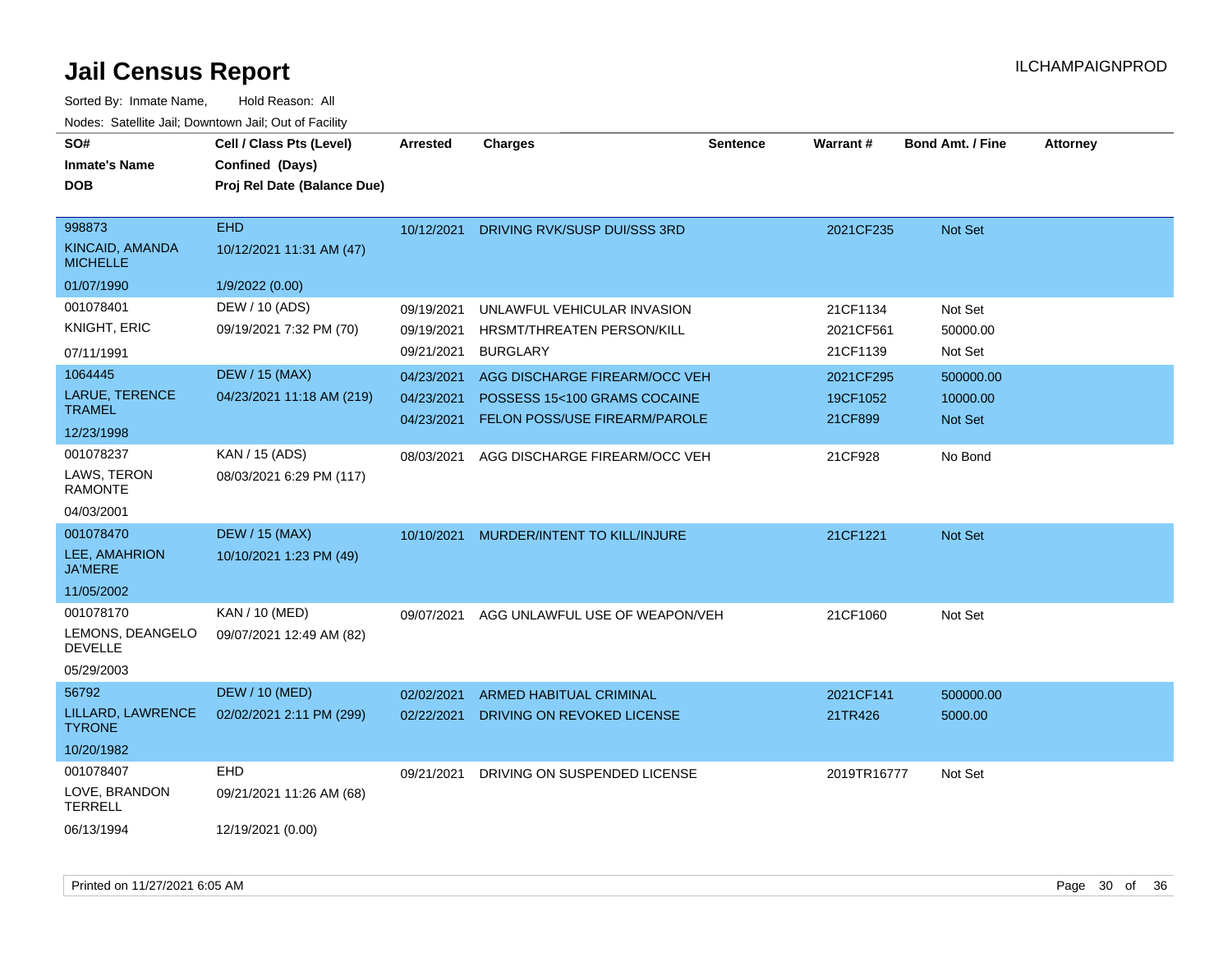| Noues. Salemie Jan, Downtown Jan, Out of Facility |                             |                 |                                          |                 |                 |                         |                 |
|---------------------------------------------------|-----------------------------|-----------------|------------------------------------------|-----------------|-----------------|-------------------------|-----------------|
| SO#                                               | Cell / Class Pts (Level)    | <b>Arrested</b> | <b>Charges</b>                           | <b>Sentence</b> | <b>Warrant#</b> | <b>Bond Amt. / Fine</b> | <b>Attorney</b> |
| <b>Inmate's Name</b>                              | Confined (Days)             |                 |                                          |                 |                 |                         |                 |
| <b>DOB</b>                                        | Proj Rel Date (Balance Due) |                 |                                          |                 |                 |                         |                 |
|                                                   |                             |                 |                                          |                 |                 |                         |                 |
| 46837                                             | <b>KAN / 15 (MAX)</b>       | 09/07/2021      | <b>RESIDENTIAL BURGLARY</b>              |                 | 2019-CF-1207    | 25000.00                |                 |
| <b>MARCRUM, JEFFERY</b><br>LEE.                   | 09/07/2021 11:43 AM (82)    |                 |                                          |                 |                 |                         |                 |
| 11/17/1968                                        |                             |                 |                                          |                 |                 |                         |                 |
| 001078575                                         | KAN / 10 (MED)              | 11/09/2021      | <b>GUNRUNNING</b>                        |                 | 21CF1330        | 750000.00               |                 |
| MCLAURIN, KEYON A                                 | 11/09/2021 12:41 PM (19)    |                 |                                          |                 |                 |                         |                 |
|                                                   |                             |                 |                                          |                 |                 |                         |                 |
| 11/19/2002                                        |                             |                 |                                          |                 |                 |                         |                 |
| 1011046                                           | <b>KAN / 15 (ADS)</b>       |                 | 04/10/2021 ATTEMPT (FIRST DEGREE MURDER) |                 | 21CF392         | Not Set                 |                 |
| <b>MILES, DARRION</b><br><b>ANTONIO KEVONTA</b>   | 04/11/2021 12:46 AM (231)   |                 |                                          |                 |                 |                         |                 |
| 03/18/1990                                        |                             |                 |                                          |                 |                 |                         |                 |
| 001077278                                         | DEW / 15 (MAX)              | 10/06/2020      | MURDER/INTENT TO KILL/INJURE             |                 | 2020CF146       | 2000000.00              |                 |
| MILLER, D'ANDRE                                   | 10/06/2020 12:49 PM (418)   | 10/06/2020      | AGG FLEEING POLICE/21 MPH OVER           |                 | 2019CF1171      | 50000.00                |                 |
| 09/08/1986                                        |                             |                 |                                          |                 |                 |                         |                 |
| 963426                                            | <b>EHD</b>                  | 09/14/2021      | ACCIDENT INJURY/DEATH/11-403             |                 | 2020CF1367      | <b>Not Set</b>          |                 |
| MITCHELL, MARCELL<br><b>MARTELL</b>               | 09/14/2021 9:03 AM (75)     |                 |                                          |                 |                 |                         |                 |
| 12/19/1987                                        | 12/10/2021 (0.00)           |                 |                                          |                 |                 |                         |                 |
| 1026477                                           | KAN / 15 (ADS)              | 09/21/2021      | AGG DISCHARGE FIREARM/OCC VEH            |                 | 21CF1138        | Not Set                 |                 |
| NEWBILL, DEVONTRE                                 | 09/21/2021 2:27 AM (68)     | 09/22/2021      | PROBATION VIOLATION                      |                 | 20CF577         | Not Set                 |                 |
| <b>LAMONT</b>                                     |                             |                 |                                          |                 |                 |                         |                 |
| 11/22/1993                                        |                             |                 |                                          |                 |                 |                         |                 |
| 1072907                                           | <b>KAN</b>                  | 07/14/2021      | ATTEMPT (FIRST DEGREE MURDER)            |                 | 2021-CF-832     | 2000000.00              |                 |
| NIKOLAEV, YEVGENIY                                | 07/14/2021 10:10 PM (137)   |                 |                                          |                 |                 |                         |                 |
|                                                   |                             |                 |                                          |                 |                 |                         |                 |
| 10/06/1983                                        |                             |                 |                                          |                 |                 |                         |                 |
| 001078558                                         | DEW / 10 (MED)              | 11/03/2021      | UNLAWFUL USE OF A WEAPON                 |                 | 21CF1352        | Not Set                 |                 |
| PARRISH, DOMINIC<br>WALTER                        | 11/03/2021 1:25 PM (25)     |                 |                                          |                 |                 |                         |                 |
| 08/23/2001                                        |                             |                 |                                          |                 |                 |                         |                 |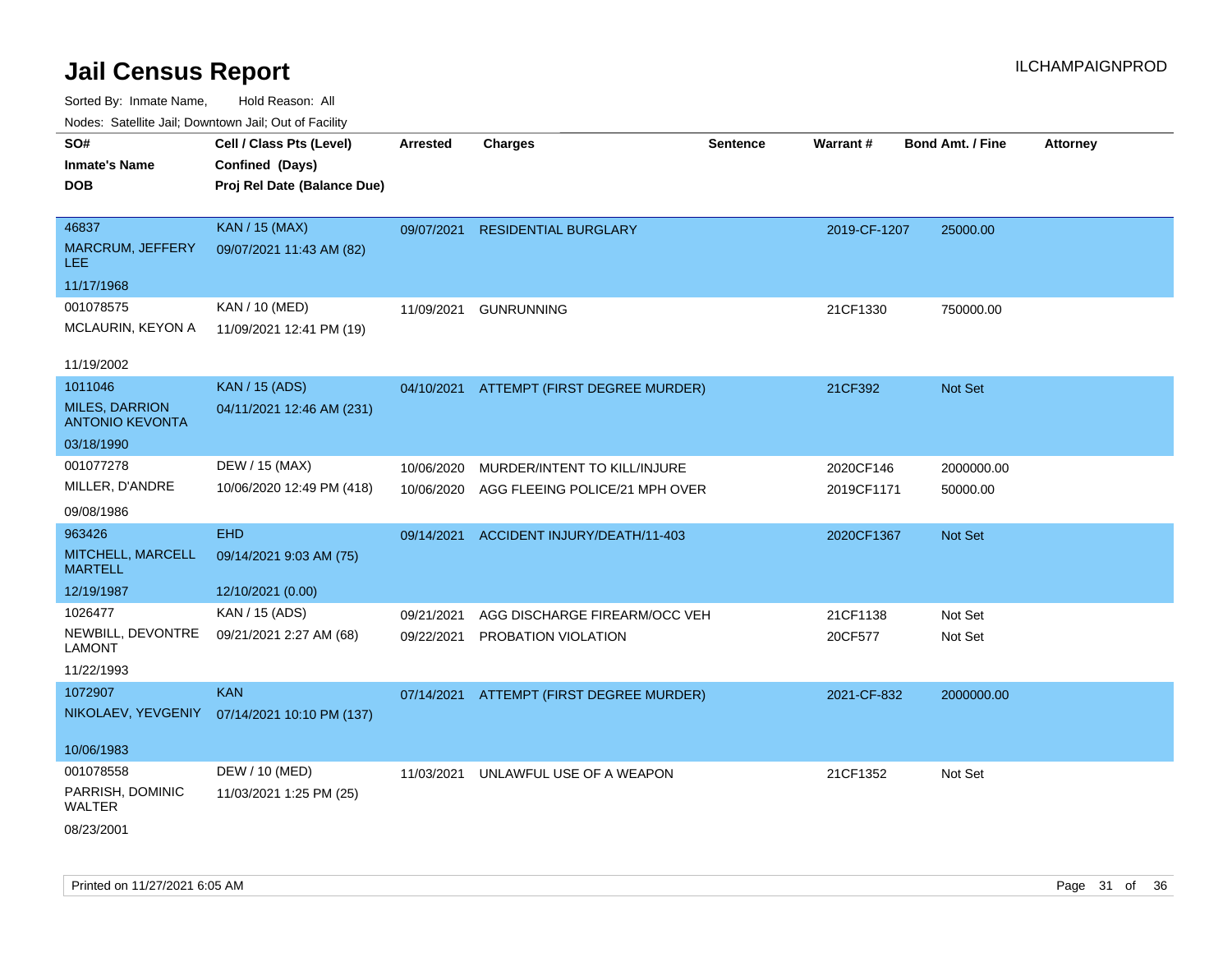| SO#                                   | Cell / Class Pts (Level)                      | <b>Arrested</b> | <b>Charges</b>                 | <b>Sentence</b> | Warrant #   | Bond Amt. / Fine | <b>Attorney</b> |
|---------------------------------------|-----------------------------------------------|-----------------|--------------------------------|-----------------|-------------|------------------|-----------------|
| <b>Inmate's Name</b>                  | Confined (Days)                               |                 |                                |                 |             |                  |                 |
| <b>DOB</b>                            | Proj Rel Date (Balance Due)                   |                 |                                |                 |             |                  |                 |
|                                       |                                               |                 |                                |                 |             |                  |                 |
| 001077928                             | <b>EHD</b>                                    | 09/01/2021      | AGG DOMESTIC BATTERY/STRANGLE  |                 | 2021CF515   | Not Set          |                 |
| PATTON, MICHAEL<br><b>RYAN</b>        | 09/01/2021 9:43 AM (88)                       |                 |                                |                 |             |                  |                 |
| 08/15/1994                            | 12/31/2021 (0.00)                             |                 |                                |                 |             |                  |                 |
| 001078063                             | DEW / 15 (MAX)                                | 06/15/2021      | AGG CRIM SEX ASSAULT/WEAPON    |                 | 2021CF678   | 1000000.00       |                 |
|                                       | PERRY, ROBERT Junior 06/15/2021 4:37 PM (166) | 06/15/2021      | <b>ROBBERY</b>                 |                 | 2021CF159   | 25000.00         |                 |
| 12/21/1990                            |                                               |                 |                                |                 |             |                  |                 |
| 1072761                               | <b>EHD</b>                                    | 11/03/2021      | DRIVING ON SUSPENDED LICENSE   |                 | 2020TR5958  | Not Set          |                 |
| POWELL, KYESHA<br><b>MONAE</b>        | 11/03/2021 10:01 AM (25)                      |                 |                                |                 |             |                  |                 |
| 07/14/2000                            | 12/17/2021 (0.00)                             |                 |                                |                 |             |                  |                 |
| 001077614                             | KAN / 15 (MAX)                                | 01/17/2021      | ATTEMPT (FIRST DEGREE MURDER)  |                 | 21CF66      | Not Set          |                 |
| <b>DEVON</b>                          | ROBINSON, DONTRELL 01/17/2021 3:08 PM (315)   |                 |                                |                 |             |                  |                 |
| 09/22/2002                            |                                               |                 |                                |                 |             |                  |                 |
| 1061216                               | <b>KAN / 10 (MED)</b>                         | 06/22/2021      | <b>HOME INVASION/FIREARM</b>   |                 | 21CF727     | <b>Not Set</b>   |                 |
| <b>RUNGE, ANDRE</b><br><b>MARSEAN</b> | 06/22/2021 4:42 PM (159)                      |                 |                                |                 |             |                  |                 |
| 12/05/1997                            |                                               |                 |                                |                 |             |                  |                 |
| 650295                                | PIA / 50 (MAX)                                | 04/22/2020      | <b>CRIMINAL SEXUAL ASSAULT</b> |                 | 2020-CF407  | 750000.00        |                 |
| SANDAGE, JERALD                       | 04/22/2020 6:30 AM (585)                      | 04/22/2020      | CRIMINAL SEXUAL ASSAULT        |                 | 2020-CF408  | 750000.00        |                 |
| <b>EUGENE</b>                         |                                               | 04/22/2020      | <b>CRIMINAL SEXUAL ABUSE</b>   |                 | 2020-CF409  | 750000.00        |                 |
| 06/07/1971                            |                                               | 04/22/2020      | <b>CRIMINAL SEXUAL ASSAULT</b> |                 | 2020-CF410  | 750000.00        |                 |
|                                       |                                               | 04/22/2020      | OFFICIAL MISCONDUCT            |                 | 2019-CF1811 | 25000.00         |                 |
| 1062194                               | <b>DEW / 15 (MAX)</b>                         | 02/27/2020      | MURDER/OTHER FORCIBLE FELONY   |                 | 20CF-247    | 1000000.00       |                 |
| SIMMONS, MICHAEL<br><b>JAMAL</b>      | 02/27/2020 1:11 PM (640)                      | 09/23/2020      | AGG BATTERY/DISCHARGE FIREARM  |                 | 20CF1061    | Not Set          |                 |
| 11/03/1997                            |                                               |                 |                                |                 |             |                  |                 |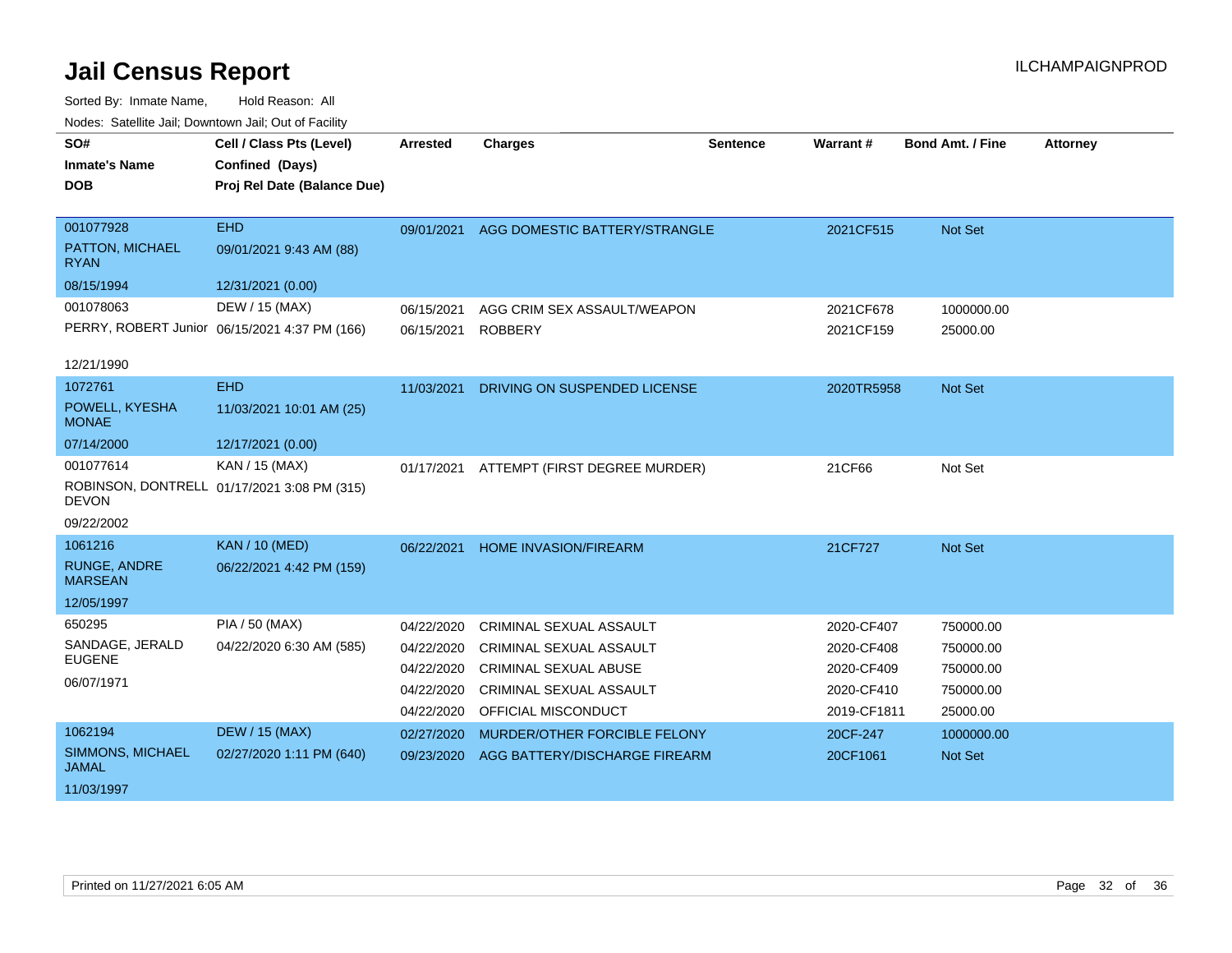Sorted By: Inmate Name, Hold Reason: All Nodes: Satellite Jail; Downtown Jail; Out of Facility

| SO#<br><b>Inmate's Name</b><br><b>DOB</b>     | Cell / Class Pts (Level)<br>Confined (Days)<br>Proj Rel Date (Balance Due) | <b>Arrested</b> | <b>Charges</b>                | <b>Sentence</b> | Warrant#   | <b>Bond Amt. / Fine</b> | <b>Attorney</b> |
|-----------------------------------------------|----------------------------------------------------------------------------|-----------------|-------------------------------|-----------------|------------|-------------------------|-----------------|
| 001078115                                     | <b>KAN / 15 (MAX)</b>                                                      | 07/01/2021      | ARMED VIOLENCE/CATEGORY I     |                 | 21CF772    | Not Set                 |                 |
| <b>SMITH, JAMES</b><br><b>NASHAUN, Junior</b> | 07/01/2021 2:44 PM (150)                                                   | 07/30/2021      | DRIVING ON SUSPENDED LICENSE  |                 | 21TR5804   | 1500.00                 |                 |
| 09/18/2000                                    |                                                                            |                 |                               |                 |            |                         |                 |
| 55331                                         | DEW / 15 (MAX)                                                             | 07/31/2021      | ARMED HABITUAL CRIMINAL       | 10y/0m/0d (DC   |            | Not Set                 |                 |
| SMITH, TARRIO<br><b>TERRELLE</b>              | 07/31/2021 2:22 AM (120)                                                   |                 |                               |                 |            |                         |                 |
| 04/25/1982                                    |                                                                            |                 |                               |                 |            |                         |                 |
| 001077868                                     | <b>DEW / 15 (MAX)</b>                                                      | 04/21/2021      | ARMED ROBBERY/ARMED W/FIREARM |                 | 21CF445    | <b>Not Set</b>          |                 |
| SPEARMENT,<br><b>KENTRELL</b>                 | 04/21/2021 9:48 PM (221)                                                   | 08/19/2021      | FLEEING/ATTEMPT ELUDE OFFICER |                 | 2021TR1053 | 1000.00                 |                 |
| 01/21/2002                                    |                                                                            |                 |                               |                 |            |                         |                 |
| 759816                                        | <b>EHD</b>                                                                 | 11/17/2021      | AGG DUI/3                     |                 | 2021CF382  | Not Set                 |                 |
| ST AUBIN, LACY<br><b>NICOLE</b>               | 11/17/2021 10:17 AM (11)                                                   |                 |                               |                 |            |                         |                 |
| 07/20/1984                                    | 11/30/2021 (0.00)                                                          |                 |                               |                 |            |                         |                 |
| 001077854                                     | <b>EHD</b>                                                                 | 09/15/2021      | DRIVING RVK/SUSP DUI/SSS 4-9  |                 | 2021CF306  | <b>Not Set</b>          |                 |
| STUKINS, DANNY RAY                            | 09/15/2021 10:17 AM (74)                                                   |                 |                               |                 |            |                         |                 |
| 07/05/1985                                    | 3/13/2022 (0.00)                                                           |                 |                               |                 |            |                         |                 |
| 1046632                                       | KAN / 15 (MAX)                                                             | 09/14/2021      | ARMED VIOLENCE/CATEGORY II    |                 | 21CF912    | 750000.00               |                 |
|                                               | TATE, JAVON MARQUIS 09/14/2021 12:10 PM (75)                               |                 |                               |                 |            |                         |                 |
| 08/10/1996                                    |                                                                            |                 |                               |                 |            |                         |                 |
| 949990                                        | <b>DEW / 15 (MAX)</b>                                                      | 07/27/2021      | AGG DISCHARGE FIREARM/OCC VEH |                 | 2021CF829  | 750000.00               |                 |
| <b>THATCH, CALVIN</b><br><b>ANTHONY</b>       | 07/27/2021 5:12 PM (124)                                                   | 07/27/2021      | <b>WARRANT OUT OF COUNTY</b>  |                 | 21TR49     | 1500.00                 |                 |
| 07/09/1986                                    |                                                                            |                 |                               |                 |            |                         |                 |
| 001077662                                     | DEW / 15 (MAX)                                                             | 02/03/2021      | ARMED ROBBERY/ARMED W/FIREARM |                 | 21CF123    | 250000.00               |                 |
| TIPSORD, NOAH LEE                             | 02/03/2021 4:33 PM (298)                                                   |                 |                               |                 |            |                         |                 |

08/14/1998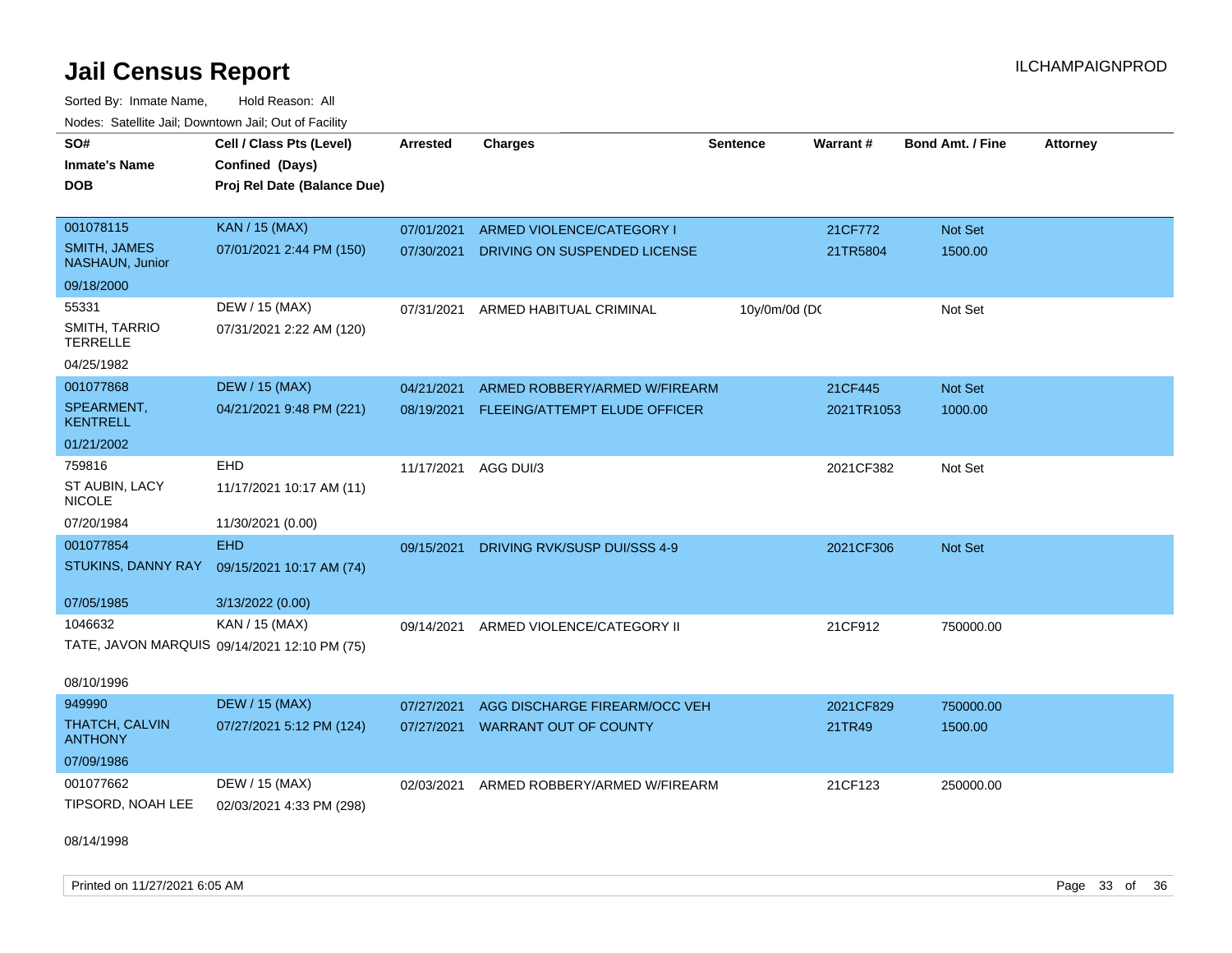| <b>Nedee:</b> Catoline can, Domnomi can, Oat or I domt |                                                                            |                 |                                          |                 |            |                         |                 |
|--------------------------------------------------------|----------------------------------------------------------------------------|-----------------|------------------------------------------|-----------------|------------|-------------------------|-----------------|
| SO#<br>Inmate's Name<br>DOB                            | Cell / Class Pts (Level)<br>Confined (Days)<br>Proj Rel Date (Balance Due) | <b>Arrested</b> | <b>Charges</b>                           | <b>Sentence</b> | Warrant#   | <b>Bond Amt. / Fine</b> | <b>Attorney</b> |
|                                                        |                                                                            |                 |                                          |                 |            |                         |                 |
| 1033031                                                | <b>KAN / 15 (MAX)</b>                                                      |                 | 08/19/2020 *AGG BATTERY W/FIREARM/PERSON |                 | 2020-CF923 | 500000.00               |                 |
| <b>TOMS, ANDREW</b><br>CHUCKY                          | 08/19/2020 5:59 PM (466)                                                   |                 |                                          |                 |            |                         |                 |
| 09/28/1978                                             |                                                                            |                 |                                          |                 |            |                         |                 |
| 27007                                                  | KAN / 15 (MAX)                                                             | 09/19/2021      | DOMESTIC BATTERY/OTHER PRIOR             |                 | 21CF1133   | No Bond                 |                 |
| TUELL, ROBERT<br><b>STEPHEN</b>                        | 09/19/2021 9:51 AM (70)                                                    |                 |                                          |                 |            |                         |                 |
| 09/25/1967                                             |                                                                            |                 |                                          |                 |            |                         |                 |
| 001078263                                              | <b>KAN / 10 (ADS)</b>                                                      | 08/11/2021      | AGG BATTERY/PUBLIC PLACE                 |                 | 2020CF420  | 7500.00                 |                 |
| <b>TURK, BRANDON</b><br>LARSHAWN                       | 08/11/2021 6:23 PM (109)                                                   | 08/11/2021      | RECEIVE/POSS/SELL STOLEN VEH             |                 | 2020CF928  | 200000.00               |                 |
| 10/18/1995                                             |                                                                            |                 |                                          |                 |            |                         |                 |
| 64700                                                  | KAN / 10 (MED)                                                             | 09/07/2021      | UNLAWFUL USE OF A WEAPON                 |                 | 21CF1074   | Not Set                 |                 |
| TURNER, ADAM<br>ANTONIO                                | 09/08/2021 12:49 AM (81)                                                   |                 |                                          |                 |            |                         |                 |
| 08/29/1985                                             |                                                                            |                 |                                          |                 |            |                         |                 |
| 001078386                                              | <b>KAN / 10 (MED)</b>                                                      |                 | 09/14/2021 POSSESSION OF STOLEN FIREARM  |                 | 2021CF1099 | 250000.00               |                 |
| <b>TURNER, AMARIO</b>                                  | 09/14/2021 11:42 PM (75)                                                   |                 |                                          |                 |            |                         |                 |
| 09/23/2002                                             |                                                                            |                 |                                          |                 |            |                         |                 |
| 1050636                                                | KAN / 15 (MAX)                                                             | 09/24/2021      | FELON POSS/USE WEAPON/FIREARM            |                 | 21CF1154   | Not Set                 |                 |
| TURNER, TIMOTHY<br>SEANTEZ                             | 09/24/2021 9:18 PM (65)                                                    |                 |                                          |                 |            |                         |                 |
| 09/27/1994                                             |                                                                            |                 |                                          |                 |            |                         |                 |
| 1040925                                                | <b>KAN / 10 (MED)</b>                                                      | 10/05/2021      | AGG BATTERY/DISCHARGE FIREARM            |                 | 2021CF1105 | 1000000.00              |                 |
| WEATHERALL.<br><b>JOHNNY EARL JAMES</b>                | 10/05/2021 4:17 PM (54)                                                    |                 |                                          |                 |            |                         |                 |
| 04/29/1994                                             |                                                                            |                 |                                          |                 |            |                         |                 |
| 1062558                                                | DEW / 10 (MED)                                                             | 10/02/2021      | FELON POSS/USE WEAPON/FIREARM            |                 | 21CF1185   | Not Set                 |                 |
| WELLS, JIAMANTE<br>AMORE                               | 10/02/2021 8:29 PM (57)                                                    |                 |                                          |                 |            |                         |                 |
| 09/02/1995                                             |                                                                            |                 |                                          |                 |            |                         |                 |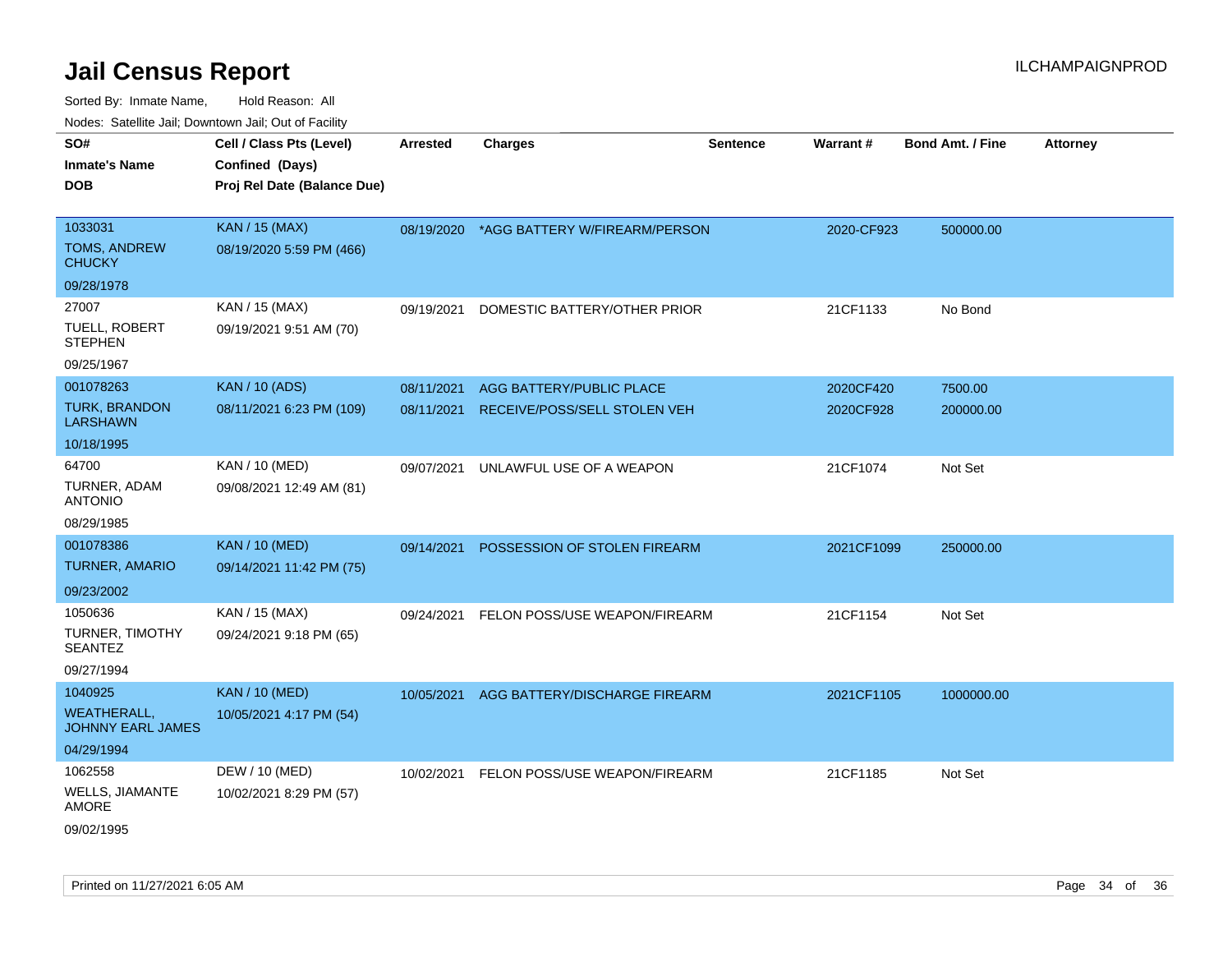| SO#<br><b>Inmate's Name</b><br><b>DOB</b>  | Cell / Class Pts (Level)<br>Confined (Days)<br>Proj Rel Date (Balance Due) | Arrested   | <b>Charges</b>                     | <b>Sentence</b> | <b>Warrant#</b> | <b>Bond Amt. / Fine</b> | <b>Attorney</b> |
|--------------------------------------------|----------------------------------------------------------------------------|------------|------------------------------------|-----------------|-----------------|-------------------------|-----------------|
|                                            |                                                                            |            |                                    |                 |                 |                         |                 |
| 1002033                                    | <b>KAN / 15 (MAX)</b>                                                      | 09/08/2021 | <b>OBSTRCT JUSTICE/LEAVE STATE</b> |                 | 2021-CF-AWOW    | <b>Not Set</b>          |                 |
| <b>WEST, ANTONIO</b>                       | 09/08/2021 11:01 PM (81)                                                   | 09/08/2021 | ARMED VIOLENCE/CATEGORY I          |                 | 2021-CF-AWOW    | <b>Not Set</b>          |                 |
| <b>DEONTA</b>                              |                                                                            | 09/08/2021 | DRIVING ON SUSPENDED LICENSE       |                 | 2019-TR-11944   | 5000.00                 |                 |
|                                            |                                                                            | 09/08/2021 | ARMED ROBBERY/ARMED W/FIREARM      |                 | 2020-CF-1406    | 500000.00               |                 |
|                                            |                                                                            | 09/08/2021 | AGG UNLAWFUL USE OF WEAPON/VEH     |                 | 2021-CF-AWOW    | <b>Not Set</b>          |                 |
| 04/15/1992                                 |                                                                            |            |                                    |                 |                 |                         |                 |
| 1022068                                    | DEW / 15 (ADS)                                                             | 10/10/2021 | FELON POSS/USE WEAPON/FIREARM      |                 | 21CF1212        | Not Set                 |                 |
| <b>WILKINS, MICHAEL</b><br>CARL            | 10/10/2021 5:07 AM (49)                                                    |            |                                    |                 |                 |                         |                 |
| 07/10/1992                                 |                                                                            |            |                                    |                 |                 |                         |                 |
| 001077508                                  | <b>DEW / 15 (ADS)</b>                                                      | 12/10/2020 | MURDER/STRONG PROB KILL/INJURE     |                 | 2020CF1293      | No Bond                 |                 |
| <b>WILLIAMS, CALVIN</b><br><b>TIMOTHY</b>  | 12/10/2020 8:55 PM (353)                                                   |            |                                    |                 |                 |                         |                 |
| 10/23/2002                                 |                                                                            |            |                                    |                 |                 |                         |                 |
| 539662                                     | KAN / 10 (MED)                                                             | 08/14/2021 | AGGRAVATED BATTERY                 |                 | 21CF979         | No Bond                 |                 |
| WILLIAMS, JAVONTAE                         | 08/14/2021 1:28 AM (106)                                                   | 08/14/2021 | AGGRAVATED DOMESTIC BATTERY        |                 | 2020CF1098      | 25000.00                |                 |
| <b>DEMAR</b>                               |                                                                            | 08/14/2021 | DOM BTRY/CONTACT/1-2 PRECONV       |                 | 2021CF770       | 250000.00               |                 |
| 07/28/1991                                 |                                                                            | 08/14/2021 | <b>CITY OV ARREST</b>              |                 | 2017OV893       | 1000.00                 |                 |
| 1019420                                    | <b>KAN / 10 (MED)</b>                                                      | 02/19/2021 | METH DELIVERY/15<100 GRAMS         |                 | 21CF205         | <b>Not Set</b>          |                 |
| WILLIAMS,<br><b>MARSHAWN ANTONIO</b>       | 02/19/2021 6:15 PM (282)                                                   |            |                                    |                 |                 |                         |                 |
| 06/02/1994                                 |                                                                            |            |                                    |                 |                 |                         |                 |
| 1037579                                    | KAN / 10 (MED)                                                             | 08/17/2021 | FELON POSS/USE WEAPON/FIREARM      |                 | 2019CF73        | No Bond                 |                 |
| <b>WILLIAMS, STEVEN</b><br>PATRICK, Second | 08/17/2021 8:16 PM (103)                                                   |            |                                    |                 |                 |                         |                 |
| 11/25/1994                                 |                                                                            |            |                                    |                 |                 |                         |                 |
| 545746                                     | <b>KAN / 15 (ADS)</b>                                                      | 08/07/2021 | FELON POSS/USE WEAPON/FIREARM      |                 | 21CF949         | Not Set                 |                 |
| <b>WOODS, MICHAEL</b>                      | 08/07/2021 8:40 AM (113)                                                   | 08/07/2021 | <b>BURGLARY</b>                    |                 | 2020CF597       | 50000.00                |                 |
| <b>LACKENDRICK</b>                         |                                                                            |            | 08/07/2021 WARRANT OUT OF COUNTY   |                 | 2020TR9119      | 5000.00                 |                 |
| 10/06/1996                                 |                                                                            |            |                                    |                 |                 |                         |                 |